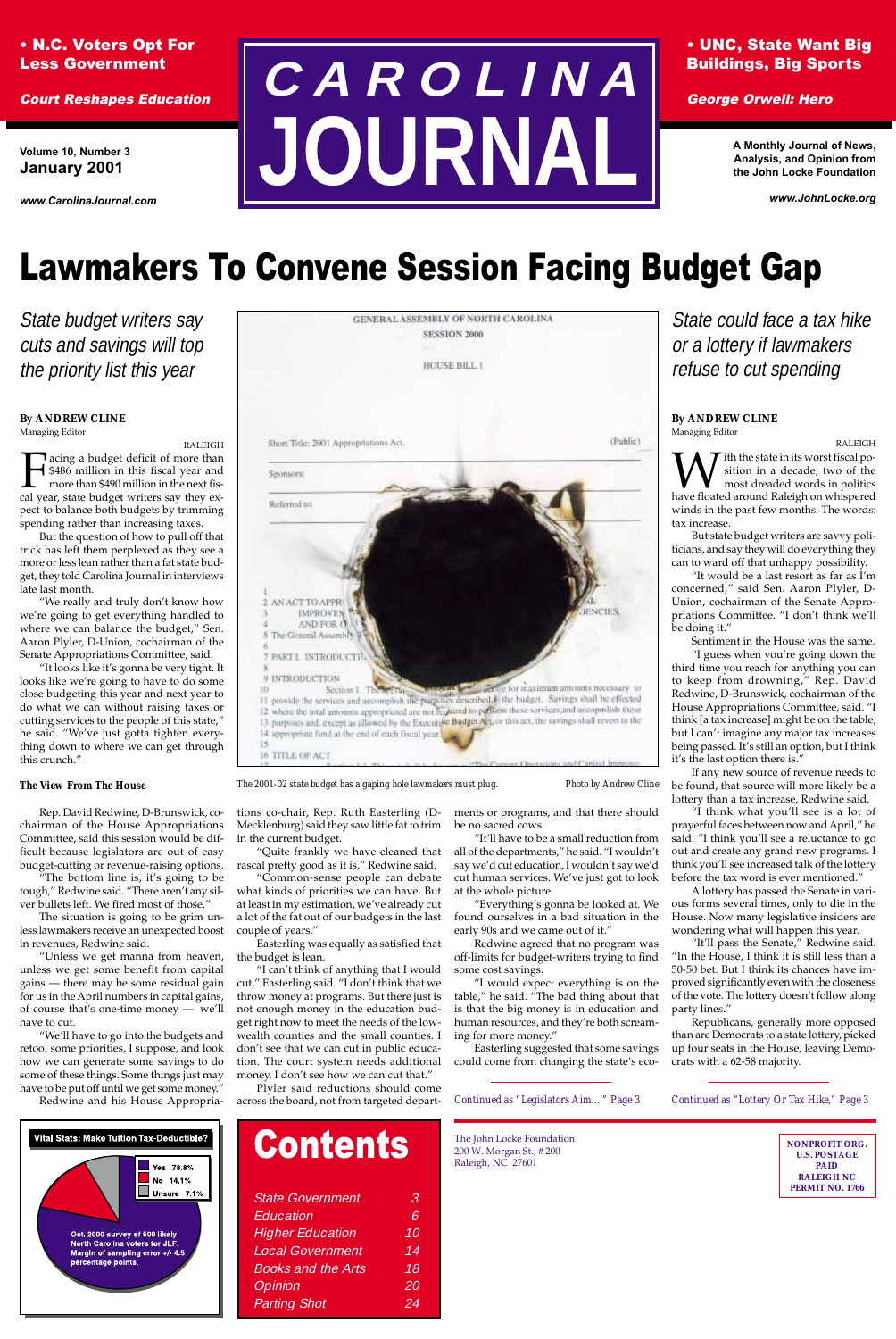#### *ON THE COVER*

• North Carolina faces a \$468 million budget shortfall this fiscal year and \$490 million next fiscal year. At the same time, lawmakers, Gov.-elect Mike Easley, and a Wake Count judge have proposed a host of new initiatives they want to fund. State budget writers say they will cut spending before raising taxes to fill the holes *Page 1*

#### *NORTH CAROLINA*

• Gov. Mike Easley has a golden opportunity to put the brakes on unnecessary patronage in state government and reintroduce meritselection in many crucial jobs that now attract political notice. *Page 3*

• Agenda 2000 poll shows North Carolina voters are fiscally conservative and favor choice in education, health care. *Page 4*

• Municipal electricity providers suddenly withdraw their support of electric utility deregulation. *Page 5*

• State highway funding needs a boost to keep roads at minimum standards. *Page 5*

• A state board appears to have violated the state's open meetings law. *Page 5*

#### *EDUCATION*

• A series of state court decisions will help to reshape North Carolina's educational landscape for years to come. *Page 6*

• New policies help N.C. schools close the racial achievement gap *Page 7*

• Paige Holland comments on how the state identifies education excellence. *Page 7*

•Wake County leaders turn bond defeat into victory by building consensus. *Page 8*

• Community Learning Centers demonstrate value of collaboration. *Page 9*

#### *HIGHER EDUCATION*

• With a \$3.1 billion bond issue for the UNC and community college systems approved by voters last fall, the university's two largest campuses turn their focus on building prestige through campus construction and sports victories *Page 10*

*•* George Leef picks apart a new report on higher education in America. *Page 11*

• Universities are dropping SAT and ACT tests to recruit more minorities. *Page 11*

•Porn fills campus lectures. *Page 12*

•Elon College receives honor. *Page 12*

•Online education advances. *Page 12*

• Athlete graduation rates high at Duke, lower at UNC schools. *Page 13*

#### *LOCAL GOVERNMENT*

• Voters elect some new faces to county commissions, with concern about taxes and spending topping the priority list. *Page 14*

• Bond packages, many to fund schools, pass all across the state. *Page 15*

#### • Tom Fetzer seeks innovation deep in the heart of e-Texas. *Page 15*

• One on one with Mecklenburg County Commissioner Jim Puckett. *Page 16*

• Taxes, privatization top the agenda in many N.C. communities. *Page 17*

#### *THE LEARNING CURVE*

• Reviews of new books on Leo Strauss and guns in America. *Page 18*

• Reviews of an Orwell biography, Milton & Rose Friedman's *Free To Choose*. *Page 19*

#### *OPINION*

• Editorials address state bonds, mandatory preschool, incentives for local tourism projects, electoral lessons for Gov. Mike Easley, and state controls on how local communities can grow. *Page 20*

• John Hood predicts that George W. Bush will be a Polk, not a Pyrrhus. *Page 21*

•The GOP has some hard lessons to learn from the 2000 election. *Page 22*

•Should America pay down its national debt? *Page 23*

• State highway funding must become a higher priority in Raleigh. *Page 23*

#### *PARTING SHOT*

• John Hood unveils the new *Carolina Journal* and plots its future course. *Page 24*

Fred Barnes, executive editor of *The Weekly Standard* and cohost of the Fox News program, the "Beltway Boys," will speak at a Locke Foundation Headliner Luncheon at noon, Tuesday, January 23 at the Brownestone Hotel in Raleigh.

Fred Barnes is widely regarded as the nation's preeminent political reporter. John McLaughlin of the McLaughlin Group declared: "Fred [Barnes] is one of Washington's few first rate journalists. Not only is he respected by his peers but also, more important, by his sources — many and on both



sides of the aisle."

From 1985 to 1995, Mr. Barnes served as senior editor and White House correspondent for the *New Republic*. He covered the Supreme Court and the White House for the *Washington Star* before moving on to the *Baltimore Sun* in 1979. He served as the national political correspondent for the Sun and wrote the "Presswatch" media column for the *American Spectator*.

Along with Mort Kondracke he hosts the "Beltway Boys" on the Fox News Channel. Mr. Barnes and Bob Beckel engage in political debate on"CBS This Morning." From 1988 to 1998 he was a regular panelist on "The McLaughlin Group." He has also appeared on "Nightline," "Meet the Press," 'Face the Nation," and "The NewsHour with Jim Lehrer."

Barnes is a graduate of the University of Virginia and was a Neiman Fellow at Harvard University.

To view the latest issue of *The Weekly Standard*, visit the magazine's web site at www.weeklystandard.coom.



## Fox News' Fred Barnes To Speak Jan. 23 In Raleigh

Weekly Standard *Executive Editor Fred Barnes*

The Fred Barnes event will cost \$15 per person, which includes lunch. Please R.S.V.P. to (919) 828-3876.

#### *OTHER UPCOMING EVENTS*

• Each Monday at noon, the John Locke Foundation plays host to the Shaftesbury Society, a group of civic-minded individuals who meet over lunch to discuss the issues of the day. The meetings are held at the Locke Foundation offices at 200 W. Morgan Street, Suite 200, in Raleigh. Below is a listing of some of the Shaftesbury Society 's upcoming speakers for January and February. For more information, or to R.S.V.P for a Shaftesbury lunch, call the Foundation at (919) 828-3876 or email events@johnlocke.org.

• Tom De Witt, senior editor of *Carolina Journal*, will speak at a meeting of the Shaftesbury Society at noon, Monday, January 22. De Witt will speak on the necessity of the Electoral College.

• Ed Regan, Deputy Director of the North Carolina Association of County Commissioners, will speak at a meeting of the Shaftesbury Society at noon, Monday, January 29. Regan will speak on what to expect from the state legislature regarding local government issues during the new session.

• Kevin Cherry, consultant for special collections at the State Library, will speak at a meeting of the Shaftesbury Society at noon, Monday, February 5. Cherry will speak on the history of the Confederate prison at Salisbury, which was North Carolina's only major Confederate prison and was reputed to be as bad as if not worse than the notorious prison at Andersonville, S.C.

• William Chafe, Dean of the Arts and Sciences faculty at Duke University, will speak at a meeting of the Shaftesbury Society at noon, Monday, February 26. Chafe will reflect on the 20th Anniversary of the publication of his landmark book, *Civil Rights and Civil Liberties*, about the civil rights movement in Greensboro. *CJ*

*For more information about these and other upcoming events, call the John Locke Foundation at 919-828-3876 or visit us on the Internet at www.johnlocke.org.*

## **C A R O L I N A JOURNAL**

John Hood *Editor and Publisher*

Don Carrington *Executive Editor*

Andrew Cline *Managing Editor*

Thomas Paul De Witt *Opinion Editor*

> Melissa Suarez *Senior Writer*

Sherri Joyner, Erik Root, Jon Sanders *Assistant Editors*

Roy Cordato, Charles Davenport, Ian Drake, Tom Fetzer, Nat Fullwood, David Hartgen, Paige Holland, George Leef, Michael Lowrey, Marc Rotterman, Jack Sommer, George Stephens, John Staddon, Jeff Taylor, Michael Walden *Contributing Editors*

> Hans Hurd *Editorial Intern*

Published by The John Locke Foundation 200 W. Morgan St., # 200 Raleigh, N.C. 27601 (919) 828-3876 • Fax: 821-5117 www.johnlocke.org

> J. Arthur Pope Chairman

Bruce Babcock, Ferrell Blount, John Carrington, Hap Chalmers, Sandra Fearrington, Tom Fetzer, Jim Fulghum, William Graham, Kevin Kennelly, Lee Kindberg, Robert Luddy, William Maready, Assad Meymandi, Tula Robbins, David Stover, Jess Ward, Andy Wells, Art Zeidman *Board of Directors*

*CAROLINA JOURNAL is a monthly journal e ofnews, analysis, and commentary on state and local government and public policy issues in North Carolina.*

*©2001 by The John Locke Foundation Inc. All opinions expressed in bylined articles are those of the authors and do not necessarily reflect the views of the editors of* Carolina Journal *or the staff and board of the Locke Foundation.*

*Material published in* Carolina Journal *may be reprinted provided the Locke Foundation receives prior notice and appropriate credit is given. Submissions and letters to the editor are welcome and should be directed to the managing editor.*

*Readers of* Carolina Journal *who wish to receive daily and weekly updates from* CJ *editors and reporters on issues of interest to North Carolinians should call 919-828- 3876 and request a free subscription to* Carolina Journal Weekly Report*, delivered each weekend by fax and e-mail, or visit Carolina Journal.com on the World Wide Web. Those interested in education, higher education, or local government should also ask to receive new weekly eletters covering these issues.*

**Contents**

**Calendar**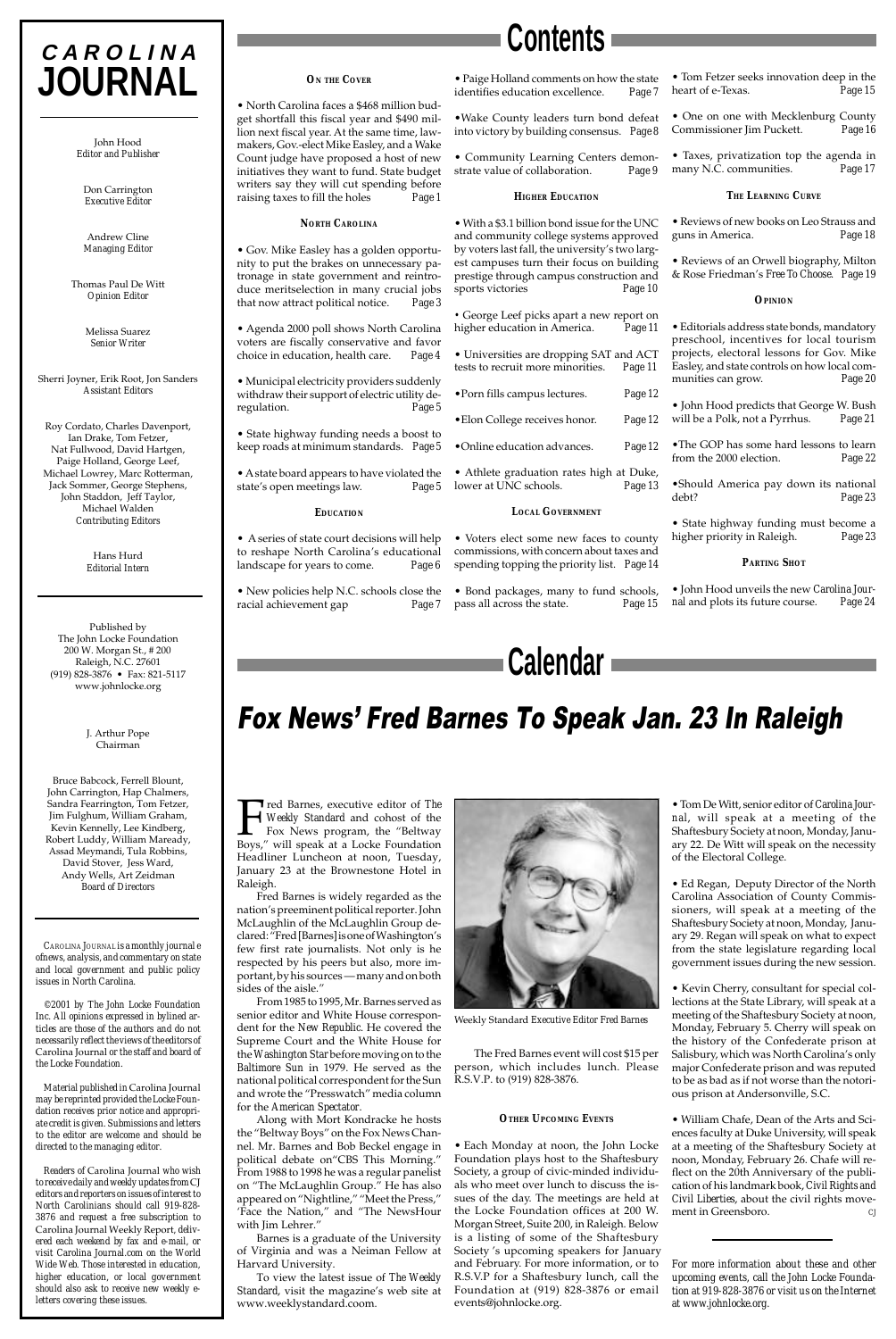# **North Carolina**

## *AROLINA*

## Easley Has Golden Opportunity To Curb Patronage In State Jobs

## Legislators Aim Scalpel At Budget

#### *Continued From Page 1*

#### **By DON CARRINGTON** Executive Editor

RALEIGH Ike every governor before him, Mike<br>Easley will bring to the executive<br>branch his own team of department<br>heads, managers, and advisors who will Easley will bring to the executive branch his own team of department heads, managers, and advisors who will help him advance his agenda and run state government. He will also make or influence the appointments of hundreds of people to state boards and commissions, and he can even exert a strong influence over the hiring of rank and file employees.

But unlike previous governors, Easley has a historic opportunity to rein in a patronage system that has grown to unprecedented heights in the past quarter century.

Easley's immediate task at hand is the appointment of people into political positions. In addition to those policy-making jobs, about 500 people per month are hired in the departments directly under the governor's control.

At issue for Easley is whether to follow in his predecessor's footsteps and make as many of those jobs political as possible or make sure that only the best and most qualified candidates are hired for those public service jobs. Easley already has indicated that he plans to pursue the latter option.

"What I want to do is recruit and attract the best and the brightest, regardless of whether they supported or opposed me politically," Easley told *The News & Observer* of Raleigh shortly after his election.

#### *Political v. Non-Political Jobs*

When Gov. Jim Hunt first took office in 1977, state taxes funded approximately 160,000 government jobs. Today that number is closer to 250,000.

Of those, the governor controls about 66,000 positions. Those positions can gen-

erally be categorized as either career or political. Career positions are often referred to as "subject," meaning subject to the protective provisions in N.C. General Statute 126, which governs state personnel maters. These employees basically have civil service protection and can be fired only for

cause or through a reduction if force due to budget cuts. They are supposed to be offered jobs and promotions through a meritbased selection process.

Employees in political positions serve at the pleasure of the governor and can be fired without cause. They are often referred to as "exempt" or "exempt policy-making," because they are exempt from the protections afforded by G.S. 126. Under the applicable laws and Hunt's changes, the system has about 400 political slots, but Easley can designate another 250 more without any legislative approval.

#### *A Short History of Executive Patronage*

Jim Hunt's four terms as governor spanned from 1977-85 and from 1993-2001. Throughout his four terms, Hunt has been particularly adept at rewarding or punishing employees and potential employees. Law changes, loopholes, and gimmicks have permeated a system that has escaped any meaningful checks or balances from the legislative or judicial branches.

When Republican Governor James Holshouser left office in 1976 he had fewer than 70 positions in addition to the ones specified in the law that were subject to his

political control. Immediately after his first inauguration in January 1976, Gov. Hunt more than doubled Holshouser's number by designating 169 positions as political.

Then in early March the Hunt Admin-

istration developed plans to eliminate 971 state jobs as part

growth of the state govern-



to his administration.

control.

On April 29, 1977, Hunt increased the number of political positions from 169 to 868. Hunt said that the designations "were aimed at making sure state officials respond to his policies and directions." By the time Hunt left office in January 1985, he had increased the number of political jobs to approximately 1,500.

Following Hunt in 1985, Republican Gov. Jim Martin began his first of two terms. In keeping with his campaign promise to de-politicize state government, Martin announced a reduction in political positions from 1,500 to fewer than 900.

"This action should make career positions within state government more attractive and remove the political pressure on state employees," he told *The News & Observer*. According to former Martin administration officials, less than 150 Hunt political employees were ever actually terminated.

The political appointment system is still full of loopholes. The question is: How will Gov. Easley handle these loopholes?

When Hunt returned to the governor's mansion in 1993, he had until May 1 to designate which positions would serve at his pleasure. Hunt slightly reduced the total number of positions serving at his pleasure.

However, he selectively reclassified several positions from political to career, and oth-

ers from career to political. Several Republicans had their positions reclassified to political status and were subsequently fired

without cause.

Hunt was reelected and started his fourth term in 1997. By May 1, 1997, Hunt declared several changes to the exempt list, but this time he was modifying his own list. He did reduce the total number slightly, but again there was significant shuffling in some departments.

"Right now it looks like we are more than \$400 million short," Plyler said. "Of we don't know."

For example, the Department of Transportation went from 143 political positions to 117. But within that net change, 36 positions went from political to career and 10 from career to political. In the Department of Correction, net political positions fell from 152 to 116, but 69 went from political to career, and 32 went from career to political.

These shuffles made it easy to conclude that Hunt was using the system to both reward and punish people.

> "We have to look at everything in a global view in context of the whole budget. I don't think there'll be any sacred cows," Redwine said.

Then, two months later, on July 1, Hunt trimmed his patronage list again. He converted 476 positions from political to career. Since those 476 employees essentially achieved career status through the back door, many Republican leaders unsuccessfully said the employees should reapply for their jobs.

Hunt's action was primarily a reaction to the patronage abuses unveiled in the Algie Toomer hearings. The hearings were conducted by a special House Committee to investigate why the Hunt administration gave Toomer, an employee in the Division of Motor Vehicles, a \$100,000 settlement associated with his dismissal.

Immediately following Hunt's actions, the General Assembly made somewhat

> matching changes to the personnel laws. But upon close examination, the changes may have had no real limiting power on what a governor can do.

> For example, in the Department of Commerce the Director of Employment and Training and the Director of Community Assistance positions were reclassified by Hunt from political to career in November 1997. In August 1999, one week after Ray Denny started his job as Director of Industrial Development,

Hunt reclassified the job to career status.

In all three cases, the occupants were hired outside any sort of merit-based recruitment process into important positions and then the jobs were reclassified as "career" status.

#### *How the Current Law Works*

There is essentially no legislative oversight of these changes. According to the law, the governor can reverse a designation by merely sending a letter to the Speaker of the House, President of the Senate, and State Personnel Director.

The Governor may designate a total of 100 exempt policy-making positions in the 10 executive branch departments under his control In addition, confidential assistants, confidential secretaries, chief deputies, department heads, other high -level positions, and the governor's office staff account for approximately 250 more positions. Also, the entire 100-person staff of the Housing Finance Office serves at the pleasure of the governor.

In addition, the staffs of many boards and commissions such as the State Ports Authority and the Global TransPark Authority ultimately serve at his pleasure.

Also as part of the 1997 political patronage reform bill, the General Assembly added the category of "exempt managerial position." A person in this category is somewhere between career and political. The employee is not actually policy-making, but he may be a high-level manager. According to news reports at that time, the positions were to be filled based on merit, but the governor could dismiss the jobholders at will.

Exactly how this will work is not clear. Since Hunt already had made all the changes he needed, he had no practical reason to use this category and thus no positions have received this classification. Easley may be the first governor to use this category. He may designate 220 additional positions into this category.

The law still allows a governor to request more political positions by sending a list of additions to the Speaker of the House and the President of the Senate.

#### *Easley's Choice*

In 1997, nearly all legislators and political writers across the state praised Hunt's pruning of the patronage empire that he had created. But has it really been trimmed?

The implications of Hunt's 1997 patronage slashing are not clear. Easley can make approximately 650 appointments without any legislative approval or oversight, and he can ask for more.

nomic development policy so that fewer or no tax credits would be given to companies opening in the more prosperous counties.

 "One thing that has always bothered me about economic development is that [tax credits] were in different tiers and the county was not given the money, but busisses that would locate in that county would get those tax breaks," she said. "It course, some other things might come in, also bothered me that we gave tax breaks to people who set up businesses in coun-

"I think there are two things that are different now than we had before," Redwine said. "We finally have a governor that's willing to get out and use the bully pulpit and push it. If you look at the history of the lottery, you'll see that that's one of the components that's needed to get it passed. There are a lot of things the governor can do when you get in the heat of battle.

"Second, we're surrounded literally almost, except for the Tennessee border, with states that have it. That giant sucking sound

#### *Continued From Page 1*

## Lottery Or Tax Hike Possible

ties like Mecklenburg. It seems to me we could take a look at that and concentrate on the counties that need help the most."

Redwine suggested delaying some expenditures until better financial times.

"We just have to look at deferring some things," he said. "Maybe it's just a situation where we try to meet the commitments that we've already made and just not have any expansion this year. I know no governor wants to hear that advice, but we may get to that point at some point down the road."

Then again, we may not. Some lawmakers are more optimistic than others.

you hear is all that money going from Mecklenburg County into South Carolina. If people are going to play it regardless of what we do, why not take advantage of it?" Still, not all House members buy that

argument, and passage of a lottery remains a questionable prospect despite the election of a governor who favors a lottery and the passage of the lottery in South Carolina.

If not a lottery, and if not tax hikes, then where will lawmakers find the roughly \$400 million they need to fill the hole in next year's budget?

The No. 1 answer state budget writers gave Carolina Journal was across-the-board spending cuts. But, they noted, everything was on the table.

Hunt's action was primarily a reaction to the patronage abuses unveiled in the Algie Toomer

hearings.

Gov. Mike Easley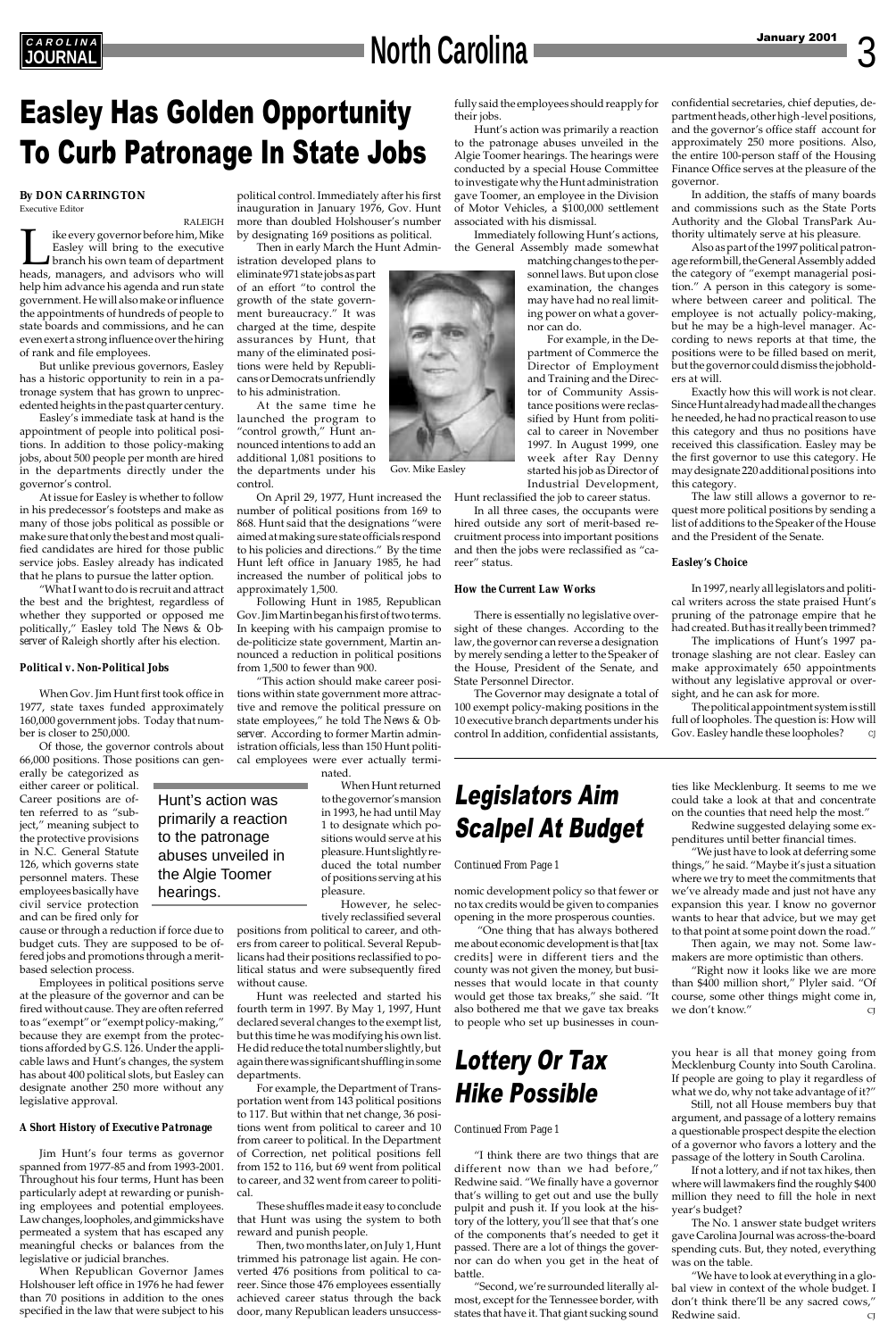# **North Carolina Carolina Carolina CAROLINAL**

# Agenda 2000 Poll Shows Voters Prefer Low Taxes, Greater Choice in Education and Health Care

#### Inside the Beltline

• In North Carolina, if you want to vote straight ticket, you still have to cast your vote for presidential candidates separately. Though many people assumed that this was a new ballot design for this year, it was not. State Elections Director Gary Bartlett told *Carolina Journal* that the ballots have been that way since 1976. He said he thought the change was made after the 1972 election in which Republican Jim Holshouser rode Richard Nixon's coattails into the governor's mansion. (Nixon got 1,054,889 votes in N.C. to McGovern's 438,705.) Conservative N.C. Democrats, Bartlett said, did not want their fortunes in state races tied to the likes of George McGovern and the other left-wingers that had taken over the national party. But a call to legislative research staff found that the ballot design was put into law in 1967 at the recommendation of a study commission formed in 1965. And there is evidence that ballots across the state were designed that way even earlier.

• Only 29 percent of Hurricane Floyd relief money has been spent, though 68 percent has been committed, Leeza Aycock, director of the hurricane Redevelopment Center, told legislators last month. Almost 700 families still live in temporary homes as a result of the flooding, the state says. Some lawmakers are considering taking the uncommitted relief money and using it to fill the state's \$300+ million budget gap.

• North Carolina's experimental drug courts are returning vastly different results depending on their location and the type of offenders they take in, according to an analysis by *The News & Observer* of Raleigh.

Mecklenburg County's drug courts, which were the first to open in North Carolina, have produced amazing results. Only four of the county drug court's 80 graduates have been charged with additional crimes since graduating from drug court. Of the 20 graduates of Mecklenburg's Superior Court drug court, not one has been convicted of a new crime.

Wake County's drug courts are another story. The recidivism rate among graduates of Wake County's drug court, which is in Superior Court, is 44 percent — almost identical to the recidivism rate for other criminal courts. However, drug court graduates are less likely to commit new crimes than their counterparts who dropped out of drug court. The recidivism rate for dropouts in Wake County is 58 percent. The recidivism rate for dropouts in Mecklenburg County is 40 percent. That's vastly higher than the recidivism rate of Mecklenburg graduates, but actually lower than the recidivism rate of Wake Graduates. One explanation for the higher recidivism rate in Wake County could be that the Wake drug court participants seem to be more experienced criminals. In Wake, 44 percent of the first participants had two or more previous convictions. In Mecklenburg, just 22 percent of the first participants had two or more convictions.

ovember's topsy-turvy elections gave both Democrats and Republicans reasons to crow and lessons to learn about the state's political parity.



#### **By JOHN HOOD** Editor

RALEIGH olls conducted before and during the November 7 election shed light on what North Carolina voters were thinking about as they headed to the polls to elect Democrat Mike Easley as governor, other Democrats for most state offices, and Republicans in local and judicial races.

Because a variety of factors can influence election results, it can be difficult to establish whether particular issues or proposals have effectively been endorsed by voters based on their candidate preferences.

Indeed, in the areas of education and the state budget, some of Republican candidate Richard Vinroot's ideas were popular with voters despite those same voters' choice of Easley as their next governor.

Exit polls taken in North Carolina and nationwide by Voter News Service, as well as the John Locke Foundation's pre-election Agenda 2000 poll, provide evidence that voters were fiscally conservative and friendly to market-based solutions.

> Republicans should learn that they need a strong, consistent ground game turnout in GOP-leaning areas was anemic — and can't afford to let their school choice message be characterized as anti-public education.

For example, the North Carolina exit poll asked voters if they wanted government to "do more or do less." The answer was less government by a solid margin (54 percent to 41 percent).

While Democratic Easley won threequarters of those who wanted more government, Republican Vinroot won only two-thirds of those who wanted less — suggesting that Easley's ads were successful in creating doubt among fiscal conservatives about just how conservative the former Charlotte mayor was in comparison to his Democratic rival.

In the Agenda 2000 poll, Vinroot's proposed Taxpayer Protection Act, which would set an annual limit on state spending growth, received overwhelming support from N.C. voters, including pluralities of Democrats and self-described liberals.

> was surprisingly low, with Easley taking a  $\;\;\;$  margin of victory in the last week by sendlarge share of the vote.

During the campaign, Easley criticized Vinroot's version of the idea as an unnecessary straightjacket that would imperil essential state services — an argument not specifically tested in the poll.

While neither candidate called for

#### **By JOHN HOOD** Editor

RALEIGH

Attorney Gen. Mike Easley won the governor's race, with fellow Democrats winning several other statewide races at the top of the North Carolina ballot, including all but one of the Council of State seats.

But Republicans did better in other races, winning seats on state appeals courts and county commissions across the state while gaining four seats in the N.C. House.

Statewide Democrats came on strong in the last week of the campaign, recovering from a scary series of polls suggesting a Republican surge in mid-October. But Republicans continue to demonstrate solid strength down the ballot, reflecting the extent to which North Carolina has become a competitive, two-party state.

Easley's 52 percent to 46 percent victory came primarily in the Charlotte and Triad areas of the state. The turnout in GOP nominee Richard Vinroot's home district higher taxes, the state's major newspapers and several interest groups have complained that the \$1.4 billion in tax relief enacted by the state legislature since 1995 was excessive. But in the Agenda 2000 poll, only 9 percent said the tax cuts were too large, compared with 35 percent who said they were too small and 35 percent saying the tax cuts were "about the right amount."

#### *Other Poll Findings*

On the issue of school choice, polls show that the election results do not necessarily reflect public opinion. When specifically asked about Vinroot's proposal — a limited scholarship program for poor students in low-performing schools — N.C. voters in the Locke poll favored the idea by a 51 percent to 30 percent margin. The only subgroup opposed to the idea was upperincome voters (39 percent in favor to 46 percent against).

Independents favored Vinroot's publicly funded scholarship proposal 50 percent to 34 percent, blacks 55 percent to 25

> ing two somewhat contradictory messages through paid advertising.

> To the Democratic base, which includes the teacher union, he tiled leftward and returned to his early theme that "vouchers would destroy public education."

> Meanwhile, he ran to the right in the Triad, coastal counties, and elsewhere by reassuring Bush voters that he was at least as conservative as Vinroot on taxes and gun control.

> Coming in somewhat under the radar screen were county commission results that confirmed the split nature of the vote. (For more on the county results, see page 14.)

> Both Democrats and Republicans can learn some lessons from this year's results.

Democrats should learn that they can't take anything for granted and that they have to run as fiscal conservatives to win statewide elections in North Carolina.



percent, middle-income voters 50 percent to 35 percent, and low-income voters 66 percent to 12 percent. A plurality of Democrats also favored Vinroot's proposal, 46 percent to 35 percent.

Easley appears to have scored points with many voters during the campaign, however, by arguing that the plan would take a significant amount of state funds away from public schools.

On other matters, the polls showed that voters favored private investment accounts for Social Security (57 percent to 39 percent in the VNS survey), ending the diversion of state highway revenues from highway needs (55 percent to 37 percent, Locke), emphasizing housing affordability over controlling sprawl in managing growth (69 percent to 21 percent, Locke), and encouraging choice in education, health care, and child care through tax breaks rather than government programs (Locke). *CJ*

*For more information about the Agenda 2000 poll, visit www.JohnLocke.org.*

## Both Parties Learn Lessons In State, Local Elections

More importantly, the Democrat car-

ried the crucial battleground counties of Guilford and Forsyth, which have trended Republican in both federal and local races, and picked off several coastal counties where immigrants and retirees have helped propel GOP gains in counties and the legislature in past elections.

#### *Looking Down the Ballot*

Similar patterns developed in other statewide races, although Democratic margins shrank in many of them. GOP State Rep. Cherie Berry did make history, however, by narrowly winning election to the post of State Labor Commissioner, the first Republican in the job in a century.

Judicial races offered Republicans more favorable results, with Beverly Lake, Jr. winning the Chief Justice spot and Republican Appeals Court Judge Bob Edmunds graduating to the high court. GOP candidates won many other contested state and local judicial races.

Easley was able to open up his six-point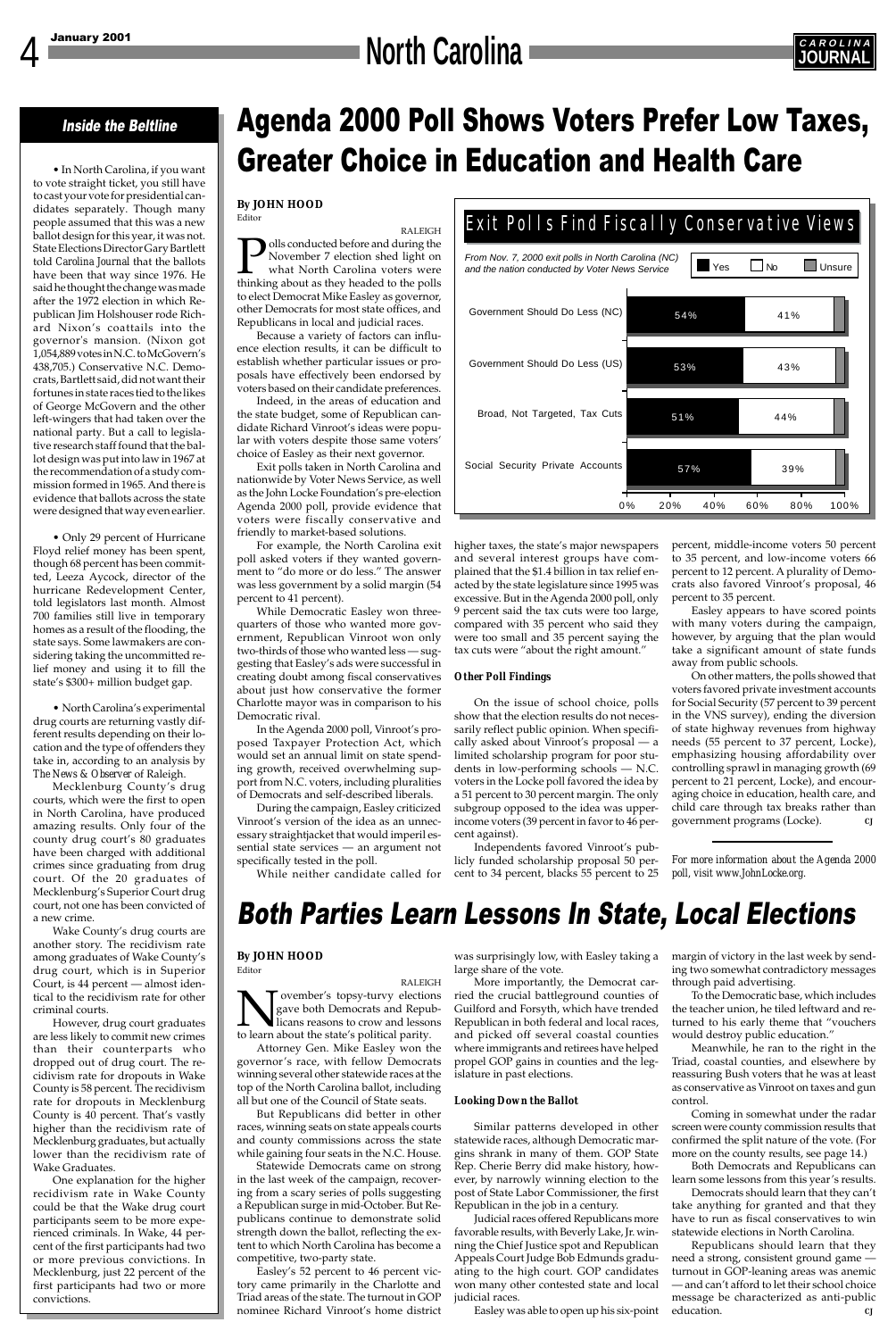# **North Carolina**

### *Sudden reversal surprises observers*

## Municipal Electricity Providers Change Position On Deregulation

**C A R O L I N A**

#### **By MELISSA SUAREZ**

Senior Writer

RALEIGH **ElectriCities, the organization representing the 51 NC municipalities that operate electric power utilities, told lawmakers in December that it is backing** senting the 51 NC municipalities that **J** operate electric power utilities, told away from its support of electricity deregulation in North Carolina.

Electricities officials said they saw too much evidence from other states, particularly California, that deregulation can hurt consumers and raise electricity prices.

Since May, ElectriCities has expressed support for legislative efforts to deregulate the state's electricity industry. The group backed the Study Commission on the Future of Electric Services' recommendation in May to open the electricity market to competition. But just before Christmas, ElectriCities officials surprised commission members both in withdrawing support for deregulation and in its reasons for doing so. "ElectriCities has pushed deregulation because we believed the consumer benefits would surpass the costs and hurdles to get it done," stated the ElectriCities report to the commission. "With the changes in energy market prices and the problems in other states, we are reevaluating our position. We urge the Study Commission on the Future of Electric Services to do the same." ElectriCities representative Jessie Tilton said that, in many cases, deregulation has "played a significant role in higher prices" and has led to a "failed flawed market."

Several studies and news stories, reported in *Carolina Journal Weekly Report* in recent months, have shown that California's price problems resulted primarily from lingering regulations and an unexpectedly hot summer. *CJ* 

#### — Columbia Journalism Review

"Unlike most websites . . . which simply post a partial list of that week's print stories, NRO presents up-to-the-minute commentary, sort of like the rapid-response tactics that successful campaigns employ."

#### -New York Press

"... top honors for political commentary this summer unquestionably go to Jonah Goldberg, editor of National Review Online. His deftly written pieces were always fresh, smart, independent, and often scathingly funny."

#### –salon.com

"In depth, with quite a few weekly columns . . . well designed." -Scripps Howard News Service

#### W W W . N A T I O N A L R E V I E W . C O M

"We're alarmed that the customer could pay more [with deregulation]," said Tilton. He cited the alleged negative effects of de-

regulation in states like Oregon, Arkansas, Washington and California.

Several lawmakers, however, questioned ElectriCities' assertion that deregulation has caused higher prices, especially in California, where consumers are now filing a class action suit, citing \$4 billion in electricity overcharges. Since California deregulated its electricity industry, consumers there have experienced skyrocketing prices.

"California's huge price increases show what happens to consumers when deregulation happens before real competition is established," states the ElectriCities report.



"This is not your father's National Review . . . hipper offspring of its paper-bound namesake . . . interesting and provocative . . ." - Committee of Concerned Journalists

"There's plenty of conservative thought on National Review Online, as well as the kind of tireless Bill Clinton and Al Gore bashing you would expect."

#### -Milwaukee Journal Sentinel

"... an excellent site that is updated constantly and frequently breaks news that the print magazine's bi-weekly schedule makes difficult."

But California's high prices may be more the result of an increase in overseas crude oil prices, said one commission member. Natural gas prices have jumped 25-fold since last year, and half of California's power is produced by gas, he said.

Another problem in California, said other commission members, has been poor planning for competition. California has a shortage of energy generators coupled with an oversupplied energy market. The discrepancy has forced higher prices for scarce energy, they said.

"We view California as being an aberration," said Jim Roach, a representative of Dominion Resources, a subsidiary of N. C. Power and Light. "I disagree with a lot of [ElectriCities information], for what it's worth."

#### **By DON CARRINGTON** Executive Editor

RALEIGH **On** Friday, December 15, the North<br>Carolina Aeronautics Council ap<br>parently held a quarterly meeting<br>in violation of the state open meetings law Carolina Aeronautics Council ap parently held a quarterly meeting because the meeting time and place were not advertised as required by law. The 9 a.m. meeting in Manteo included the approval of funding for airport projects across the state.

The 14-member council advises the Secretary of Transportation on aviation grants to N.C. airports.

General Statute 143-318, referred to as the North Carolina's open meetings law, requires that "the hearings deliberations, and actions of public bodies be conducted publicly." The law also establishes that notice is required for all meetings so that the public has advance notice of the time, date, and location of the meeting.

> While the backlog in bridge maintenance has actually been cut in the past decade, the backlog in road maintenance has increased, Allsbrook said. Without additional funds, that gap will continue to widen, he said.

The Aeronautics Council has not been able to produce any document showing that the meeting was advertised as required by law.

A day before the meeting, a *Carolina Journal* reporter contacted the Division of Aviation to find out the time and location of the December 15 meeting. Shirley Pearce-Rowley, administrative assistant to division director Bill Williams, said the meeting was at 1 p.m. A meeting was held at that time, but the agenda dealt mostly with the First Flight Centennial and other events.

Council Chairman Eddie C. Smith of Lexington told *CJ* that the discussion and approval of spending had been handled at a 9 a.m. meeting.

"Three meetings were held. We had a 9 o'clock meeting and approved funds — just a short meeting. The way I understand it, we were going to meet at one... but it was changed."

When asked who has the authority to change the meeting time, Smith said, "the director or whoever, I guess. We talk about it sometimes. I am certainly not dictating it. We are an advisory group. Bill Williams is...I don't doubt what Bill might do at the last minute because he is chairman of this whole world-wide fly -in."

Pearce-Rowley said the agenda for the 9 a.m. meeting was not publicized. "What are we supposed to do, put it on the web site?" she said. The Board of Transportation does put its meeting info on its web site.

Division Director Williams first insisted that the 9:00 meeting was scheduled for a least two months, but he could not show that the meeting had been publicized.

He later called Carolina Journal and acknowledged the group may have violated the law. He said he was trying to get a legal opinion from the State Attorney General's Office. He said they would provide the minutes to anyone who requested them. *CJ*

## State Board Appears To Have Broken Open Meetings Law

## Highway Funding Needs Boost To Meet Minimum Standards

By ANDREW CLINE Managing Editor

RALEIGH T tate road maintenance funding has not kept pace with inflation in the past decade, resulting in a \$290 million backlog of road and bridge repairs, a Department of Transportation official told legislators in December.

The DOT needs an additional \$122 million over what's already been budgeted for

next year just to move state roads to a minimal level of quality, engineer David Allsbrook said.

"If we don't get that extra \$122 million, we'll have to scale back our activities," Allsbrook said.

In absolute terms, road maintenance funding in 2000 was more than \$100 million greater than

in 1990. But adjusted for inflation, the "total dollar amount devoted to maintenance and resurfacing in [fiscal year] 2001 is essentially the same as that in FY 1990," according to a newly released DOT report.

During that same period, the amount of traffic on N.C. roads has greatly outstripped road capacity, the report shows. In 1990, vehicle miles traveled was equal to the amount of paved lane miles. This year, vehicle miles traveled are 40 percent higher than in 1990, while the mileage of paved roads has increased by just 16.9 percent.

"A lot of our roads are taking more cars than they need to take," Allsbrook said.

DOT officials grade state roads the same way teachers grade pupils, with grades ranging from A to F. North Carolina's interstates rate a C while the rest of the state's roads rate a D, according to the report.

DOT wants to spend \$500 million in the 2001-2002 fiscal year to bring the Interstate

> highways up to an A and the rest of the state's roads to a C, Allsbrook said. "This is what we're striving for," Allsbrook said.

But legislators have budgeted just \$378 million for road maintenance for the next fiscal year, leaving a \$122 million shortfall.

With a budget deficit

this year of nearly \$500 million, no one is sure where the money to fill the gap will come from. The picture does not look promising for drivers, who will continue to travel poor roads if repair backlogs persist.

### Hunt's action was primarily a reaction to the patronage abuses unveiled in the Algie Toomer hearings.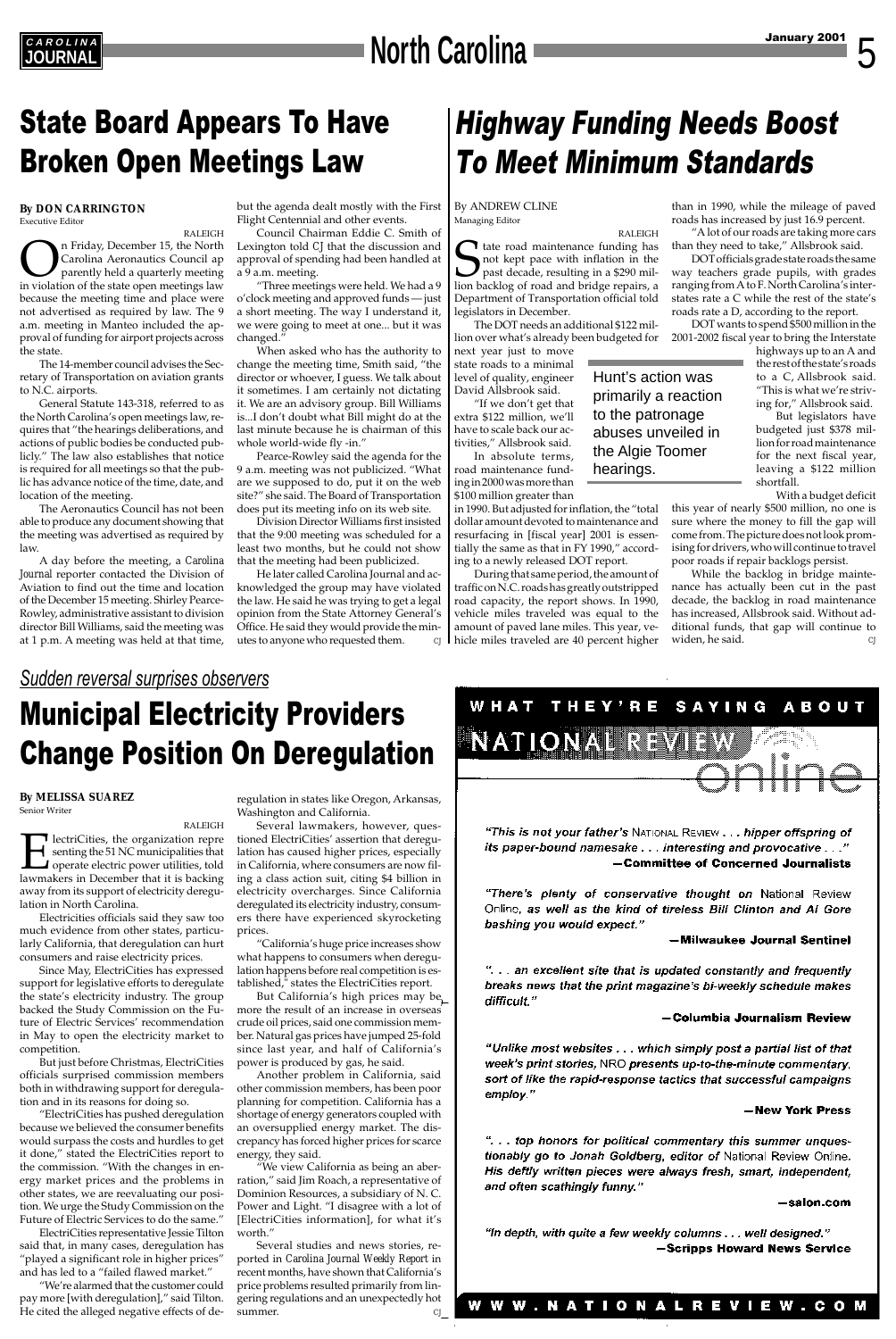# Leandro Reshapes Education Landscape

State court case puts school funding and policy decisions in limbo

### School Reform Briefs

• N.C. fifth graders must meet new, higher standards this year before they may proceed to sixth grade. Not only must they meet local promotion requirements, they also must score "proficient" on the state's endof-grade tests in reading and math, and score at or above the proficiency level of 2.5 on the grade 4 writing assessment.

North Carolina is among the few states that have implemented student accountability standards in hopes of raising student achievement and discouraging social promotion.

After months of discussions, the State Board of Education unanimously approved new statewide standards on April 1, 1999. Students in grades three, five, and eight are required to score at a proficient level on end-of-grade tests before they will be allowed to progress to the next grade.

High School students are also required to pass an exit exam and a computer skills test before they may graduate. This year will be the first time any students are required to meet these standards.

• North Carolina gets a grade of a C on student performance and a C on student progress, according to the state's own report, "*A Goal for North Carolina's Schools*," a report card released by the North Carolina Education Research Council.

### January 2001 **C A R O L I N A Education JOURNAL**



The statewide report, part of Gov. Jim Hunt's goal to make North Carolina's school first in the nation by 2010, assigns North Carolina letter grades based on various state and national performance measures, including the state's ABCs test, the National Assessment of Educational Progress (NAEP) test, SAT scores, and national survey data.

The report was designed to compare North Carolina's educational performance and progress to other states. In many ways it looks remarkably similar to the John Locke Foundation's *Grading Our Schools* report, which was also assigns letter grades to N.C. schools.

Summarizing the report card, Hunt said, "I think the way to categorize this is that we are performing a little better than average, but only a little bit. The way to react to this is to say, 'Hey, gosh, we've got to do better.'"

• A recent ruling in Buncombe County may pave the way for charter school funding in North Carolina. Judge Robert Payne ruled in November that the Asheville City Schools must give the Francine Delaney New School for Children, a charter school, its share of a supplemental county tax and a fine and forfeiture fund.

"Perhaps now the charter school experiment will receive equal funding so we can see if this alternative to traditional public education really can work," Peter Millis, a Francine Delaney teacher, told the Associated Press in November.

Richard Schwartz, attorney for Asheville City Schools, said the ruling may be appealed. If the decision stands, charter school students may see a boost in educational opportunities and funding.

#### **By SHERRI JOYNER** Assistant Editor

RALEIGH **North Carolina schools may soon be required to offer classes for "at-**<br>risk" four-year-olds. In an Octo-<br>ber ruling expected to transform public required to offer classes for "atrisk" four-year-olds. In an Octoeducation in North Carolina, Judge Howard Manning of the Wake County Superior Court wrote that the state must provide preschool for children who are in danger of academic failure.

School officials are still waiting for a final ruling determining whether some districts, especially low-wealth ones, will receive additional funding from the state.

Setting the stage for the decision was *Leandro v. North Carolina*, a landmark decision that set a constitutional standard for every child's right to a "sound basic education."

On July 24, 1997, the North Carolina Supreme Court ruled that

an education that does not prepare students to compete in society is constitutionally inadequate.

"For the purposes of our Constitution, a 'sound basic education' is one that will provide the student with at least" the ability to read, write, and speak English, pre-

pare the students in a number of academic subjects including geography, mathematics, science, and prepare the student to engage in post-secondary education or vocational training, the court concluded.

The case began in May 1994, when parents, school boards, and students of five low-wealth counties (Cumberland, Halifax, Hoke, Robeson, and Vance) filed a lawsuit in which they charged that the state failed to provide equitable educational opportunities for all school districts.

The group argued that funding disparities among districts allowed some wealthier districts to receive greater educational opportunities. Plaintiffs asserted that children in poor districts were not receiving a sufficient education, that school buildings were inadequate, and that poor test scores in these districts reflected the disparity of educational resources.

The following October, six urban counties (Asheville City, Buncombe, Charlotte/ Mecklenburg, Durham, Wake, and Forsyth/ Winston-Salem) joined the case to contend that the state failed to provide sufficient resources to ensure an adequate education for all children.

cluding the N.C. Constitution and General Statutes, the court determined that the state was not required to provide equal educational opportunities for all children.

However, the court ruled that Article I, Section IX of the State Constitution along with Section 2 of the General Statutes guaranteed every child in the state an opportunity for a "sound basic education."

Ruling also that plaintiffs should proceed to trial, the case was split into two separate trials, one relating to the low-wealth districts and another to the urban school districts. The North Carolina Supreme Court sent the case involving the low-wealth districts back to Wake County Superior Court to determine whether the constitutional right to "a sound basic education" was being denied to N.C. school children.

Today, under the authority of Wake County Superior Court Judge Howard Manning, the low-wealth district case, now

> known as *Hoke County Board of Education v. State of North Carolina*, is reshaping education policy.

Drawing upon many documents, in-fied as "at risk." Manning also ruled that ordered the state to expand its pre-kindergarten program for those children identi-



Much of the trial has focused on testimonials from the Hoke County school systems' teachers, parents, students, and experts on educational development.

The arguments range

from insufficient classroom materials to the need for early development programs, including pre-kindergarten classes. In fact, much of the trial has focused on current pre-kindergarten education and whether North Carolina is fairly serving low-income children.

#### *Decisions Begin To Roll In*

In October, six years after the plaintiffs sued, Judge Manning issued the first of three rulings. In the first opinion, Manning ruled that the State met the constitutional standard for educational quality and sided with the state's assertion that its distribution of funding was equitable.

However, Manning also wrote, "[T]his finding does not answer the question of whether or not the State of North Carolina is providing adequate funding…in a manner that ensures that all children are receiving an equal opportunity to obtain a sound basic education."

The second ruling came just two weeks later, on October 26, 2000. Judge Manning

the state must do more, particularly for those students from poor backgrounds.

"These (test) results are unacceptable," Manning wrote. "They clearly and convincingly show that more than 25 percent of our third graders are at risk for academic failure after four years of education in the public schools. The only logical conclusion that one can draw is that these children who are at risk for academic failure in the third grade have 'missed the boat' in their first four years in their respective schools. They are not on track to receive a sound basic education."

This decision may result in school districts being required to spend millions of additional dollars for preschool programs. Mitchell Tyler, superintendent of Hoke

County Schools, was hopeful about the case.

"We are optimistic," he said. "However, we are not implementing any changes until the court reaches a decision because we don't have the resources available to us to waste by jumping the gun."

#### *Manning Has His Say*

The intent of the plaintiffs had not been to focus on preschool programs, but Judge Manning ruled early in the case to add the component stating that a child's right to education was dependent on need, not age.

"I think everyone agrees that readiness to learn is critical to academic success, and we need to make sure that those children who are in need of extra support receive it," said Katherine Meyers, Chairwoman of the Durham Board of Education and a member of the N.C. Charter School Advisory Board.

Almost 95,000 N.C. children receive child care subsidies through Smart Start, a child care initiative aimed at ensuring that children are healthy and prepared to learn.

 Smart Start is currently operating on a \$220 million budget. Preschool programs are expensive, and many districts, if required to participate, would be forced to obtain additional funding.

Manning's forthcoming third ruling holds the key to the funding issue. If he rules in favor of the plaintiffs, North Carolinians may see a redistribution of funding or an increase in the education budget.

"Children, regardless of where they live in the state, should have the same opportunity, they shouldn't be penalized due to geography," Hoke's Tyler said.

The question is definitely about funding. How will districts be able to afford additional programs, especially with North Carolinians still waiting on whether lowwealth districts can provide children with an adequate education.

Scotland County, next to Hoke, has less to worry about. Although Hoke County Schools have struggled to stretch local dollars, Scotland automatically receives a set amount of funds.

"We have a funding floor that was developed in the merging of Laurinburg and Scotland districts in 1964," said James "Buck" Carter, Chairman of the Scotland County Board of Education. "Scotland is unique because we are funded at the average state pupil funding level. That has been a real plus for us because we can focus on what the children need."

If the court does rule in favor of the plaintiffs, the current method of funding will need to change.

"Whatever funding formula we come up with," Meyers said, "there will be different views as to what is equitable and fair. But we need to keep in mind that local control and flexibility is crucial for funding." *CJ*

This decision may result in school districts being required to spend millions of additional dollars for preschool programs.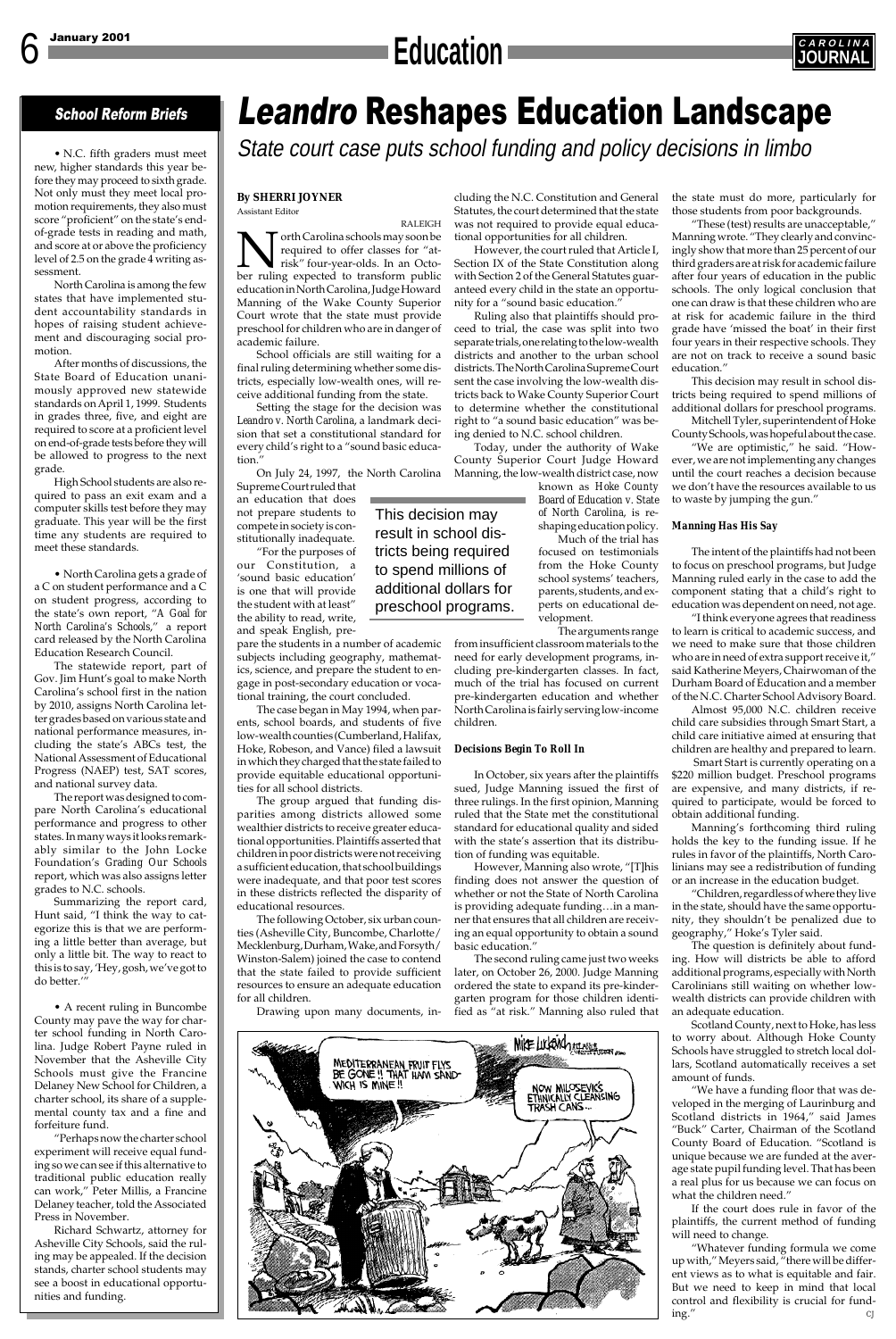7

# Opportunity For All *Curriculum Changes Lead Way*

## New Policies Help North Carolina Schools Close The Racial Gap



*Dr. Dorothy Singleton tells legislators about the benefits of the Direct Instruction teaching method.*

**Honored, excited, optimistic,**<br>thrilled, blessed... all words that<br>express how I feel about taking<br>over the reins as director of the N.C. Allithrilled, blessed… all words that express how I feel about taking ance for Smart Schools.

### January 2001 **C A R O L I N A JOURNAL Education**

For the past 10 years, children and education have been my passions. My work in the education field is varied. From a local education foundation, to a program working with public housing youth, to a state board position with Smart Start, I have witnessed firsthand the impacts of good educations and bad ones.

After traveling across the state and nation visiting schools and school systems, meeting with parents and business leaders, and observing children as they learn, one thing is abundantly clear: One size does not fit all.

The recent political season brought education to the forefront. Issues such as vouchers and tax credits and the demise of the public school system dominated the media. Unfortunately, the positive message about school choice got lost in the rhetoric.

The Alliance For Smart Schools is an advocate for school choice, but to us

"choice" means all the opportunities that are out there, including innovative options within the public schools, charter schools, private schools, home schools, faithbased schools, contract schools, public-private partnerships, tuition tax credits, and need-based vouchers.

As a mother of three

young children who are excelling in the public school system, I am a supporter of public schools. My children are blessed to be surrounded by committed, hard working, innovative teachers who love teaching. However, if one of my children was performing poorly or was trapped in a school that was failing, you can bet I would use whatever assets I had to find a school that was right for my child!

Is it fair that all parents do not have that opportunity? The children and families I worked with who lived in Raleigh's public housing communities cared deeply about their children, and their children had the same abilities to learn as my children. But because of their socioeconomic conditions, they had no choices.

If our goal is really to ensure that *all* children have access to a quality education, we must come together, pool our assets, and create education communities. Education communities that are energized by competition, strengthened by the sharing of resources, and committed

to matching children with the right education setting for their individual needs.

As Pierre Jimenez of the Independence Institute wrote in an article about meeting the educational needs of the Latino community, "What we must ask ourselves now is why competition and choice is desirable when it comes to selecting a doctor, buying a cars, clothing, or Corn Flakes, but not when it comes to something even more important. Equity should not mean sameness." Again "one size does not fit all."

Teachers know that children learn differently, so we must invest in our teachers. The education profession is the most important profession in our country, and teachers are often treated like second-class citizens. In a day and age where star athlete's sign multimillion dollar deals, we must publicly recognize and financially reward our star teachers and educators not just once a year, and not just during a political cycle. The business community has fabulous models for

> retaining top-notch employees. Similar packages need to be developed for our teachers.

> Study after study has demonstrated that there is no direct correlation between education spending and student performance. There is some evidence that when resources are in-

vested wisely, with specific instructional goals in mind, the results can be very positive. But the same studies show that this is a relatively rare occurrence in American education. There are few countries in the world that invest as large a percentage of their education dollars in administration as the U.S. does.

Now that the heat of the political season has come to an end, I hope the innovative thinkers from the business, government, education, nonprofit, and faith communities can put aside partisan differences and do what it takes to develop a plan that ensures North Carolina's children can compete in the global marketplace.

For, as former Milwaukee School Superintendent Howard Fuller says, "without an educated populace, democracy itself is endangered." *CJ*

*Holland is director of the N.C. Alliance*

*for Smart Schools.*

#### **By MELISSA SUAREZ** Senior Writer

RALEIGH  $\bigcap$  chools across North Carolina are helping legislators to address the gap in the academic performance of minority and white students.

This fall, the legislative committee on improving the performance or minority and at-risk students invited several schools to share their methods of success in closing the gap.

The committee, charged last year with studying ways to close the gap, is looking at school systems where the percentage of minority students is greater than 33 percent and where the percentage of students receiving free or reduced-price lunches is greater than 40 percent.

The committee has so far identified several similarities among successful schools. For one, successful schools treat children as individuals, not numbers in a system.

> ing and math than their peers who remained in public schools. **CJ**  $\alpha$

"We've stopped looking at percentages," said Sylvia Faulk, an assistant principal at Wilburn Elementary School in Wake County. "We are looking at names. This is the student. This is where he is. And this is where he needs to be.

"These children are doing it. But they have to believe they can… All of our staff has bought into the fact that we are going to succeed. We do not see diversity as an excuse. We celebrate it and use it."

At Wilburn Elementary, black students are among those making the greatest improvement. Their performance exceeds that of black students countywide. But "black and white don't have the standard meanings that they do in other school systems," Principal Darryl Fisher said.

Last year, 28 percent of Wilburn students were black, 6 percent were Asian, 2 percent were biracial and 1 percent were

Native American. Thirtyeight different languages are spoken by Wilburn students.

"Thirty-five to 40 percent of kids are in and out of class throughout the course of the year," Fisher said. Hispanics are the fastest growing population."

*Great Expectations*

Another top strategy that has worked to boost academic achievement has been raising academic expectations.

"We don't understand what some of our students go through when they get off the bus," Wilburn teacher Valarie Joseph-Lewis said. "But we make them aware of the fact that we expect them to perform. The attitude that we have is that there are high expectations and that we expect them to meet those expectations."

A similar philosophy exists at Penderlea Elementary School, where 83 percent of black students scored at the proficiency level in reading and math.

The difference between white and black scores (90 percent of white students scored proficient) was the smallest among Pender County schools.

John Freeman, the school's principal for the past 14 years, said one reason for the school's success is the community.

"Everbody's got programs, and everybody's got teachers who work hard," Freeman told the *Wilmington Morning-Star* in October. "We are a community school. That's got to be part of what's making a difference."

Freeman also lauded low teacher-turnover and retirement rates as well as a yearround calendar. (Wilburn is also on a yearround school system.)

The year-round calendar "makes it easier to remediate children who are behind," he said. "Every quarter you have three weeks built in to help those kids before they fall too far behind."

But the key to closing the gap, he said, is to focus on helping all children learn.

"Historically, black kids have been the furthest behind. But, truthfully, there are white kids behind."

The results of a Department of Public Instruction study this fall confirm what school leaders are saying. The study looked at nine schools that have succeeded in closing the gap and found many similarities.

#### *Back To Basics*

"Each of the schools visited was very

focused on helping students master basic competencies in reading, writing, and mathematics," the study noted. The use of district-wide pacing guides in these subject areas — helping teachers maintain adequate coverage of the state curriculum across the year — as well as the use of teacher-

developed thematic units incorporating multiple subject areas (e.g., reading and social studies, math and science) was also common.

"Despite the study's focus on strategies that raise minority student achievement, it is important to note that none of the schools reported that its programs were designed for minority students," the report read.

"It is worth noting that some of the strategies employed in these schools do not target any specific student group; that is they are school-wide strategies aimed at raising achievement among all students regardless of their current level of performance or their demographic characteristics," the study found. But the study hinted at problems that may hinder legislators as they try to find statewide solutions.

"The fact that all schools studied were in small or mid-sized districts may have been a factor in the district-wide cohesion," DPI Chief of Evaluation Services Carolyn Cobb said.

Larger districts find cooperation at the district level more difficult than do smaller districts, she said.

"One thing that you will find across lines is the ability to have flexibility, communicating expectations, and having high expectations," said Dr. Henry Johnson, Associate Superintendent for Instruc-

tion and Accountability Services for the North Carolina Department of Public Instruction.

"We know a lot about school success. Some of it can be done at the state level," he said. "But a lot of it can be done at the local level."

For now, state educa-

tion leaders and legislators are still studying the issue. Closing the achievement gap between black and white students has become a top priority of late, and officials say they want to find out what works before implementing remedies.

Larger school districts find cooperation at the district level more difficult than do smaller districts

> The year-round calendar "makes it easier to remediate children who are behind," said

a Pender County school principal.

One approach receiving nationwide attention is the use of parental choice programs aimed at at-risk children. In Charlotte, a privately funded program is in its

second year of operation. Known as the Children's Scholarship Fund, the program helps hundreds of lowincome students, mostly African-American, attend a private school of their choice. After the first year, participating students scored significantly higher in read-

*For more information about CSF-Charlotte, visit www.JohnLocke.org.*

Paige Holland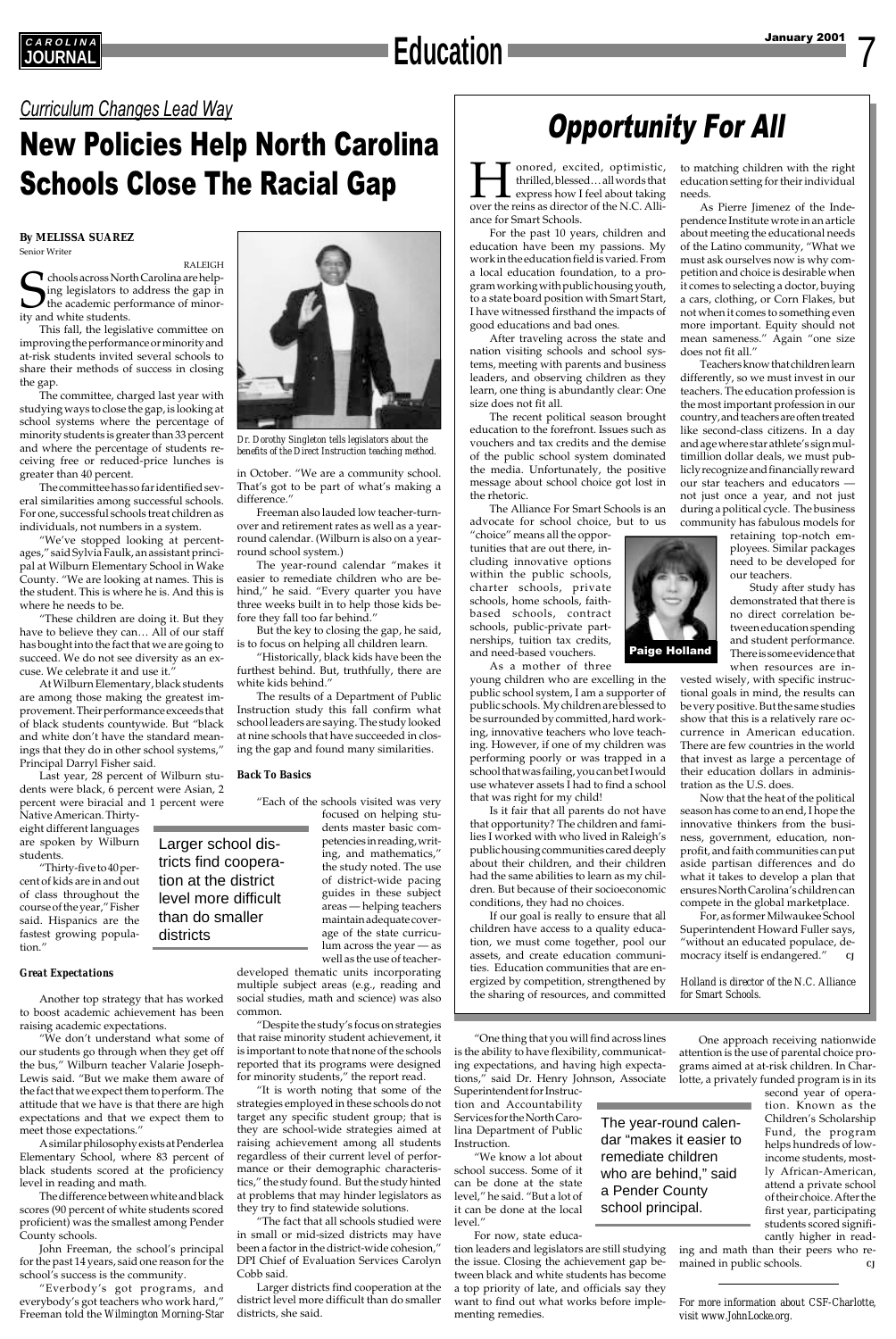### 8 January 2001 **CAROLINA Education J** *SAROLIN*



## Court Strikes Down Vouchers

federal appeals court last month parents and other sources in venture<br>struck down the Cleveland capital funds, with long-term proceeds<br>school-voucher program as un-<br>to be shared among the school's 125 full-<br>constitutional, struck down the Cleveland school-voucher program as unfederal appeals court last month parents and other sources in venture

School Reform News From Across the Nation

## *Advisory Group Redesigns Plan*

## Wake Leaders Turn Bond Defeat to Victory by Building Consensus



*Jim Talton, Chairman of Wake County's Citizens Advisory Committee*

separation of church and state. The muchawaited ruling from the 6th Circuit Court of Appeals sets the stage for what many believe will be a school-choice showdown before the U.S. Supreme Court.

The court's three-

judge panel voted 2-1 to uphold a previous decision by U.S. District Judge Solomon Oliver, a Clinton appointee. Oliver ruled in December 1999 that the Cleveland Scholarship Program was unconstitutional because most of the 56 participating schools had religious affiliates. Reported in *The Washington Times*, December 12.

#### *Merit Pay Introduced*

Teachers in Cincinnati will become the first public school teachers in the U.S. to be paid based on performance, *The Christian Science Monitor* reported in December 5.

Proponents of merit pay have long touted the advantages associated wit the reform. They include rewarding good teachers with higher salaries at a speed similar to the private sector and squeezing out those teachers who don't meet the grade.

Supporters in Cincinnati say the new structure will work because teachers played a significant role in creating the system.

"The Cincinnati plan is the most dramatic and fundamental change-oriented local effort on teacher compensation we've seen," said Allen Odden, a professor of education at the University of Wisconsin and an expert on teacher pay. "It represents the first major change in how you are going to pay teachers since we invented the single-salary schedule in 1921."

#### *Bilingual Ed in N.Y.*

Bilingual education in New York is changing, giving parents more control over where their children are placed. that would allow students to be placed into mainstream classes earlier. The move is a response to Mayor Rudy Giuliani's call for English immersion. Currently, the New York School System's bilingual education teaches students in their native language for many years. Reported in , *The New York Times*, December 13.

#### *Housing for Teachers*

On roughly a \$50,000 salary, Stephanie Rafanelli, a science teacher at Atherton's Menlo School, can not afford to buy a house anywhere on the Peninsula. With a median price of singlefamily homes at \$620,000 in the Silicon Valley area, the school and community decided that something needs to be done to boost teacher salaries so they can live in the community they work.

In response, the school has begun investing \$2 million in donations from

capital funds, with long-term proceeds

to be shared among the school's 125 fullteachers and administrators.

If the plan works, teachers at the 85-yearold school could rake in, after taxes, an estimated \$214,000 over the next 11 to 12 years in bonuses from the proceeds, said Jennifer

Ayer Sandell, director of special projects for Menlo. Reported in the *San Francisco Chronicle,* December 5.

#### *California Sues Districts*

School Chancellor Harold O. Levy is crews, pay deserving teachers more, and implementing intensive English classes use lesson plans different from those ap-The law will give principals the power to contract with vendors for goods and services, choose maintenance proved by the district board. Reported in *The Arizona Republic*, Dec. 17.

Gov. Gray Davis of California has sued 18 failing school districts, including San Francisco and Oakland, contending that any inadequate educational conditions are a local responsibility. "If children in school are being deprived of a basic education . . . districts have the power, the authority and the duty to fix those conditions and should be ordered to do so," John Daum, a lawyer for the state, said yesterday at a San Francisco Superior Court hearing.

According to the case, schools are failing to educate children because they are in such poor condition with leaky roofs, falling tile, outdated textbooks and a lack of space. The suit also claims that schools also have a disproportionate number of teachers without regular credentials. Reported in the *San Francisco Chronicle*, December 13.

#### *Power to the Principals*

A new Arizona law will give principals the authority to make decisions without the approval of school boards or superintendents.

"Every time a principal sneezes," Sen. Tom Smith said, "he calls up the superintendent and says, 'How am I suppose to do this?'" But critics see risk. "You set one of these things up, and you're king for life," said Tim Hogan of the Arizona Center for Law.

### *U.S. Test Scores Flat*

U.S. eighth graders made no gains on international math and science tests between 1995 and 1999, according to data released in December by the National Center for Education Statistics.

The committee's guiding philosophy of focusing on core academic and building needs led to important changes in financing methods. For example, members sliced \$158 million for new technology and recommended that future tech projects be funded through operating, not capital, budgets. Talton said he could not be happier with the finished product. As a result of the committee's work, Wake County has changed its funding formula for school construction. When the 1999 bonds failed, Talton received calls from Alabama, Virginia, and Florida asking whether citizens supported their schools. Now other states and counties look to Wake as a model. "Voters make intelligent and informed decisions and [that] when they understand the needs of the community, they will respond with a plan that is reasonable," CSE's Fuller said. To meet community needs, leaders have "to collaborate, to get the community involved in helping set direction before final decisions are made," Talton said



On the test, the Third International Mathematics and Science Study (TIMMS-R), U.S. eighth-graders exceeded the international average in math and science. However, there was no growth from their 1995 performance, when they took the test as fourth-graders and placed below the international average.

The reason U.S. students surpassed the international average in 1999 but not in 1995, though their scores did not improve, is that some Western nations that participated in the 1995 test were replaced on the 1999 test with Third-World countries.

#### **By MELISSA SUAREZ** Senior Writer

RALEIGH **IM** neertainty may have surrounded<br>the 2000 presidential election, but<br>public schools scored definitive victory the 2000 presidential election, but on November 7, Wake County's when voters overwhelmingly approved a \$500 million school bond measure to help build 14 new schools and fund more than 100 renovations and expansions.

"When we have significant and critical issues facing the community, bipartisan collaboration is essential to success," said Jim Talton, director of the Citizens Advisory Committee that helped craft the proposal.

Talton said leaders should celebrate the bonds but also always remember that the proposal succeeded because of its broadbased support that ran across party and ideological lines.

Cooperation was not on the agenda in June 1999, when the Wake County School Board submitted to voters a \$650 million bond proposal. Voters overwhelmingly rejected the plan.

"The largest percentage of people voting are 50 or older and do not have children in school," Talton said. "The details and the needs were there, but not well explained."

The \$938 million capital spending plan, of which the failed \$650 million bond was a part, would have substantially raised property taxes and included \$158 million for new technology spending (the current bond includes no spending for new technology).

The plan was "too aggressive," said Talton. "More items were included in the package than were needed."

The sound defeat of the bonds presented Wake County school board members and county commissioners with a dilemma. The county badly needed new schools and more space. But school leaders would need to persuade voters.

#### *Building Support*

School board and commission members then broached the idea of a bipartisan board to reach consensus on the school system's needs and decide how to ensure voter approval. The result was a Citizen's Advisory Committee that included more than 30 educators and community leaders.

"We worked diligently to choose business [leaders], educators, and conservatives," Talton said. "There was a strong, concerted effort to ensure diversity geographically and philosophically."

The transition from a one-sided to united approach got a rocky start, said Talton. "To begin with, there was not a sense of cooperation because there was a sense of distrust. We had the far right, far left and the middle in the room. There was, I think, a high level of concern over whether we could be successful."

Presentations by various groups helped spur cooperation. In an early meeting, Chuck Fuller, director of Citizens for a Sound Economy-North Carolina, a group that had actively opposed the 1999 bond, talked about the importance of embracing new ideas. Also, a research paper and public opinion poll published by the N.C. Alliance for Smart Schools, a division of the John Locke Foundation, showed how schools could be constructed at a lower cost and without the tax increases that Wake County voters opposed. The presentations drew press attention and stimulated debate.

As committee members considered all

sides of the issue, attitudes began to change. "The 'pro-education' forces came to realize that voters were not receptive to another tax increase and that needs would have to be prioritized," Talton said. "To come together, we had to let everyone talk and everyone have their viewpoint. It was up to every group to sell their case."

"Toward the end," Talton said, "everyone realized that we needed more classrooms and that ultimately what we were all about was the children of Wake County."

With a common goal in mind, the committee prioritized the school system needs. In the process, Talton said, "we forced the school system to prioritize its needs."

The committee's final report recommended cutting the total bond amount from \$650 million to \$500 million and increasing the percentage of bond indebtedness in the total capital spending plan, which was shaved to \$550 million.

These changes reduced the impact of the plan on the county budget, freeing up resources for operating needs. The committee also recommended decreasing school sizes and using modular construction to cut building costs, ideas originally proposed by the Smart Schools Alliance.

"Current models of 650 students per elementary, 1,100 per middle, and 1,600 per high [school] create school that are too large and bureaucratic to promote effective, efficient, flexible learning environments," the committee concluded.

*To read the Smart Schools report on school construction, "There Are Better Ways," visit www.Johnlocke.org.*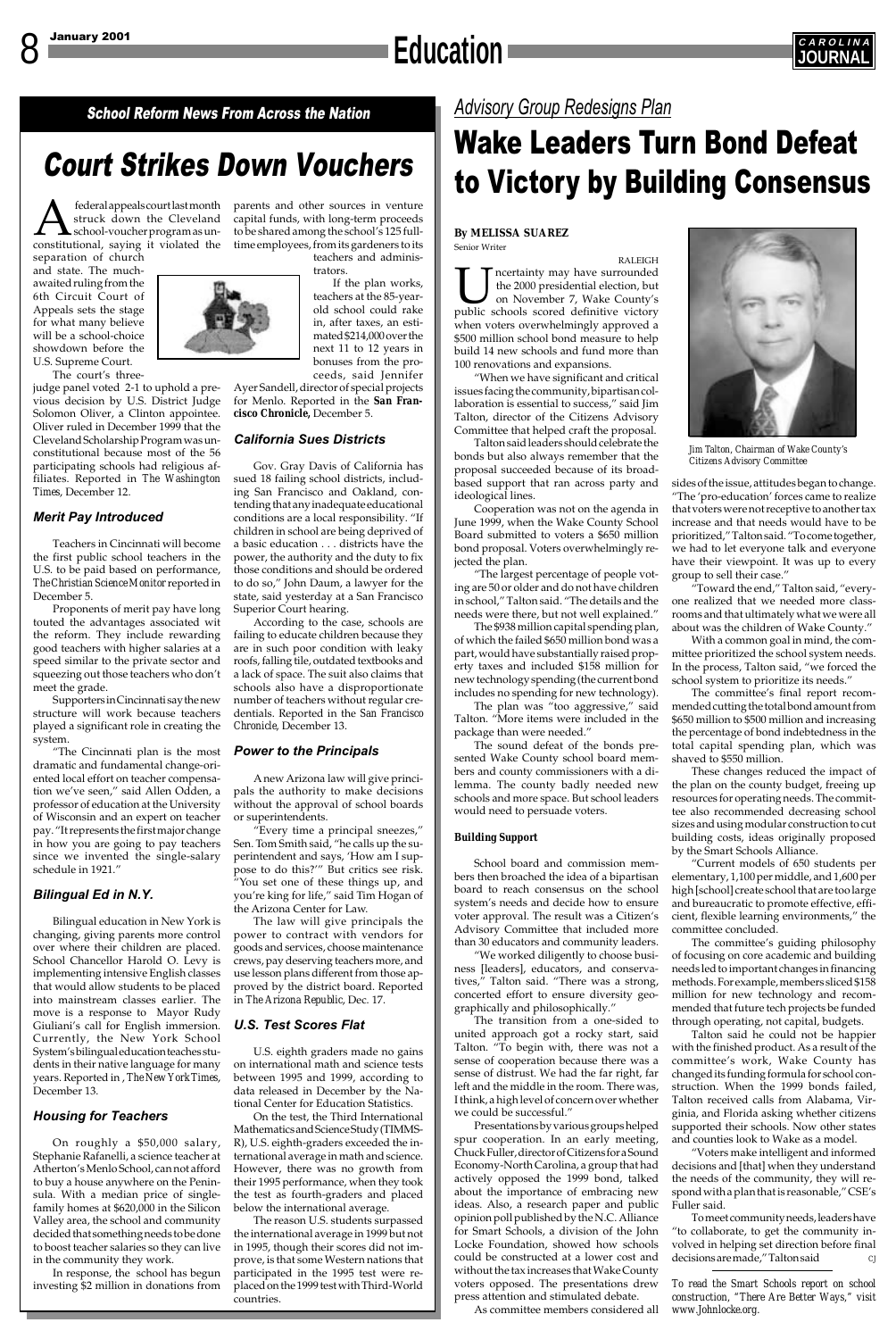9

### *Organization Spotlight*

## Community Learning Centers Put Resources Into Housing Projects



*George W. Bush visits Raleigh's Community Learning Center during the 2000 campaign*

#### **By PAIGE HOLLAND** Contributing Editor

RALEIGH Pride and hope are key components of success in life, and that is exactly what Community Learning Centers provides public housing youth in Raleigh.

With support from individuals, churches, businesses, government leaders, and program partners, CLC is bringing existing community resources into public housing to provide basic educational and job skills to parents and children. The goal is to break the residents' cycle of economic dependence.

"The prosperity we have enjoyed in the Triangle has been accompanied by many challenges to the labor force, public safety, quality of life and education," Jim Cain, president of the Carolina Hurricanes and chairman of the Community Learning Centers said. "Few endeavors address all of

these issues. Community Learning Centers offers us a rare opportunity to do so."

After months of research that included visits to 1,400 homes in public housing to talk with parents and children about what they needed to succeed, a community coalition created the vi-

sion of Community Learning Centers .

Led by former Raleigh Mayor Tom Fetzer, State Senator Eric Reeves, public housing advocate Josephine McCullers, and businessman Glenn Williams, Community Learning Centers began mobilizing resources for youth and advertising a call to action.

CLC then focused its efforts on building an alliance of individuals and organizations prepared to help families.

"Most communities have in place the resources to benefit youth and children," Glenn Williams said. "Community Learning Centers became the broker of those resources. We identified high quality programs and then made sure families could access them."

#### *The Community Responds*

The call to action was enthusiastically embraced in the community, and donations poured in. Cash, equipment, volunteers, and lots of energy put the program on a fast track.

Area developers offered to upfit donated buildings. Local businesses contrib-

uted new furniture and computer equipment, organized book drives, and provided volunteers. Energetic volunteers painted walls, cataloged donations, and coordinated grand-opening celebrations.

> "Locating the centers in the public housing neighborhoods is a key to their success because it removes barriers such as transportation and childcare," said Classy Preston, president of Community Learning Centers, Inc. "It also provides a positive hub in the community — a gathering place where children can go to learn."

Finally, the vision of Community Learning Centers was translated into a very real working entity, and centers opened in Heritage Park and Chavis Heights, two of Raleigh's large public housing communities.

#### *Resources, Not Just Money*

It's a win-win proposition for everyone, and an idea that communities across North Carolina should emulate.

"It's not all about money," said Al Byrd, program director for Community Learning Centers, said. "It is about access to resources. These kids have the same bright eyes as your kids. They have the same potential, wants and dreams. They just lack the opportunities. If the center can touch these kids, it can divert them from the path that

most of their neighbors have chosen."

More than 70 percent of students living in Raleigh's public housing do not graduate from high school. According to U.S. Department of Education statistics, those dropouts are two times more likely to be unemployed, six times more likely to be-

come unwed parents, and three times more likely to earn criminal records.

#### *Mobilizing Manpower*

Over the past 12 to 18 months, Community Learning Centers have provided afterschool tutoring and mentoring, reading programs, computer training, kindergarten readiness classes, summer camp experiences, scouting, and many educational and enrichment opportunities for young people living in public housing.

Much of the manpower comes from the 15 partners, which include the YMCA, Communities In Schools, Motheread, the City of Raleigh, the Raleigh Housing Authority, and the Raleigh Jaycees to name a few.

Each partner brings specialties to the project, from trained tutors to literacy programs to transportation assistance.

For example, the YMCA offers afterschool tutoring and mentoring for elementary school children; Communities In

Schools adopted CLCs as official CIS sites and provides trained tutors and mentors; the City of Raleigh provides space within an existing Parks and Recreation facility to hold program; and the Raleigh Housing Authority donated an entire building to the effort.

In addition to support for the youth, CLC assists parents as well. CLC staff have encouraged parents to establish, enroll in, and complete a GED program. And they have enabled the parents of approximately 40 children complete a Motheread program on-site.

Whether through the center's library,

*More than 70 percent of students living in Raleigh*'*s public housing do not graduate from high school.*

Internet connections, or real people, the residents are able to connect with the resources they need, Preston said.

Families not only benefit from increased skills, but the idea is that their access to a more information will allow them to make better decisions, learn how to solve problems, and have increased confidence, trust and a sense of belonging.

And they don't have to catch a bus or find child care because the resources are in one central location in their own housing complex.

*Holland is director of the N.C. Alliance for Smart Schools and a former director of CLC.*

www.reason.com



# Ideas so powerful they'll blow you away.

Over 2,000 Articles. The full text of all Reason magazine articles and interviews pub-



*Carolina Journal Weekly Report for Executives* is your antidote to watered down media coverage of state politics and policy. North Carolina has hundreds of newspapers. But from those hundreds of papers, only a handful of reporters are assigned to Raleigh. And how many of them do you think write from a free-market frame of mind?

In *Carolina Journal Weekly Report*, you get unfiltered weekly coverage of state government from experienced reporters who have actually read the Federalist Papers. Our reporters attend committee meetings and interview lawmakers face-to-face, so you get the stories firsthand. To subscribe, email cjwr@johnlocke.org or call (919) 828-3876.

REASON ONLINE

### **VISIT TODAY!** www.reason.com

#### lished since 1994

Reason Express. Reason's feisty weekly e-mail newsletter

■ Breaking Issues. Your onestop destination for access to a wealth of resources on hot topics in the news from tax reform to biotech foods to Waco

### FREE! • NO REGISTRATION • UPDATED DAILY

"You want a good magazine? *Reason* magazine...It's a magazine for libertarians. It's a magazine for everybody. It's a magazine for the world. Reason magazine: A good, good magazine." - Rush Limbaugh

## **Weekly Report for Executives**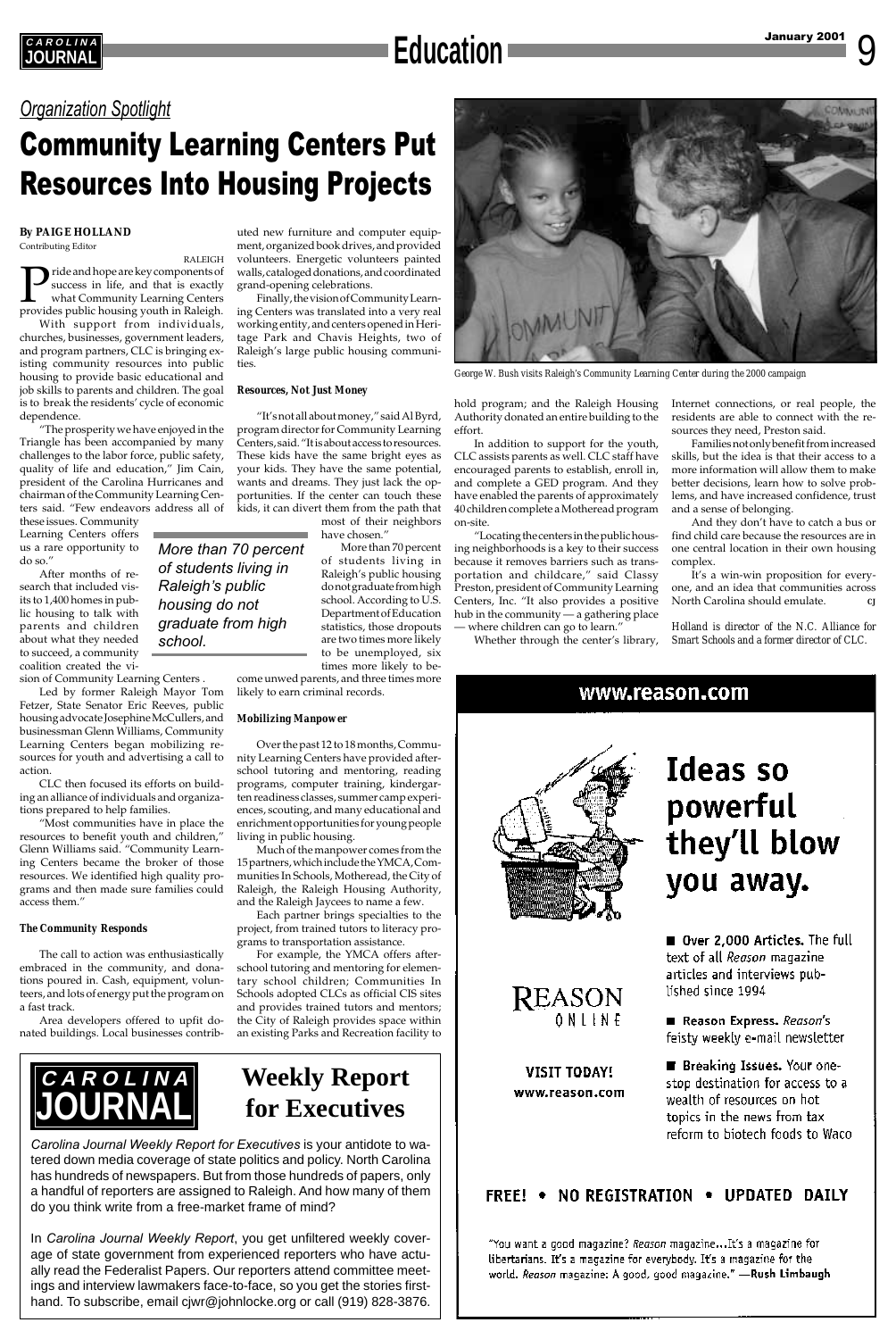# 10 January 2001 **CAROLINA**



### Course Of The Month

COURSE OF THE MONTH salutes UNC-Chapel Hill for creating a new, politically oriented minor, "Social and Economic Justice." The minor will be the first in UNC-CH history to require a "service-learning component" — which means students will be required to take part in political activism.

According to *The Daily Tar Heel* of Sept. 11, 2000, the minor was created "for students interested in studying human rights, equality, economic justice, diversity and peace." Sociology Professor Judith Blau, chairwoman of the curriculum, pushed for the new minor, and said listening to students in her class prompted her to seek the minor.

"Students today are very wellinformed about the issues," she said. "They have clear ideas about getting involved. I wanted to push them further."

In this class and minor, there are many different kinds of justice. No longer a high, moral ideal, justice has become a term that can no longer stand on its own as a self-evident good. Now it needs modifiers — social, economic, race, gender, sexual, class, national and "other forms" to specify which political group this "justice" is good for.

By that justification, the minor follows pop-culture studies and other fields of study that rely on students' expertise in those subjects to teach them. In fact, the goals of Sociology 68, the one course that all Social and Economic Justice minors are required to take, include "That students should participate actively in their own, and their classmates', education, by helping to construct the course, present course material in class, and engage in classroom discussion." Here is more on that course:

SOCIOLOGY 68: SOCIAL AND ECO-NOMIC JUSTICE. Covers theory and practice of social and economic justice, including analyses of racial-gender-sexual-class-national and other forms of justice, the history of influential movements for justice, and strategies of contemporary struggles.

The web page for the course includes values for the course. The first is, "That social and economic justice is a good thing."

The need to state a course justification explicitly may appear strange to some. But CM suggests that all courses have similar justifications. Here are a few examples we'd like to see in the undergraduate bulletin: "Introductory Chemistry is a good thing"; "Calculus — good for America, good for the world"; "History isn't as bad as it's cracked up to be"; "Business: A good thing, despite what you'll hear from those neomarxists in the Sociology Dept." OK, maybe such justifications should remain rare. Student experts may need them before taking the course, though, just to be safe. As for any non-experts who choose to take the course, if they struggle, they can earn two grade points by completing the proposed extra-credit project: a "2-page report on 'Still Red? Socialisms in Practice,' a research workshop, University Program in Culture Studies, December 1-2, 2000."

UNC, State Return To Building Dreams . . .

Faculty Pay, Research Enhancements Make Up Majority of New Spending

**By JON SANDERS** Assistant Editor

RALEIGH **A Property State State State In State State State State State State State State State State State State State State State State State State State State State State State State State State State State State State State Sta** Hill is the University of North Carolina at Chapel Hill's field of the site, the Horace Williams property, will house a satellite campus that would bring together private industries with academic research facilities.

Meanwhile, N.C. State University has returned to its plans to upgrade Carter-Finley Stadium, where N.C. State's football team plays host to its opponents.

Details of a plan to convert the Williams property into a satellite campus of the university emerged in early November. The plan devotes space to industrial use, offices and research labs (5.8 million square feet); homes (2.3 million square feet); shops (120,500 square feet); and even civic buildings (31,200 square feet).

> At N.C. State, the completion of the upgrades to Carter-Finley Stadium, projected to cost \$102 million, will also mark the completion of an athletics complex for the university. Part of that complex is the Raleigh Entertainment and Sports Arena, which was completed in 1999 and was a money-loser in 2000. The ESA housed N.C. State basketball as well as the Carolina Hurricanes hockey and several other events, including arena football, the circus, and ice shows. How much money the ESA lost isn't publicly known, but Peter Karmanos, owner of the Hurricanes, told *The News & Observer* that the team and the arena lost a combined total of \$15 million. Worse, the ESA pulled outside events from UNC-CH's Dean Smith Center, which primarily houses UNC-CH basketball, turning that money-loser into an even greater money-loser. The Smith Center has been in the red for 13 straight years, but this year — the ESA's first year of operation — it had nearly twothirds fewer outside events than the previous year, and the operations shortfall was nearly \$400,000.

The conversion would include a costly cleanup effort on the eastern edge of the tract, the site of an old landfill and a burial ground for chemical waste. UNC-CH trustees will consider a master proposal for the site in January.

Should the university succeed in building the campus, it would become the third research park in the Triangle: The Research Triangle Park and N.C. State University's 1,192-acre Centennial Campus.

The Centennial Campus offers a model of the UNC-CH park. It houses a mix of corporate and government entities attracted to the research and development opportunities offered by the campus.

Those attractions include the technical expertise of the faculty, a crop of graduate students and faculty members to conduct research, and state-of-the-art facilities and equipment.

#### *Long on the Drawing Board*

The park has been in the planning stages since the early 1990s, when Paul Hardin was chancellor of UNC-CH. It began with cooperation between town and campus committees.

They worked with consultants from Johnson, Johnson and Roy in Ann Arbor, Mich. to create "the JJR plan" of development guidelines.

The latest version of the plan was designed with the help of Ayers Saint Gross, an architectural firm in Baltimore, which has received \$280,700 for its help, according to *The News & Observer*. The town, however, had no input in the plan nor even the knowledge that one was currently being developed. "I'm in the dark," Chapel Hill Mayor Rosemary Waldorf told the paper.

A short way down I-40 from UNC-CH, in Raleigh lies N.C. State's Carter-Finley Stadium, itself slated for a \$102 million overhaul, complete with giant whirlpool.

The stadium improvements had been hinted at for years, but little was heard about them during the bond campaign, as if N.C. State officials purposely avoided the topic of stadium improvements for fear that the news of the planned stadium upgrades might cast doubt upon the advertised necessity of the bonds.

Ironically, bond proponents were allowed to make their case before the crowds at Carter-Finley during all the home game this season for N.C. State. *CJ*



#### By JON SANDERS Assistant Editor

RALEIGH

The University of North Carolina at Chapel Hill's search for a milliondollar head football coach and North Carolina State University's plans of multimillion-dollar upgrades to Carter-Finley Stadium have prompted a new round of questions about the prominence of athletics at those schools.

In November, UNC-CH fired football coach Carl Torbush after a 6-5 season. The university was paying Torbush a base annual salary of \$152,000 (his total compensation package was nearly \$500,000).

UNC-CH offered more than double that amount to the head coach of Virginia Tech, Frank Beamer, who had coached the team to the national championship game last season. Nevertheless, Beamer turned down UNC's \$1.2 million-to-\$1.4-million offer.

Had UNC-CH acquired Beamer, the school would have also been responsible for covering the \$750,000 buyout provision in his contract with Virginia Tech.

(UNC-CH ended up hiring New Orleans Saints linebackers coach John Bunting. Bunting's annual base salary is \$160,000, and his total compensation package is worth more than \$500,000.)

N.C. State, meanwhile, already has one of the highest-paid football coaching staffs in the country. After firing head football coach Mike O'Cain last year, university officials increased the university's commitment to pay high salaries to bring in more successful coaches.

## . . . And Big Football, Basketball Programs

a \$50 million upgrade of Kenan Stadium in 1997 when then-coach Mack Brown abruptly left the program for a million-dollar position as head football coach at the University of Texas.

Torbush's lack of wins wasn't filling the new seats. Unsold tickets put a larger and larger hole in the athletics department's budget, and the losses potentially hurt the university's fund-raising.

The total compensation package of new N.C. State head football coach Chuck Amato is double that of O'Cain's, and Amato's staff is one of the few "million-dollar" football staffs in the country, meaning that their combined salaries are more than a million dollars. O'Cain's staff earned about \$770,000.

Before Torbush's firing, UNC-CH was already paying hundreds of thousands of dollars in contracts guaranteed to several basketball coaches currently not coaching: Dean Smith (retained as a "consultant to the athletics director"), Bill Guthridge (who receives half his contract salary as a "parttime" employee), and Guthridge's three assistants.

The new basketball staff, under new head coach Matt Doherty, also earns 79 percent more than Guthridge's, in part because Doherty has four assistants.

The university is responsible also for paying the contracts of five fired football assistant coaches, whose contracts expire in June 2001, and Torbush, whose contract doesn't expire until June 2003.

The school is responsible for paying each fired coach his entire salary during his contract period; however, if any coach finds another job during that period, the school is responsible to pay only the difference, if there is any, between his new salary and his salary at UNC-CH.

Ticket sales were a key factor in the decision to fire Torbush, according to UNC-CH officials, although the average attendance this season was the third-best in school history. The university had just completed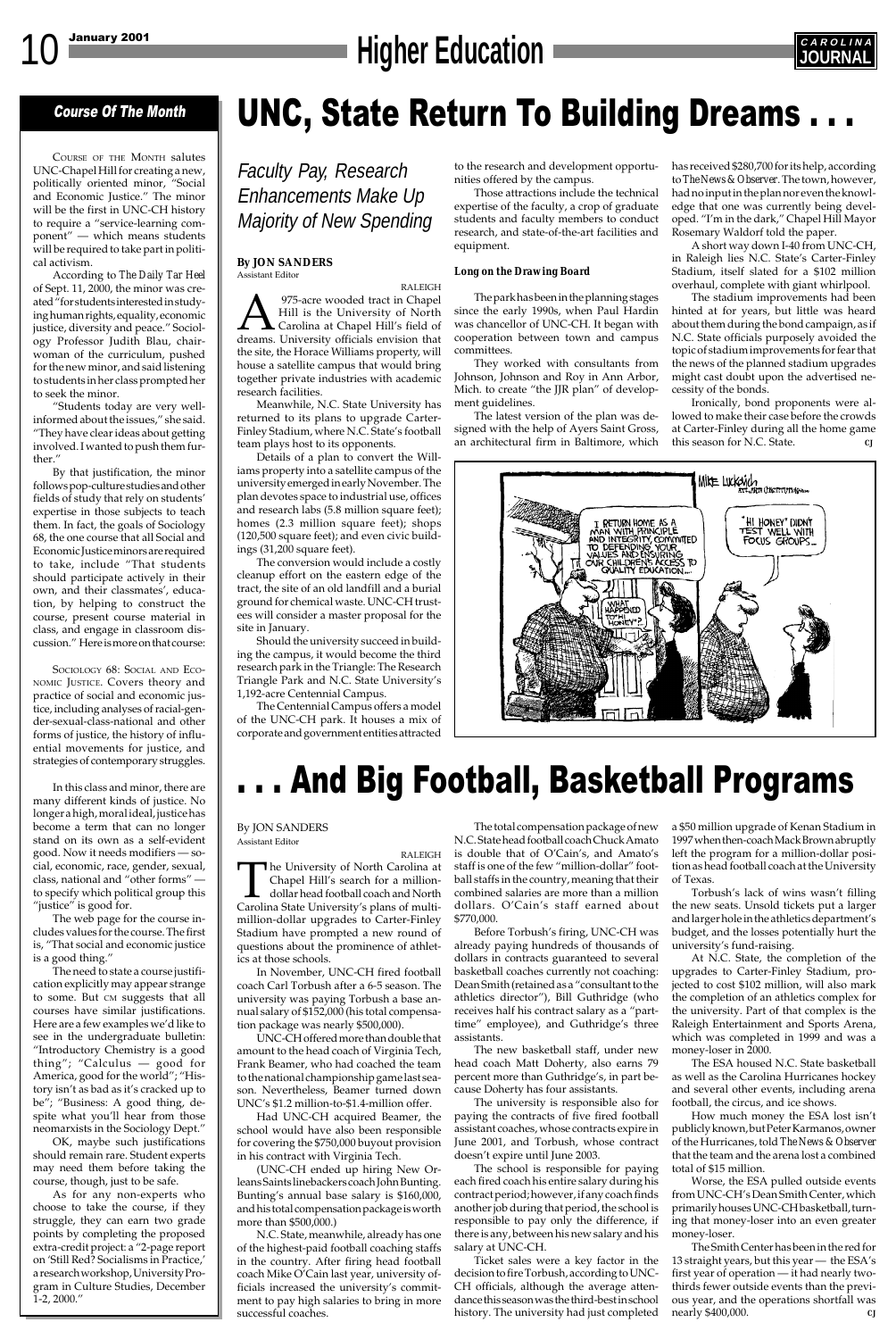# **EAROLINA**<br> **JOURNAL Education**



*Class Rank Becoming Key Factor*

## Universities Are Dropping SAT, ACT Scores To Admit Minorities

## Report Gets UNC All Wrong



new report, "Measuring Up<br>
2000," published by the Na-<br>
tional Center for Public Policy<br>
and Higher Education, makes North 2000," published by the National Center for Public Policy Carolina look good in some respects and bad in others. But before rushing to praise state policymakers where the grades are high or criticize them where the grades are low, we need to examine several questionable assumptions that undermine the validity of those grades.

Consider "Affordability," where North Carolina receives its highest grade. High grades are awarded to states that heavily subsidize their higher education systems; low grades are awarded to states that don't. There is an obvious value judgment here. It is assumed to be good policy to keep tuition and fees for

students low, thus transferring much of the cost away from the students who directly use and benefit from the state colleges and universities. But is that indisputably true?

The morality of compelling taxpayers to pay for most of the cost of educational investments that ben-

efit students, most of whose families can afford to pay for or finance the cost, is questionable to say the least. Affordability for students means more taxes for others.

Furthermore, high affordability doesn't even appear to lead to high rates of college attendance. In the very affordable North Carolina, the "High School to College rate" is comparatively low (only 62 percent of the rate in the highest state). But in New Hampshire, which received an "F" for affordability, the High School to College rate is 79 percent, and in high-tuition Pennsylvania (which received a "C"), the rate is 80 percent.

At the other end of the grading scale, North Carolina did poorly in Participation. The reason for the low grade is the very point made above — that a relatively low percentage of students choose to attend college. But it does not follow that a low percentage here is a bad thing.

Instead of congratulating ourselves on a high grade in Affordability or hastening to enact some new program to deal with the supposed problem shown by our low grades in Participation and Benefits, North Carolinians should forget about the low grades and worry about the high one.

North Carolina has many rural, agricultural areas where a college degree is simply not a productive investment. States are not identical in their economic profiles, and there is no reason to assume that a higher college-going rate is necessarily better than a lower one. Low college participation, therefore, is not a

sign of failure.

North Carolina also received a low grade for "Benefits," suggesting that, despite the state's huge expenditure on its university and community college systems (our per capita spending on higher education is the second-highest in the U.S.), we ought to do more. A look at the criteria used to assign the Benefits grade, however, leads to the conclusion that this grade is meaningless.

One of the criteria is the percentage of adults who have a bachelor's degree or higher. North Carolina scores rather low on this measure. As argued above, however, a higher percentage is not necessarily better than a lower one.

The report offers the unsubstantiated idea that the low degree-holding

percentage "substantially impairs the state's economy," but the truth is that North Carolina's economic growth has far outpaced many states where a higher percentage of adults hold college degrees.

New Jersey, for example, has one of the highest percentages but lags behind the

national average for growth in Gross State Product ,whereas North Carolina is well above the national average. Here the report again makes the mistake of assuming that more years of formal education automatically lead to higher productivity.

That assumption is made explicit in the next criterion, namely Increased Income from Education. The report here gives states demerits for having low percentages of college-educated people by assuming that such states are "losing" income compared to the amounts they would have if more residents held college degrees.

While it is true on average that people with college degrees earn higher incomes than do those without them, it does not follow that people who haven't attained a college degree would be earning higher incomes if only they had.

*Leef is director of the Pope Center for Higher*

*Education Policy.*

By MELISSA SUAREZ Senior Writer

RALEIGH Tum arge public university systems in California, Texas and Florida may have increased minority enrollment in the face of an end to affirmative action. California, Texas and Florida may have increased minority enrollment But the change may not be the result of increased minority test per-

> Yet, as Clegg asked, "Is it really in anyone's interest to admit kids who are not going to be able to compete with the other kids — even if it's not their fault?"

formance.

In fact, many colleges and universities are dropping the SAT and ACT academic achievement exams as admissions requirements altogether, according to a recent *USA Today* report, automatically admitting students who are in the top 10 or

20 percent in their high schools.

The trend has opponents of "race preferences" hopping mad, but some advocates for "affirmative action" are elated. It's a strange "twist of events," according to the report, especially considering that the new policies were prompted not by concern from opponents of standardized testing, who argue that such tests discriminate against minorities, but by opponents of race preferences who say that minorities get special preferences in college admissions despite lower scores.

"I'm not sure we would have liked it to have happened (this way)," FairTest Spokesman Bob Schaeffer told *USA Today*, "but when you're given lemons, you make lemonade."

#### *Strange Bedfellows*

The case of "strange bedfellows," as Schaeffer call it, gets even more complicated. FairTest, based in Cambridge, Mass., has for 15 years advocated for the abolishment of standardized college admissions tests, maintaining that the abuses and flaws in the tests explain the low performance of minorities and subsequent low minority representation on the nation's most competitive campuses.

But other leaders on both sides of the affirmative action debate complain that it's not the test but how it is used.

Opponents of race preferences, while supporting the tests as the best evidence of a student's merit, complain that the testing standards do not apply equally to all students.

Many stand against policies that admit

the top students from each high schools graduating class, saying that the practice substitutes subjectivity for objectivity and presents unfair disadvantages to students from rigorous high schools.

Other opponents of preferences, including Florida Governor Jeb Bush, support and use such plans on the grounds that they

> reflect a color-blind way of ensuring diversity on campus and the opportunity to receive a higher education.

In Florida, for example, Bush helped draft a new policy to supplant the state university system's prior use of racial preferences. The top 20 percent of each gradu-

ating class automatically gain admission to one of the 10 schools in the University of Florida system, regardless of the comparative quality of the high schools from which they graduated.

#### *The New Affirmative Action*

Class rank is the new tool "not because (policymakers) suddenly decided that's a more reliable predictor," Roger Clegg of the Washington-based Center for Equal Opportunity told *USA Today*. "The criteria are chosen because of the racial and ethnic impact they will have." George Leef, director of the Pope Center for Higher Education Policy, said the standards may backfire and hurt minority applicants' chances for admission. "The obvious problem with admission policies based on high-school ranking is that academic standards are much higher at some schools than others," Leef said. "A sharp student in the 11th percentile at a school with rigorous standards loses out to a student who makes the top 10 at a school where standards are low. "That not only seems unfair, but also it might just as well work against a minority student as for him."

#### *Reducing Incentives to Achieve*

While some proponents of affirmative action support such policies, others offer a different complaint.

A U.S. Commission on Civil Rights statement defending affirmative action opposed percentage plans, saying that they offered no incentive to fix inequities in el-

In Florida, Jeb Bush helped draft an alternative to the state university system's prior use of racial

preferences.

ementary and secondary schools and that they depended on the continued segregation of public high schools.

The result: "Now, as more state institutions feel pressure to abandon affirmative action, a host of research

is being conducted that is aimed at putting test scores into perspective," according to *USA Today*. The "Strivers" formula, for example, developed by The Educational Testing Service last year, aims to identify students who score significantly higher on the SAT than

socioeconomic and environmental factors would predict. The Strivers formula was withdrawn after being bombarded with negative comments.

Another method, developed by profes-

sors at Indiana University, would identify "any student whose score on the SAT is higher than the average score of test takers at his or her high school," *USA Today* reported.Yet another is designed to measure motivation and persis-

tence.

*For more information about*

*standardized testing and affirmative action policy in higher education, visit the web site for the Center for Equal Opportunity at www.ceousa.org and the Center for Individual Rights at www.cir-usa.org.*

"A student in the 11th percentile at a rigorous school loses out to a top-10 student at a school where stan-

dards are low."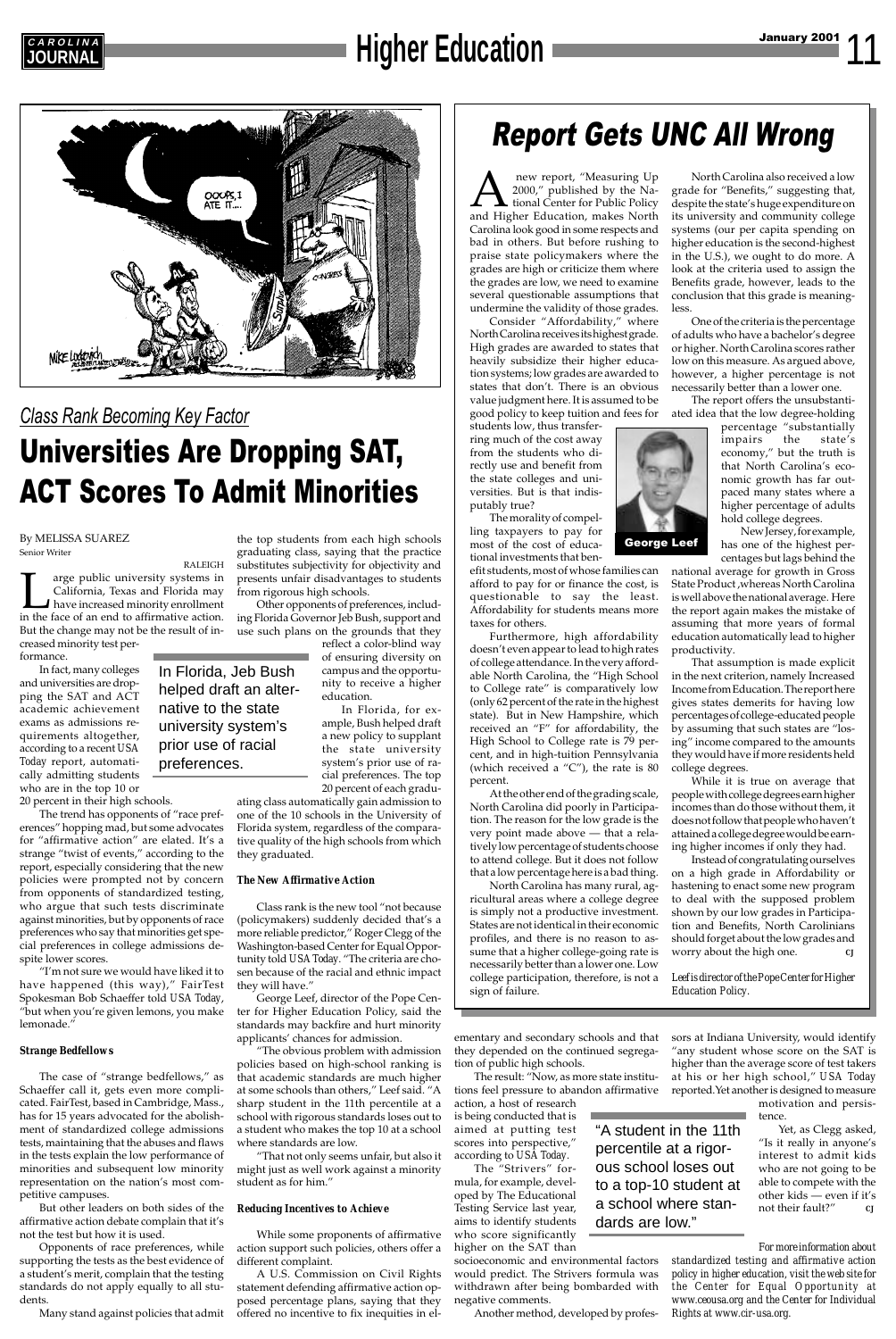# 12 January 2001 **CAROLINA**



## Sex Sells On Campus

# Bats in the Belltower **New National Study Calls** Elon College A Hidden Jewel



200 W. MORGAN STREET, STE. 204, RALEIGH, NC 27601<br>919-828-3876 • Fax 821-5117 • www.PopeCenter.org

With colleges and universities enrolling a record number of students and spending unprecedented public and private dollars, the mission of the Pope Center for Higher Education Policy couldn't be more important: to report on, analyze, and research issues in higher education such as cost-effectiveness, tenure, curriculum, and the quality of undergraduate education.

**OREA** are of the dubious benefits of attending a university is the many opportunities to attend guest lectures. Many lecturers open a attending a university is the many opportunities to attend portal to students and faculty to a new understanding of their subject. For some, however, a more apt metaphor

> The Pope Center publishes *Inquiry* papers on these issues, holds an annual conference for academics and policy analysts, and distributes a weekly enewsletter on higher education. For more information, please call Jon Sanders at 919-828-3876 or visit www.popecenter.org.

would be that of opening the porcelain.

For amid the luminaries and scholars invited to campus are a new breed of academics, those for whom the life of the mind isn't

nearly as satisfying as the life of the loins. And they have set about dressing up the sexually bizarre in the robes of academe and, in both senses of the phrase, playing doctor.

Like the character General Jack D. Ripper in the movie "Dr. Strangelove," these folks have a deeply ingrained obsession about bodily fluids and a system for imposing it upon others.

The University of North Carolina at Chapel Hill has served more than sufficiently as the enabling Plan R for these monomaniacs. The university hosted a few of these aberrant presenters just this fall. Following are a few examples of how UNC-CH learned to stop worrying and love, for example, "Semen, Irony, and the Atom Bomb" (the quoted material is the actual title of an article by one of the lecturers brought on campus at UNC-CH this fall, Dr. Lawrence Cohen of UC-Berkeley).

#### **• "Fear of and Desire for a Mandingo Sexual Encounter: On Pornography and Racial Difference"**

#### *Linda Williams, UC-Berkeley Friday, Nov. 17, 2000*

Linda Williams is a professor of film studies and rhetoric and director of film studies. Williams specializes in film history and genre, melodrama and pornography, feminist theory, and visual culture. Her books include *Viewing Positions: Ways of Seeing Film; Hard Core: Power, Pleasure and the Frenzy of the Visible;* and *Figures of Desire: A Theory and Analysis of Surrealist Film.* She is completing a new book on melodrama.

Williams was featured in the July/ August 2000 issue of *Clarion*, the jour-

nal of the Pope Center for Higher Education Policy. In an article entitled "The Smutty Professors," Jon Sanders wrote: "The [sexual] proselytization also extends to seemingly nonsexual courses. For example, students in 'Rhetoric 241' at the University of California at Berkeley study hard-core porn films under the tutelage of Prof. Linda Williams."

#### **• "Hum Homo Saat Saat Hain: Nostalgia, AIDS, Capital & the Opposite of Homosex"**

*Lawrence Cohen, UC-Berkeley Thursday, Oct. 26, 2000*

Cohen is a professor of medical anthropology at UC-Berkeley. His publication, "No Aging in India: Alzheimer's, the Bad Family, and Other Modern Things," won the 1998 Victor Turner Prize. He has published articles including, "The Pleasures of Castra-

tion: The Post-Operative Status of Hijras, Jankhas, and Academics" and "Semen, Irony, and the Atom Bomb," which appeared in the anthology *Sexual Nature, Sexual Culture,* edited by P. and S. Pinkerton, and in the journal *Medical Anthropology Quarterly* respectively. His cur-

> rent book project is provisionally titled *India Tonight: Homosex and the Political Secret.*

**• "Feminist Fascism?? [sic] Challenging the feminist movement to**

**incorporate butch and transgender identities"**

#### *Workshop leaders: Zabrina Aleguire & River Allan Saturday, Sept. 23, 2000*

Brief description of workshop: "There is pervasive exclusion of gender-

queer identity in feminist writing and activism, as well as feminist events like the Michigan Womyn's Festival. Yet, understanding transgender/gender-queer identity deepens the understanding of how gender is constructed, how sexism operates and what the "liberation of women" really means.

Led by a femme queer woman and a punk [expletive deleted]-butch queer gender-[expletive deleted], this workshop will provide an opportunity for us to envision a feminism that challenges sexism, homophobia and a binary gender system."

This workshop was part of a host of events that day sponsored by UNC-CH's Women's Issues Network and a feminist student group at UNC-CH called Fighting Legitimized Oppression of Women (the "oppression" is tampons, and the group's acronym is deliberate chosen). More information on the group and the events of that day can be found online here: *http://www.gurlpages.com/flowin/ workshops.html#zabrina* (Readers take caution: some of the links on the site point to explicit sites that might offend some readers, but then they would also find out what two expletives a person used in describing s/h/itself).

> More than 600 people have applied for adjunct slots.

Here is another of that day's events that, although it doesn't quite fit in with the rest of the events featured in this article, still provides some insight into what gets sponsored on college campuses these days and also a parody of them, too.

**• Body Image & Self Image**

*Workshop leader: Elizabeth Bridges Saturday, Sept. 23, 2000*

Brief description of workshop: "Despite the fact that you're a kick-ass radical feminist, do you still have those "bad body" days? Wanna know what you can do about it? After a brief presentation on body image, self-image, and ways of fighting fat oppression — both in ourselves and others —, we will introduce ourselves and share where we're at with our feelings on our own body image and self-image.

"If there's time, we will also engage in some activities that are guaranteed to improve your relationship with your body (Hey, not that! Get your mind out of the gutter!!!...)"

**By MELISSA SUAREZ** Senior Writer

RALEIGH **A new survey designed to assess in-**<br>stitutional quality of over 250 four-<br>identified North Carolina's Elon College as stitutional quality of over 250 fouryear colleges and universities has a school demonstrating high student engagement.

The National Survey of Student Engagement, sponsored by the Indiana University-based Pew Charitable Trusts, examines the level of student engagement by assessing students' responses to 40 questions. The questions are clustered into five categories: level of academic challenge, the amount of active and collaborative learning, student interaction with faculty members, access to outside learning opportunities like internships and study-broad programs, and level of campus support. Elon College, Beloit College, Centre College, and Sweet Briar College were the only four schools that scored in the top 20 percent in all five benchmark categories for both freshmen and seniors.

In a Nov. 17 article about the survey, ˆ spotlights Elon's success. The college features a variety of programs that helped it score well in the five categories. Students in the school's general studies program are required to participate in one of five outside learning programs.

In 1994, the college restructured its curriculum to make more time for collaborative learning. Elon's success is in keeping with the survey's results from other small, liberal arts colleges. On a whole, students at small colleges and liberal-arts colleges come out ahead in the five categories.

In general, a higher level of student engagement and collaborative learning exists at small liberal-arts colleges. Such colleges tend also to be more demanding, requiring more writing and analytical thinking.

#### *Linking Students and Faculty*

The study contained other interesting results that may be used to assess the effectiveness of higher education across institutions.

Most colleges struggled with low levels of student interaction with faculty members. Such interaction was least common at doctorate-granting institutions, where 53 percent of freshmen and 35 percent of seniors "never" discussed ideas outside the classroom and 79 percent of freshmen reported never working with a faculty member in a non-academic setting. *CJ*

#### **By MELISSA SUAREZ**

Senior Writer

RALEIGH  $\prod_{\text{mag}}$ nvestors are pouring millions, "soon to be billions," into online education, according to a Sept. 11 report in *Forbes* magazine. Conservative figures from analysts at Thomas Weisel Partners, a merchant bank in San Francisco, estimate a \$10 billion virtual higher-ed market by 2003 and an \$11 billion corporate-learning market by the same year.

"That's \$21 million from almost nothing and it's the kind of market that makes venturesome investors drool," reporter Danielle Svetcov wrote. Svetcov cited several big players in online education, including Knowledge Universe, run by Michael Milken, Lowell Milken and Larry Ellison of Oracle; KaplanCollege.com, run by the Washington Post Co.; and Global Education

Network, run by Allen & Co.

According to *Forbes*, the one segment of the online education market moving the most confidently is corporate training pro-

grams: "For the average company, use of elearning is 50 percent to 90 percent cheaper than bringing in real-life teachers and holding formal classes."

#### *Two Firms Win Accreditation*

Also, *The Chronicle of Higher Education* announced the formation of two major online initiatives involving major commercial providers of higher education.

DeVry Institutes has won accreditation from the North Central Association of Colleges and Schools for online versions of its bachelor's-degree programs in business and information technology. About 43,000 students study at one the 18 campuses of the Illinois-based company.

And Harcourt General publishing company has received approval tfrom the Massachusetts Board of Higher Education to



operate a virtual university that will offer five degree programs.

# Online Education En Route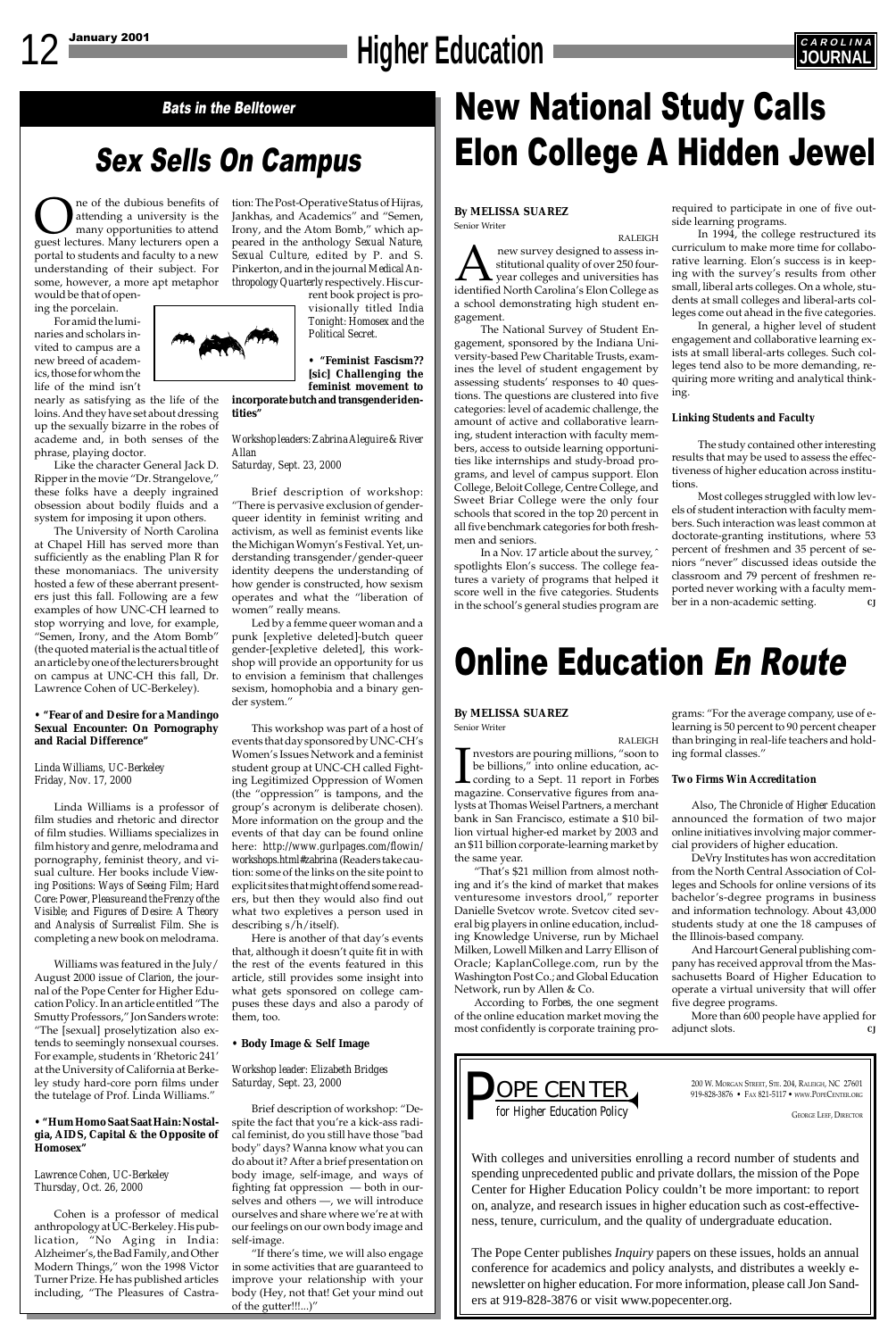# **EAROLINA**<br>JOURNAL

## *Putting the* "*student*" *in student athlete*

## A High Graduation Rate For Athletes At Duke; Not So At UNC

By MELISSA SUAREZ Senior Writer

RALEIGH uke University athletes post high graduation rates, while graduation rates for UNC athletes were mediocre, according to a report from the National Collegiate Athletic Association (NCAA). The report looks at six and four-year graduation rates for NCAA Division I colleges.

Duke University ranked second, behind only Northwestern University, in the percentage of scholarship athletes who earned their degrees within six years. Of the 184 male athletes who enrolled at Duke from 1990-91 to 1993-94, 90 percent graduated within six years. Of the 69 female athletes entering during that period, 93 percent graduated, making the overall graduation rate for Duke athletes 91 percent.

Duke University football players posted the highest graduation rates of all Division I schools. Overall, 91 percent graduated from Duke within six years. The rate was only slightly lower for black players (87 percent) than for white players (95 percent). Duke ranked eighth out of 10 institutions that graduated more than 80 percent of black male athletes. Of the 46 black male athletes who enrolled at Duke from 1990-91 to 1993-94, 85 percent graduated within six years. The four-year graduation rate for Duke athletes was 89 percent.

UNC schools, meanwhile, ranked neither among those Division I schools with the highest or lowest graduation rates. UNC-Chapel Hill posted the highest fouryear graduation rate (78 percent) among UNC-system schools, while N.C. A&T State University posted the lowest (45 percent).

Sixty-two percent of male basketball players at UNC-Chapel Hill who entered college in 1993-94 graduated within four years. However, the four-year graduation rate of black basketball players at UNC-CH lags behind the graduation rate for white players (44 percent vs. 66 percent). Meanwhile, only 22 percent of all male basketball players at N.C. A&T State University graduated within four years.

Overall, 58 percent of football players who entered UNC-CH from 1990-91 to 1993-94 graduated within four years. The percentage was 45 percent for black players and 66 percent for white players.

The findings from UNC tend to reflect the trend nationwide. While overall graduation rates for athletes held steady from last year's report, male basketball and football players continue to have trouble in the classroom. Forty-two percent of Division I

basketball players and 48 percent of Division I football players who started college in 1993-94 earned their degrees within six years.

By comparison, 54 percent of male students and 51 percent of all male athletes graduated within the same period. Male basketball players posted the lowest graduation rates. Only 34 percent of black male basketball players earned their degrees, compared with 56 percent of white players. Only seven colleges graduated all of the black players who enrolled from 1990-91 to 1993-94, while 47 institutions, including the University of Michigan at Ann Arbor, failed to graduate a single black player who entered school during that time.

#### *Not The Whole Story*

Steve Kirschner, director of Sports Information at UNC-CH, said the report didn't tell the whole story. Kirschner said the report did not "make adjustments to reflect cases in which student-athletes transfer or choose to leave school early for personal reasons or to compete as professionals."

Kirschner pointed out that UNC-CH*'s* athlete graduation rates "nearly mirror" that of the overall student body, and that they also compare favorably with those of UNC-CH's "traditional peers," the University of Virginia, the University of Michigan at Ann Arbor, the University of California at Berkeley, the University of California at Los Angeles and the University of Texas at Austin.

"Carolina football trailed [in athletes' graduation rates] Virginia and UCLA, but led Texas, California and Michigan," Kirschner said. "Carolina men's basketball led all six major universities, including three who had rates more than 40 percent below UNC."

Kirschner credits UNC-CH's high athlete graduation rates to its student-athlete academic-support programs and the John Pope Academic Center.

On the whole, female and international athletes posted higher graduation rates than their non-athletic peers. Of the 1993- 94 entering class, 68 percent of female athletes graduated compared with 59 percent of all female students. A full 91 percent of non-resident alien athletes on scholarship at NCAA schools graduated. *CJ*

*For more information, go to http:// www.chronicle.com/stats/ncaa.*



Douglass C. North Deepak Lai

Milton Friedman Steve H. Hanke and Stephen J. K. Walters Walter B. Wriston Charles T. Carlstron and Christy D. Rollow **Emily Chamlee** 

Justin Yifu Lin, Fang Cai, and Zhou Li **José Piñera** 

James M. Buchanan

Institutions, Ideology, and Economic Performance From Planning to Regulation: Toward a New Dirigiane? Using the Market for Social Development Economic Freedom, Prosperity, and Equality: A Survey Dunth Networks and Smart Capital the Rationing of Transplantable Organs: A Troubled Lineup Indigenous African Institutions and Economic Development The Lessons of China's Transition to a Market Economy Empowering Workers: The Privatization of Social<br>Security in Chile Federalism and Individual Sovereignty

Single copies are \$8. One-year subscriptions are \$24, two-year subscriptions are \$45, and three-year subscriptions are \$65. Library and institutional subscriptions are \$50. per year. VISA, MasterCard, and American Express are welcome.

Order toll-free 1-800-767-1241

(noon–9 p.m. eastern time, Monday–Friday)

Please enclose payment with your order. Return to: Cato Institute, Dept. PR, 1000 Massachusetts Ave., N.W. Washington, D.C. 20001 www.cato.org



## Graduation Rates for Athletes and Other Students Who Entered College in 1993-94

| Public Institutions                  | All students | All athletes |
|--------------------------------------|--------------|--------------|
| Appalachian State U.                 | 62%          | 65%          |
| East Carolina U.                     | 50           | 62           |
| Elizabeth City State U.              | 44           | 73           |
| Fayetteville State U.                | 35           | 13           |
| North Carolina A&T State U.          | 42           | 45           |
| North Carolina Central U.            | 49           | 42           |
| North Carolina State U.              | 65           | 62           |
| UNC-Asheville                        | 55           | 69           |
| UNC-Charlotte                        | 49           | 43           |
| <b>UNC-Chapel Hill</b>               | 80           | 78           |
| <b>UNC-Greensboro</b>                | 47           | 42           |
| <b>UNC-Pembroke</b>                  | 40           | 61           |
| UNC-Wilmington                       | 56           | 75           |
| Western Carolina U.                  | 47           | 54           |
| Winston-Salem State U.               | 37           | 69           |
| <b>Selected Private Institutions</b> | All students | All athletes |
| Davidson College                     | 89%          | 86%          |
| Duke University                      | 92           | 89           |
| Elon College                         | 63           | 5            |
| <b>Wake Forest University</b>        | 86           | 75           |
|                                      |              |              |

*Source:* The Chronicle of Higher Education, *using NCAA data*

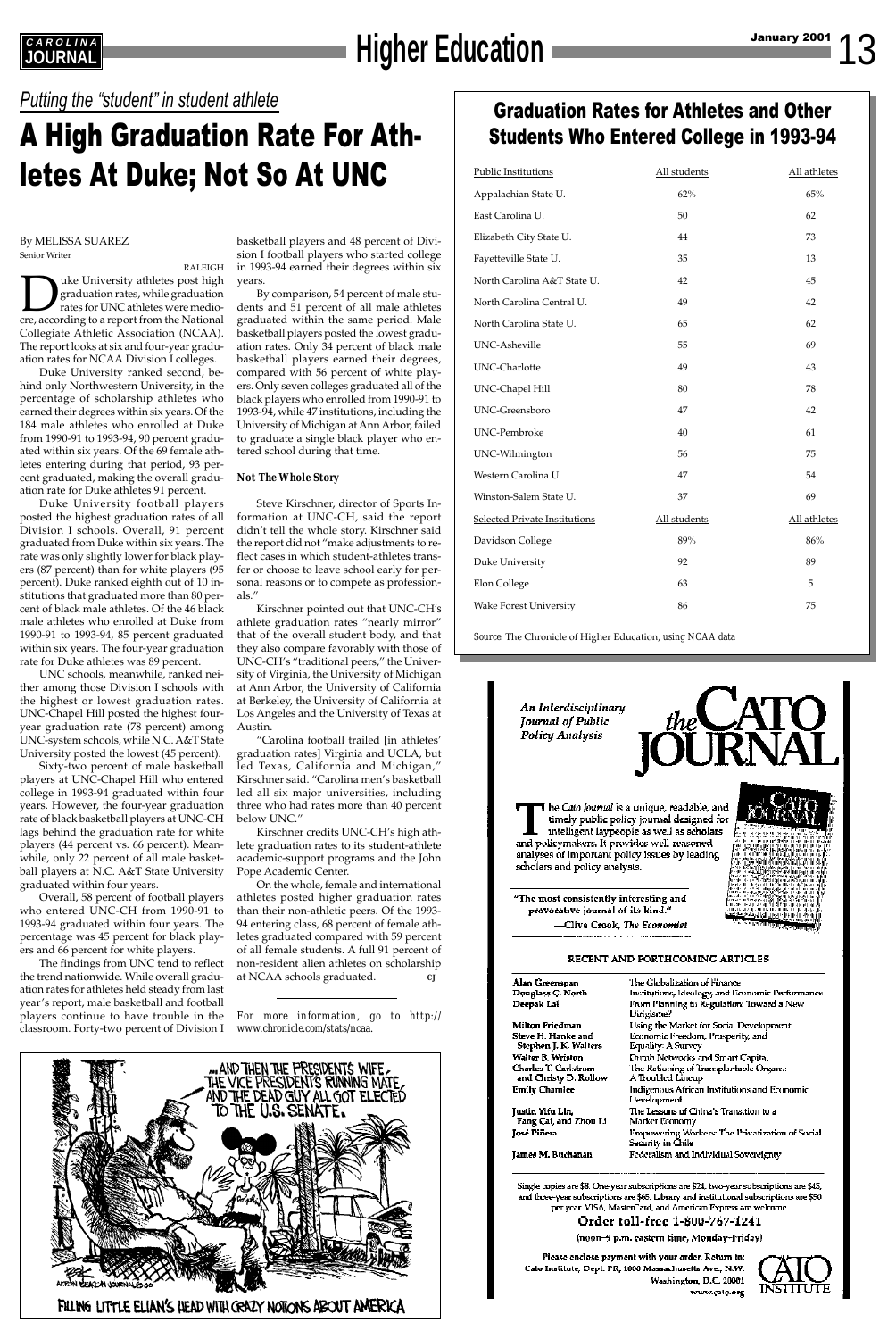# 14 January 2001 **CAROLINA**



### Town and Country

• Cary in December instituted the state's first public financing of elections. The town will pay part of the campaign expenses of candidates who finish in the top two in their races, set and adhere to spending caps, and raise some money on their own. The move came in response to developers who financed the campaigns of pro-growth candidates, including the opponent of the mayor in his last election. Despite being vastly outspent, Mayor Glenn Lang still won his race. Reported by the Associated Press.

• The Terry Sanford Performing Arts Center, a regional arts center conceived and promoted by the late former Governor and U.S. Senator Terry Sanford, will almost certainly be built in Raleigh instead of Durham, where Sanford served as president of Duke University.

That decision came after intense lobbying by Gov. Jim Hunt, who has long wanted the center located along heavily congested Blue Ridge Road near the N.C. Museum of Art and down the street from the State Fairgrounds, N.C. State University's football stadium basketball arena, and the Carolina Hurricanes' home ice.

Blue Ridge Road, on which each of these venues is either directly situated or has a parking lot entrance, already is one of the more congested streets in Raleigh during peak hours. Not far from the proposed Arts Center site are two shopping centers with large grocery stores. A bit farther away is a movie theater and a K-Mart.

One wonders what traffic will be like with an event at the fair grounds, the arts center, and the stadium going on simultaneously.

Nevertheless, effects on traffic congestion have not been widely discussed, nor does it appear that the state has a plan to relieve the congestion that will assuredly occur with the development of the 50 acre site.

On a positive note, Sanford Performing Arts Institute spokesman Tom Drew says that the institute will never seek state dollars. The institute can raise all the money it needs privately in about three years, he said.

• A Thomasville developer has proposed an apartment complex for low-to-moderate income seniors, but the idea is getting resistance from city council members.

Associated Land Group of Greensboro wants to build a 62 unit complex with monthly rents ranging from \$350-500. The developer says the city lacks affordable housing and he wishes to fill that need.

Some council members are not buying into the project and challenge the definition of "affordable."

Councilman Dwight Cornelison said that "the seniors I have talked to would be hard pressed to pay \$400 or \$450 rent."

To make matters worse, the developer says he needs help via a federal Community Development Block Grant for the project to work. The grant is supported by the local government. Without government support, the rents could range in upwards of \$650.



# Voters Put New Faces on County Boards

Anti-tax sentiment helps give GOP gains, but Democrats maintain supremacy

#### **By ERIK ROOT**

Assistant Editor RALEIGH  $\overline{\mathcal{T}}$  hile the North Carolina Association of County Commissioners has yet to post its 2000 election results, a preliminary scan of all counties suggests a majority of Democrats kept their seats in various local county commissioner races. However, the results of some key county contests on November 7 indicate a

modest trend in favor of the GOP. Overall, Republicans picked up approximately 16 seats. While most counties tended to keep the status quo, others, like Iredell, tended to solidify their conserva-

tive leanings. Iredell Commissioner Ray Bowles identified the group as unified philosophically and generally very conservative.

Probably the most dramatic gain for the GOP came from Onslow County, where three Republicans were swept in, thus gaining a 4-1 major-

ity over their counterparts. Democrats previously held a 3-2 advantage. Central to the Republican victory were issues of rising taxes and poor spending decisions by the Democratic board.

Among the poor decisions cited in news accounts was the Democratic board's decision to spend taxpayer money on a new county office complex, but locate it on contaminated land that will cost a lot to clean up.

Some believed that the board was so set on building a new county office next to the water that they picked a poor piece of land.

One voter, Eddie C. Quinn of Jacksonville, wrote that as a taxpayer, he hopes that the next commissioners will seek to keep taxes low, while also providing essential services efficiently. Those services include road repair, sewer maintenance, and emergency services. Quinn finally asserted that taxpayers need these services, not "fancy" public buildings.

#### *Growth and Zoning*

While tax and spending issues drove the Onslow election, growth and zoning issues came to the fore in Buncombe County. In what the *Asheville Citizen-Times* termed a "major upset," Republican newcomer Nathan Ramsey defeated a longtime Democrat incumbent commission chairr Sobol. Ramsey objected to the decision by the commissioners to introduce zoning in the county. Buncombe County has no zoning. According to the *Citizen-Times* an analysis of the precinct returns showed that Ramsey won in those precincts where voters rejected zoning last year. Ramsey said that his victory came from a concerted effort at getting out to meet the voters and engage them on the issues that most interested them. This is confirmed by UNC-Asheville political science professor Bill Sabo who said that Ramsey's popularity came from anti-zoning sentiment and his ability to successfully run one-on-one against Sobol. In Mecklenburg County, Republicans picked up two seats to yield a 5-4 majority for the Democrats. Even though *The Charlotte Observer* claimed that his candidacy ought to be "shunned" Jim Puckett's victory returned District 1 to the Republicans. In the other Mecklenburg race Republican Tom Cox defeated former four-term

state senator and longtime commissioner Jim Richardson in an "at large" race. *The Charlotte Observer* noted that his skills among Democrats will be missed for he brought to the table experience and "parity." However, Cox disagrees. Along with the fiscal conservative approach of Puckett, Cox stated that the board will actually be more equal. Still, he hopes that the board will be less partisan.

However, there will most likely be great disagreement on issues of taxing and spending. Both Cox and Puckett believe that the board should primarily focus on budgeting issues.

They, along with fellow conservative

Republican Bill James, will most likely seek to lower overhead and increase efficiency in county government services.

In Wake County, two Democratic incumbents were reelected by small margins, but fellow incumbent Yvonne Brannon was defeated by Re-

publican challenger Ken Gardner, thus increasing Republican representation on the state's second largest county from one to two.

Again, tax and spending issues seemed to dominate the contest. Brannon, an outspokenly liberal member of the board, supported a 10 cent tax increase per \$100 valuation in 1999 for more education spending. The controversy stemmed from a failed \$650 million school bond referendum (see page 8 for more information on the bond defeat). According to *The News & Observer*, her "enthusiastic" support for higher taxes and spending probably contributed to her defeat. Gardner stated that the commissioners acted irresponsibly in the past by "raising taxes as a first option instead of a last."

#### *Johnston County Surge*

Republicans increased their majority in the Johnston County Board of Commissioners. After a 100-year dry spell that was broken two years ago when they first gained control, the Republicans gained two seats to increase their majority to 5-2.

Once again the issue of taxes was front and center. Fred J. Smith, who garnered 54 percent of the vote in District 1, pledged that he would not raise taxes.

As in other metropolitan-area counties, Johnston faces growing concerns over schools, growth, and property taxes as the county continues to grow at a rapid pace.

Finally, in Gaston County Republicans defeated a Democrat incumbent thus securing all the seats on that county's commission board. Rezoning issues and increases in property tax revaluation were the predominant forces in a continuing trend in turning out incumbents. Including the primaries, two Democrats were defeated as was one Republican. This year Democrat incumbent Neill Carson faced defeat in the November election. Republican Floyd Wright, a winner with 56 percent of the vote, was the only candidate pledging not to raise taxes.

Wright argued that the voters spoke up loud and clear on tax issues. "We've got to find ways to live within our means," he added. "I look forward to doing what they expect me to do — to not raise taxes and to live within our means."

In addition to the counties reporting gains above, Republicans also picked up seats in Harnett, Mitchell, Rowan, Stanly, Watauga, and Yadkin. While party identification is one way to look at the election results on the local level, the Cleveland County suggests party labels are not always a good barometer.

In that county's school board race some individual Democrats were actually more conservative than their Republican challengers. With a conservative decentralization message Democrats picked up seats over Republicans who generally favored centralization.

#### *Tax Increases Draw Fire*

The trend this election cycle on the local level points to a slight trend in favor of the GOP. Local officials who seemed to opt to raise taxes first and increase government bloat without trying to reign in spending found themselves in this election fighting to keep their seats.

The issues of taxes, spending, and growth will likely continue to dominate local elections in North Carolina. This is especially important for the new Republican majority in Onslow. It was not too long ago that the Republican majority was swept out in favor of their Democratic challengers. Now they have another chance to prove to the citizens that lower taxes and improved services can be brought to the county. *CJ*

The issues of taxes, spending, and growth will likely continue to dominate local elections in North Carolina.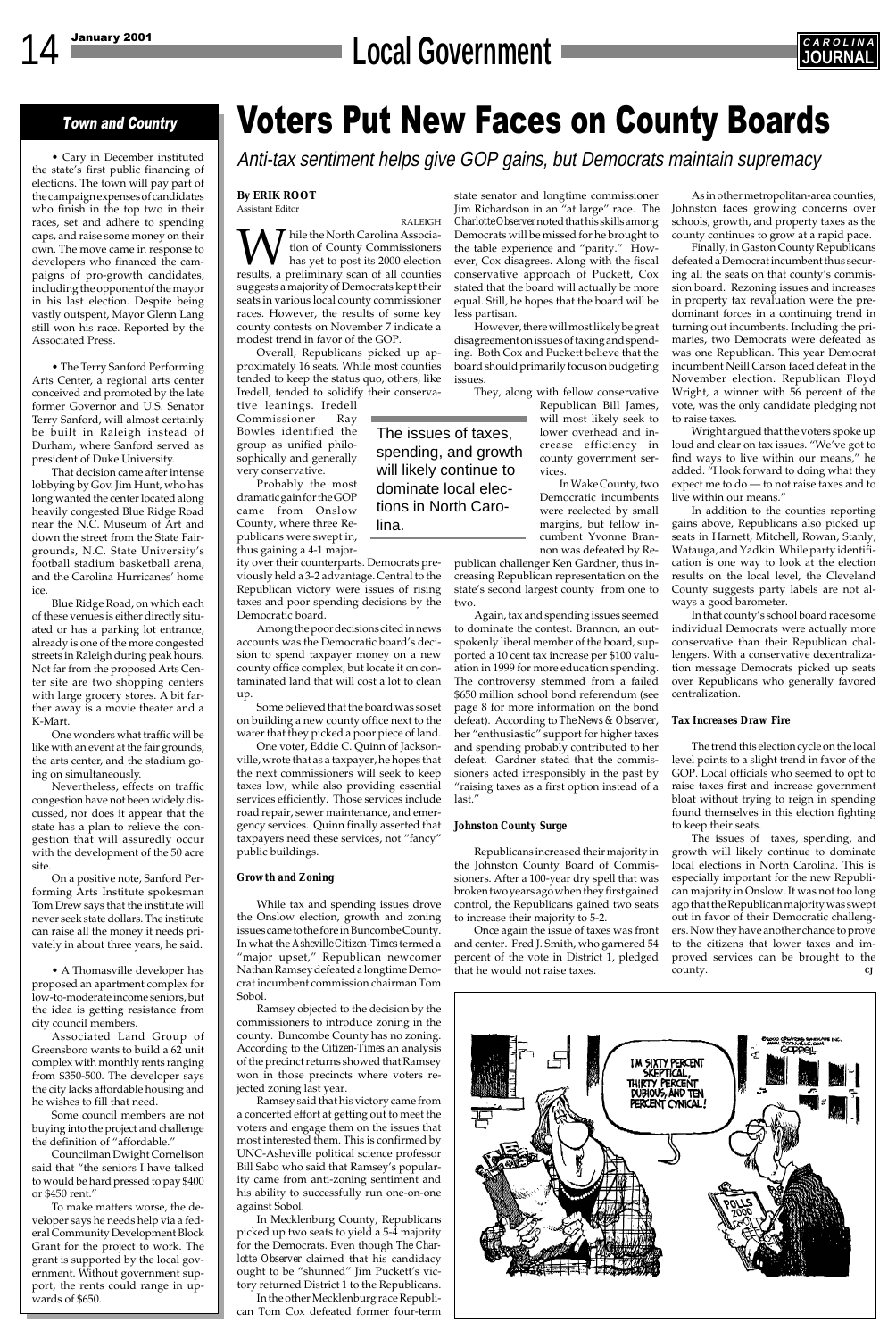### *Taxing Authority for School Boards?*

## Voters Pass Wide Array of Local Bonds, Mostly For Schools

## **EAROLINA**<br>JOURNAL **JOURNAL Local Government**

## Time for Competition



**By ERIK ROOT** Assistant Editor

RALEIGH Back in June, Cumberland County<br>Commissioners wanted to be honest<br>that tax increases are likely when a govern-Commissioners wanted to be honest with the taxpayers in pointing out that tax increases are likely when a government entity takes on more debt in the form of bonds. Commissioner Breedon Blackwell said that "when debt mounts up the way it has, I don't want the public to be misled that the bills don't have to be paid."

In the November election, while most of the attention was given to the higher education bond, voters in almost every county went to the polls and approved many local bonds as well.

 In Wake County, voters agreed to borrow \$535 million for schools, roads, housing, and parks.: \$500 million for schools, \$20 million for jails, \$15 million for open space, to name the three biggest bonds on the ballot. By a 3-1 margin voters approved of the school bond which will pay for 14 new schools and the repair and renovation of dozens of others.

As *The News & Observer* noted, the real challenge for Wake will be in keeping their commitment to not raise taxes. Still, a big reason the bonds passed was the promise from community leaders and supporters that the bonds would not affect property taxes.

Residents in the Wake County town of Garner approved a \$25 million bond for roads, sidewalks and parks. According to wire reports, the bonds passed because they were not controversial and because officials promised they would not lead to more than a 1-cent tax increase in the future.

The problems with traffic and growth

fueled the desire for the roads and park improvements. The money also will go to building a community center, for renovating the senior center, and for the expansion of the Garner Historic Auditorium. One Garner voter lamented, "I'm going to get taxed one way or another, at least this way I know where it's going."

Union County approved a \$55 million school bond of their own with 66 percent of the vote. The majority of the money will be devoted to building new elementary schools, and the remainder will go to older schools that need renovation. Local officials say that the bond will prepare the county for an expected influx of residents. Voters in Winston-Salem also approved bonds worth \$71 million for city improvements. A similar bond issue failed in 1997. Again, local officials, including Mayor Jack Cavanagh, said the bond would not result in a tax increase. The bonds were opposed actively by a local group called Taxpayers United. The group seemed to get a late start in the contest, and the public did not see too much by way of public opposition until late in the election cycle. The bonds provide \$40.6 million for streets and sidewalks, \$12.5 million for economic development, \$11.5 million fir a communications system, and \$6.4 million for housing. Larry Weston, a member of the bonds committee, credited the victory to the ability of voters of all political stripes to cross traditional lines.

Mecklenburg County also overwhelm-

ingly supported a \$275 million school bond. The money will largely go toward renovations and equalizing the "media centers" between the newer and older schools. The Mecklenburg bonds provide an interesting case study in why local bonds pass.

It is interesting that the money from this bond, combined with the money coming in from previous bonds, has given the county more money than they know what to do with. *The Charlotte Observer* reports that "because of money from earlier bond issues and county money, many of the projects included in the school bond package are already underway."

**Competition is the fundamental dy**<br>
namic of American life. It was<br>
competition between warring<br>
nations and potentially warring nations namic of American life. It was competition between warring for supremacy in the air and, later, space that propelled us from Kill Devil Hills to the Sea of Tranquility in a breathtakingly brief time.

Still, according to state law, school districts have up to seven years to spend the bond money.

Why did the voters of Mecklenburg approve a bond when the district has ample funds to pay for projects? Again, according to the *Observer* it was because the voters perceived "the schools need the money."

For those parents who face having their children bused 45 minutes to an hour away to meet racial standards, they thought the money was needed so schools could be built closer to their homes. However, that problem will only be solved, according to newly elected commis-

sioner, Jim Puckett, if the county adopts a neighborhood schools program where kids are allowed to attend the schools in the

community they live. Other voters simply perceived the schools as needing the money to rebuild, retool, and repair existing schools.

 Not everything met with voter approval, however, as the citizens in Greensboro rejected a downtown park, 61 percent to 39 percent. A proposed swim center lost 56-44 and a civil rights museum bond went down to defeat by a 51-49 margin.

Mayor Keith Holliday said that the "citizens have spoken loud and clear as to how much debt they're willing to get into. I always said I would take what the citizens give us for direction."

The direction they gave on the three bonds above was denial, but they did approve \$136 million in bonds for roads, fire station, public libraries, and new zoo bonds. In all, the citizens passed 8 of the 11 bond issues.

Councilman Robbie Perkins credited the passage of the eight bonds as evidence that Greensboro citizens have confidence in their city government.

Those who backed a museum have vowed they will get their building financed somehow in the next 18 months to two years, said Guilford County Commissioner and museum chairman Skip Alston. He did not mention where those other sources of money might come from.

Change will come at the state and federal levels, too. But not before the public demands it there as well.

According to the Greensboro *News & Record,* "Bonds are a kind of debt. In this case, because the city is pledging to use its taxing power to repay the debt, bonds require voters' approval. If the council chose to issue all of the bonds approved by [the] voters...the owner of a \$100,000 house can expect to incur a property tax increase of \$44.10 within three years."

If bonds are a "kind of debt" then debt is a "kind of tax increase" according to Professor Roy Cordato, Lundy Professor of Business Philosophy at Campbell University,. The simple fact that the public takes on more debt means that taxes are higher than



*Charlotte students do a reading assignment.*

they "otherwise would be," he said.

In other words, because the public will have to pay off more debt, even though taxes may not increase, they certainly will not decrease to a level they would, or could, had the public not taken on the debt in the first place. Hence, in effect, bonds are a kind of tax increase.

While some local officials are forthright in their acknowledgment that more bond debt may mean an increase in taxes, others this year have gone out of their way to deny taxes will go up.

According to Cordato, even though officials may promise taxes will not rise, they may raise taxes but blame the increase on something other than the amount of debt their local government carries. It will be up to the voters to pay attention to this should their local officials do such a thing. *CJ*

When the public takes on more debt,

the result is that

taxes are higher than they otherwise would

be.

Similarly, it was competition for customers between American and international companies that moved us from mainframes so large and expensive that only a corporation could own one to laptops that have hundreds of times the computing power of their predecessors at a fraction of the size and cost.

Can you think of similar examples of

dramatic increases in technology or productivity and accompanying decreases in costs in the public sector?

To quote Simon & Garfunkel, that's the "sound of silence" you're hearing.

Government at all levels has been lagging behind, stuck in a time-warp purgatory. Allow me to offer just a few examples.

It took more than a quarter century to get any meaningful welfare reform enacted in this country, despite substantial empirical evidence to suggest that it was badly needed.

How about public education? We're spending more per pupil than ever (more than almost every other country in the world, most of whose children are outperforming ours), and our students are not getting as good an education as their predecessors were in 1948, when more than half of America's schools were in one-room buildings.

Social Security? Still operating on a 1930's model. Solid-waste collection? In many instances, still medieval.

What's the reason for the great disparity in progress between the private and public sectors in the 20th century? Competition.

Every day in America, business people ask themselves three basic questions:

1) Who are my customers?

2) What do they want and need? 3) How do I deliver that as efficiently

and economically as possible? If you're not asking and answering those questions, someone who is will eat your lunch, and your market share, and

take your customers.

else to go for the services they need (police, fire protection, clean water, and national defense), and the government doesn't have natural competitors.

Thankfully, there are efforts under way to alter that dreary reality by forcing governments into a metamorphosis driven by an infusion of competition.

Interestingly, this is not happening in our nation's capital or in most state capitals.

To find the most dynamic, innovative laboratories for creating competitive change in the art of governance, look to America's cities.

Those are the best places for this phenomenon, because the services that

local jurisdictions deliver make the most dramatic difference in our daily lives.

Think for a moment about the impact on your life if your congressman doesn't show up at work for a week. Now consider the consequences if your garbage man, policeman, or fireman doesn't show up for a week.

That's why, in cities

Government doesn't have customers; it has captives. People have no place *Fetzer is director of the Center for Local Innovation.*

across America, mayors of differing political affiliations, occupying points all across the ideological spectrum, have been embracing a remarkably similar agenda: cutting taxes, reducing crime, and forcing city workers to compete with the private sector for the business of their customers/constituents.

Cities across America are radically revolutionizing heretofore sacrosanct approaches to essential services like education, water quality, parks, and pothole patching. Invariably, the results are the same: the quality of the service delivered to the customer (taxpayer) goes up, while the cost comes down.

All this is happening at the local level because it's the layer of government closest to the people and therefore most responsive to their desires. It's very difficult for most Americans to know whether their congressman is doing a good job. (Which is why so many of them get re-elected.) But if there is trash on the sidewalk and criminals are running loose on pothole-infested streets, folks know where to go: City Hall. And they will demand change.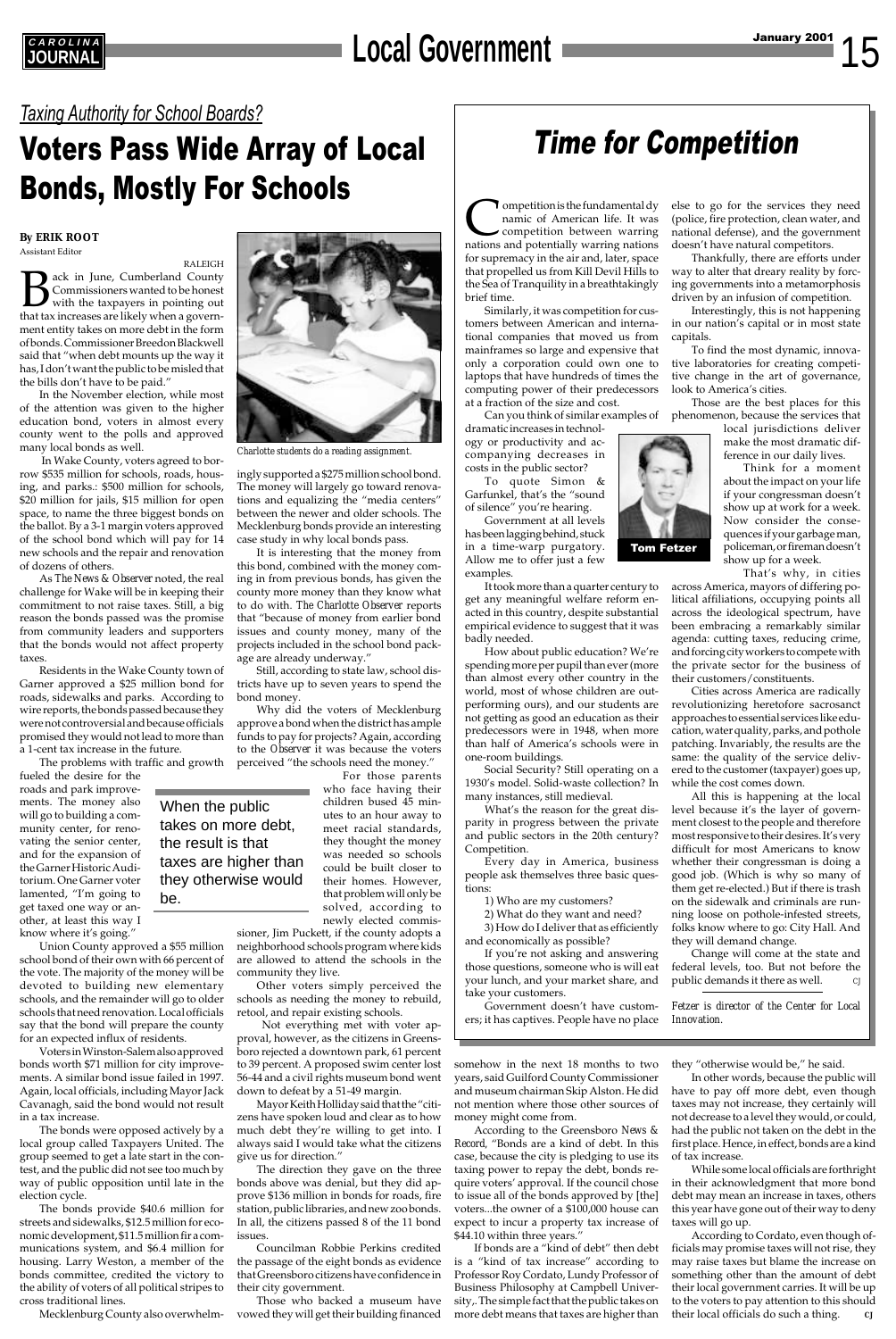# 16 January 2001 **CAROLINA**



## Making Competition Work

## Local Innovation Bulletin Board **Number 10 UP One on One With Jim Puckett**, New Mecklenburg Commissioner

**Confidence System**<br>aged competition strategies<br>protective provision against price-fixing aged competition strategies ought to consider including a protective provision against price-fixing schemes so that private businesses cannot collude without fear of going to court, according to a recent opinion pub-

lished by Irwin Setzer, senior fellow and director of Regulatory Studies at the Hudson Institute.

In his November 16 article, "Time to Get Vigorous with Competition," Setzer praises

competition for lowering the cost of government while encouraging economic growth. However, unless private businesses are truly competing for a contract, taxpayers will not reap the benefits of competition, Setzer argues.

"A policy that makes it difficult for businessmen to collude to fix prices guarantees consumers that the prices they pay for goods and services will reflect only the costs of producing the goods and services they buy, including a reasonable return on the capital committed to the production of those goods and services," he wrote.

"A concomitant result of an effective competition policy is that competing businesses will be under pressure to produce in the most efficient manner minimizing costs so that they are in a position to meet or beat the prices of competitors."

The full text of Setzer's column may be viewed at the Hudson Institute web site at www.hudson.org.

#### *Convention Center Duds*

A recent white paper released by the Pioneer Institute challenges the economic wisdom of constructing publicly funded convention centers. In "Flawed Forecasts: A Critical Look at Convention Center Feasibility," Heywood T. Sanders argues that despite the recent rash of cities building convention centers after supposedly determining that they are good for economic growth and development, the data suggest otherwise.

"Close examination of data from *Meetings and Conventions, Tradeshow Week*, and the Center for Exhibition Industry Research (CEIR) refutes the assumption of regular annual growth, yet these ces are commonly cited as evidence' for a positive trend," Sanders wrote. Declaring that "overall growth is expected to be strong," a 1997 study for Boston cited CEIR data that predicted a total of 4,683 shows nationally by 1999. The actual 1999 figure was 4,503 shows. The 514 million square feet of exhibit space used in 1999 was below the predicted 522 million. Tradeshow attendance for 1999 proved a miss, with the actual figure of 102 million well below the predicted 129 million attendees. The report examines closely 30 studies that give a positive conclusion in favor of building convention centers. It concludes that "in an era in which both politicians and the public follow carefully gathered statistics on urban crime, student performances on standardized tests, and local property tax rates and values, they have access to little or no real data on what convention centers deliver for the public investment."

The recommendations include:

#### **By ERIK ROOT** Assistant Editor

CHARLOTTE I mean in his office that reads<br>
"noli permittere illegitimi"<br>
carborundum" (Don't Let the Bastards Get you Down) Jim Puckett sat down "noli permittere illegitimi carborundum" (Don't Let the Bastards Get you Down) Jim Puckett sat down with *Carolina Journal* and spoke candidly about a whole host of subjects facing local government today.

Jim Puckett is the newly elected District 1 Mecklenburg County Commissioner. He served on the school board before running for the commission last fall. He is one of two freshmen Republicans elected to the board in November.

He spoke with *Carolina Journal* recently about the issues likely to arise during his tenure on the Mecklenburg County Commission.

#### *Q: Why did you decide to run for county commissioner?*

A: I had finished most everything that I set out to do on the board of education. I am

a neighborhood school proponent. Neighborhood schools means students should be assigned to schools based on where they live rather than busing kids to schools based on their race.

Though Mecklenburg leaders have prided themselves on their progressive approach to busing, I think that it is not practical to bus students long distances, far away from their homes, to schools just to

achieve some racial expectation.

As the community has grown, we have had to bus farther and farther out. It has gotten to the point that we are doing more harm than good. I thought it best to keep students in their neighborhoods, close to home.

I was willing to take some heat to make a philosophical point. We hadn't really had anyone argue that position before, and I believe I carried it as far as I could. I believed I had accomplished what I set out to do in that area.

Currently, the commissioners are split 7-2 in favor of the Democrats. After the new commissioners are sworn in, the split will be 5-4 in their favor. So, one of the reasons I thought I needed to run was to help achieve more balance on the board.

District 1 is about 42 percent Republi-

can, so I thought the chances at winning the seat were pretty good. I also thought I had a good chance at winning the district based on my school board service.

*Q: What are the most significant issues you think the board ought to address?*

A: Education will still be a large issue. The county's education budget has been out of control for the last five years. The school system operating budget alone has grown by 125 percent.

We are going to have to force the school board to set up priorities to bring this under control. We do have needs, given that the county is growing, but we can't raise taxes indefinitely.

#### *Q: How would you solve that problem?*

We have jails to fund, schools to fund, parks to fund, courts to fund. We have a lot of other priorities. If the city of Charlotte wants to do it, great. I tend to be against government investment in private industry. I think the county should have just said no they would not find any money for their project here.

A: One of the main issues is how to maintain a low tax rate and a livable community. If we are not careful, we will drive people into Cabarrus County.

If we do not watch out, we will tax people too much and they will move. And

1. If the analytical marketplace held feasibility studies to a high standard, with regard to both methodology and forecasting, this would inform the public debate. Establishing a public record of predictions and actual convention center performance would bring their

> true economic value to light but would take years to inform the decision-making process.

2. A long-term alternative is to oblige convention centers or sports facilities to finance capital costs out

of their true fiscal impact. That would provide market discipline and create more accountability for officials.

3. Issuing legal debt restrictions, as many states did in the wake of localities' overabundant issuance of speculative debt for railroad construction in the nineteenth century, could force capital investments to compete among themselves for political support.

4. In combination with the previous recommendations, a fixed cap on debt and capital spending, such as the one already in place in Massachusetts, would impose a kind of fiscal and analytical discipline often lacking in public investment decisions.

 The full text of the paper may be viewed at www.pioneerinstitute.org.

#### *Rubber-Tire Transit Best*

An analysis released in October by the Texas Public Policy Foundation (TPPF) has concluded that Austin's traffic congestion problems could be eliminated by investing in bus alternatives rather than light rail.

The report, "Options Ignored, Opportunities Lost: An Analysis of Affordable Transportation Options for Austin," points out the trend that local transit authorities frequently downplay rubber-tire alternatives to rail in the planning process.

According to TPPF, if funding dedicated to light rail were instead dedicated to building 52 miles of busway/ High Occupancy Toll lanes, sufficient funds would remain with which to build general purpose freeway lanes when combined with toll revenues.

This would reduce traffic congestion in 2025 by 39.4 percent compared to only 0.6 percent if spent on light rail.

Under this scenario, Austin traffic would be at 99 percent of road capacity rather than at 64 percent above capacity as is projected. The busway/HOT option would also dramatically reduce peak-hour travel delays throughout the Austin area 58 percent.

Several other factors argue against rail. The lowest possible cost for the light rail line, \$46 million per mile, is 15 percent above the worst-case freeway lane cost of \$40 million per mile. Densifying and centralizing, so-called "smart growth," will, if successful, worsen congestion and air pollution. And construction of rubber tire transit retains a far higher percentage of local tax dollars in the local community.

Authorities ought to undertake an independent, comprehensive study of all options for improving traffic congestion so they can to come to a non-biased solution of the problem, the report concluded. *CJ*

those coming into the area will look at Cabarrus more closely than Mecklenburg if we are not careful in how we manage our county.

I would like to let growth just fund itself. I tend to agree with Barry Goldwater that property taxes ought to pay for the infrastructure that directly relates to property. We might never get to that point again, but I would like to get closer to what Goldwater wanted.

#### *Q: Are there other issues you see that need the board's attention?*

A: There are going to be land use issues we will have to address. We are looking at mass transit in Mecklenburg County, but I hope we can have a more serious debate this time around.

We need to know what the real numbers are. We need to look at some realistic alternatives. Transit is nice, and having 5 light-rail lines might be nice, but since we can't afford something like that, the question needs to be answered: is there is still a

commitment to do something?

#### *Q: Has there been enough talk about rubber tire transit, or buses?*

A: No there hasn't. That's a dilemma. There was a 1/2 cent tax increase that everyone thought would fund light rail, but that's not the case and further rail won't decrease congestion along the 77 and 85.

I personally think we

should be looking at other alternatives, like HOV lanes. We need to look at what we will do with buses as well.

#### *Q: What about growth issues?*

A: The Mecklenburg County Commission has very little to do with zoning now because most of the area has been annexed by either of the six small towns in the county or by Charlotte. We have very little area that falls under our control now.

I hope that I will be able act as a liaison between Hunter, Cornelius, and Davidson (to bring all three of those towns together) and the county at large.

These towns do have different views from Charlotte. While we might appreciate all that Charlotte is, it is not everything. While it could be stated that usually what is good for Charlotte is good for everyone else, that is not always the case.



It can be difficult at times to take the concerns [of smaller towns] to Charlotte because there is a sense that what Charlotte thinks is good for them must be good for everyone else.

*Q: Do you expect the county to get involved with the issue of a new arena for the Charlotte Hornets?*

A: Bill James put forth a resolution stating they would not fund the arena. But that proposal was defeated. I attended that meeting and said publicly that we should be honest and state the county will not fund the arena. We should not be investing county dollars on the arena.

*Mecklenburg County's Jim Puckett*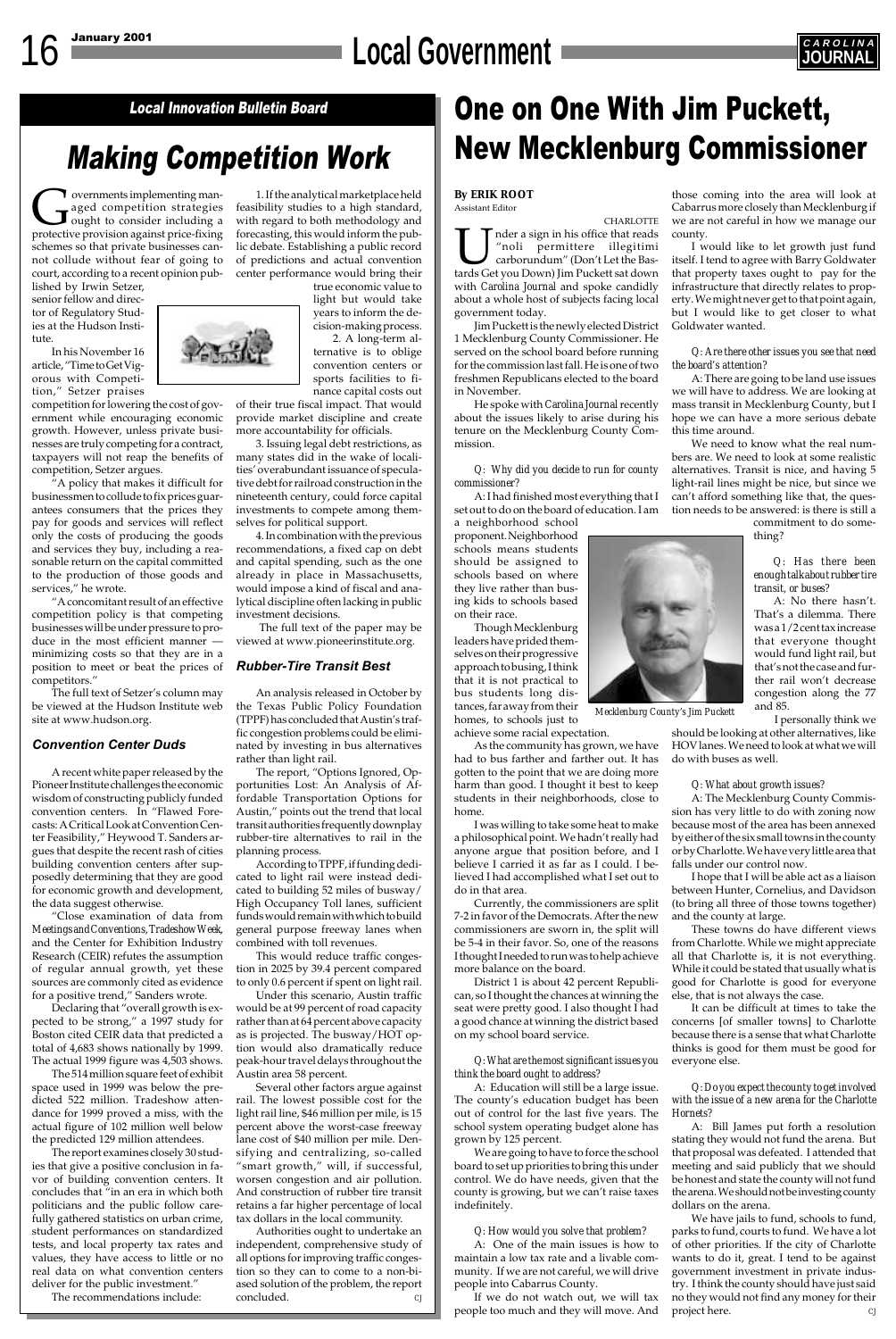Center for **Local** Innovation

*New Ideas for Governing North Carolina's Cities and Counties*

200 W. Morgan St., Suite 200 Raleigh, North Carolina 27601

## **EAROLINA**<br>JOURNAL **JOURNAL Local Government**

Hon. Tom Fetzer *Director, Center for Local Innovation Former Mayor of Raleigh*

*From Cherokee to Currituck*

## Taxes, Privatization Top Agenda In Many N.C. Cities and Counties

*Can local governments deliver good quality services without raising taxes?*

North Carolinians looking for the answer to that question need look no further than the Center for Local Innovation, headed by Tom Fetzer. Its mission is to

identify and promote efficient, effective solutions to problems in local government using such tools as competition, new technologies, and activity-based costing.

To obtain more information about CLI, and subscribe to *Prism*, its weekly eletter, call Erik Root at 919-828-3876.

growth movement, Richard L. **Stroup** on planning versus markets, **Jane S. Shaw** on environ-mental impact, Wendell Cox on transportation solutions, Samuel R. Staley on zoning reforms, Ronald D. Utt on cities and suburbs, Donald R. Leal on innovative designs, John Charles on Portland, and Angela Antonelli on Atlanta.

Reserve your copy today for just \$12.95<br>Call 1-800-544-4843 Or order online at www.heritage.org/bookstore/



166 pages, paperback ISBN 0-89195-088-5





#### **By ERIK ROOT** Assistant Editor

RALEIGH Forsyth County has decided to hire an<br>Asheville marketing company<br>(Delafield Marketing) to develop a<br>campaign to help its department of social Asheville marketing company (Delafield Marketing) to develop a campaign to help its department of social services recruit more foster and adoptive parents. According to wire reports, Forsyth claims that people have to hear about adoption at least eight times before seriously considering taking that first step.

Most importantly, the campaign is expected to help speed up the foster-care and adoption processes. Through the marketing firm, a number of other avenues can be used instead of going to fairs and setting up booths to recruit families.

The same campaign strategy has been successful in Yadkin County, which contracted with Delafield earlier in 2000. Yadkin has seen an increase in adoptive parents and mentors to foster children as a result.

#### *Garbage In, Garbage Out*

The town of Valdese is getting out of the garbage business. Town manager Jeff Morse estimated the move could save the city \$178,000.

"Our costs are getting to the point it would be less expensive for customers to contract the services out," Morse said.

He added that if Valdese remained in the trash business, costs would increase to such an extent that the town would lose all its customers anyway. The town is also looking at upgrading its wastewater treatment plant. The town voted to take on a debt of \$3.5 million for the project.

In Marshville, an Illinois company, Sheaffer International, is close to an agreement with the town and the owner of WLR Foods Inc., a chicken processing plant, to build an \$11 million wastewater treatment plant. Sheaffer will not only build the plant, but the company will finance, own, and operate it. The project is nothing new for Sheaffer International, as the company operates approximately 60 plants nationwide.

#### *New Way to Pay*

In another effort to decrease the cost of government, the Davidson County Commissioners voted to allow Thomasville residents to pay their county property taxes at a Thomasville office 5 days a week.

Griffin Management Corp. will be allowed to collect taxes, which Commissioner Rick Lanier estimates will save the county about \$90,000. Griffin collects payments for

Duke Power and Time Warner Cable. The city of Thomasville is also considering allowing Griffon to collect their water bills.

Under the Davidson County agreement, the company expects to collect between 400-450 payments each month. The county will in turn pay Griffin \$1.11 for each payment processed by the company as well as \$5 for each trip to the bank to deposit those payments.

Citizens will still have to contact the county to resolve any problems.

Not all commissioners are supportive of Griffin, however. According to *The Dispatch*, Commissioner Billy Joe Kepley voted against the proposal: "Kepley said he was concerned that citizens would not get the same amount of service they had gotten when the county staffed tax offices in the two towns" *The Dispatch* reported.

#### *Next to the Center*

Despite a preponderance of the evidence that suggests otherwise, the TTA believes that people will abandon their vehicles, thus removing 400 vehicles from congested Triangle highways.



"The proposals here go a long way toward implementing efficient, environ-mentally sound, and constitutionally qualified resolutions to the vexing problems of today and satisfying the demands of a growing population to live in grace."

> —From the preface by The Honorable Malcolm Wallop

Steve Hayward on the smart

A Gutor 10

The Cabarrus County Commissioners created a new tax in November as they voted to spend \$1.45 million for 17 acres at Kings Grant. They delayed, however, a unified development ordinance until after January.

"I feel we should wait until all the municipalities involved have had time to understand the ordinance, make any changes and approve it for their citizens," Commissioner Coy Privette said.

According to the *Independent Tribune,* the land purchased is adjacent to the site of a convention center approved last week by the commissioners, Concord City Council, and the Cabarrus County Tourism entity.

The funding for the building will come from a receipts tax on leased or rented vehicles in the county. This new tax would add 1.5 percent to the rental contract and would be added before other taxes and additional charges like insurance.

#### *Political Parking Perk*

Winston-Salem Mayor, Jack Cavanagh asked that city's aldermen to exempt themselves from paying parking meters while they are conducting city business.

The *Winston-Salem Journal* reported that

under Cavanagh's proposal, the mayor and aldermen would be provided with identification plates for the front of their vehicles. In lieu of plates, they could be issued a small

sign to be put on their dashboard to prevent *Affordable Regulation* them from receiving the same parking tickets that anyone else would get.

 Cavanagh argued that the proposal would be a small price to pay to allow public servants to be more efficient — especially in traveling to and from meetings. Two aldermen, Steve Whiton and Vernon Robinson voted against the parking ordinance.

"I understand from a practical standpoint here, but I do have a concern with exempting ourselves from paying for park-

> ing meters that all the citizens" have to pay for, Whiton said.

According to the *Journal*, the mayor eventually withdrew his request in the face of growing opposition.

#### *The Cost of Cleanup*

The city council of

High Point voted in November to recommend that landlords be fined \$100 a day if they do not fix up their rental homes when ordered by the city. If they fail to comply, they will be forced to stop renting their homes and their property will be condemned.

Councilman Al Campbell said he was tired of seeing run down properties throughout the downtown. He believes that visitors might not think highly of High Point if they see run-down houses.

But some rental property owners are balking stating that the city's standards are too high. If the city gets its way it may drive several out of business between the repairs they would have to make and the fines that could be imposed.

According to *The News and Observer*, if the Chapel Hill town council has its way, it will posses as many regulatory tools as possible to force developers to build low to moderately priced homes. The issue has arose over rezoning 30 tracts of land that are three acres and larger. Officials thought they could gain more control over developers if they rezoned areas to a low-density residential zone and insisted on more "affordable" housing.

Council member Pat Evans is not so enthusiastic: "I can envision that when we try to do the rezoning, we will get a fair amount of neighborhood resistance." Others are more optimistic, however. The pros and cons of the issue will be taken up at a later council meeting. Presumably at that meeting the council will define what is means by "affordable" housing.

#### *On the Transit Front*

On the transportation front, Raleigh has developed a new voluntary plan to encourage public transportation. The Raleigh plan differs from the Durham "ordinance" that requires companies with more than 100 employees to draw up plans encouraging ridesharing and other forms of alternative transportation.

The Triangle Transit Authority (TTA) plans to survey downtown workers to develop the best bus routes. TTA officials also want to gather data from commuters who live near each other to promote van pools.

Raleigh has developed a new voluntary plan to encourage public transportation, while Durham is using mandates.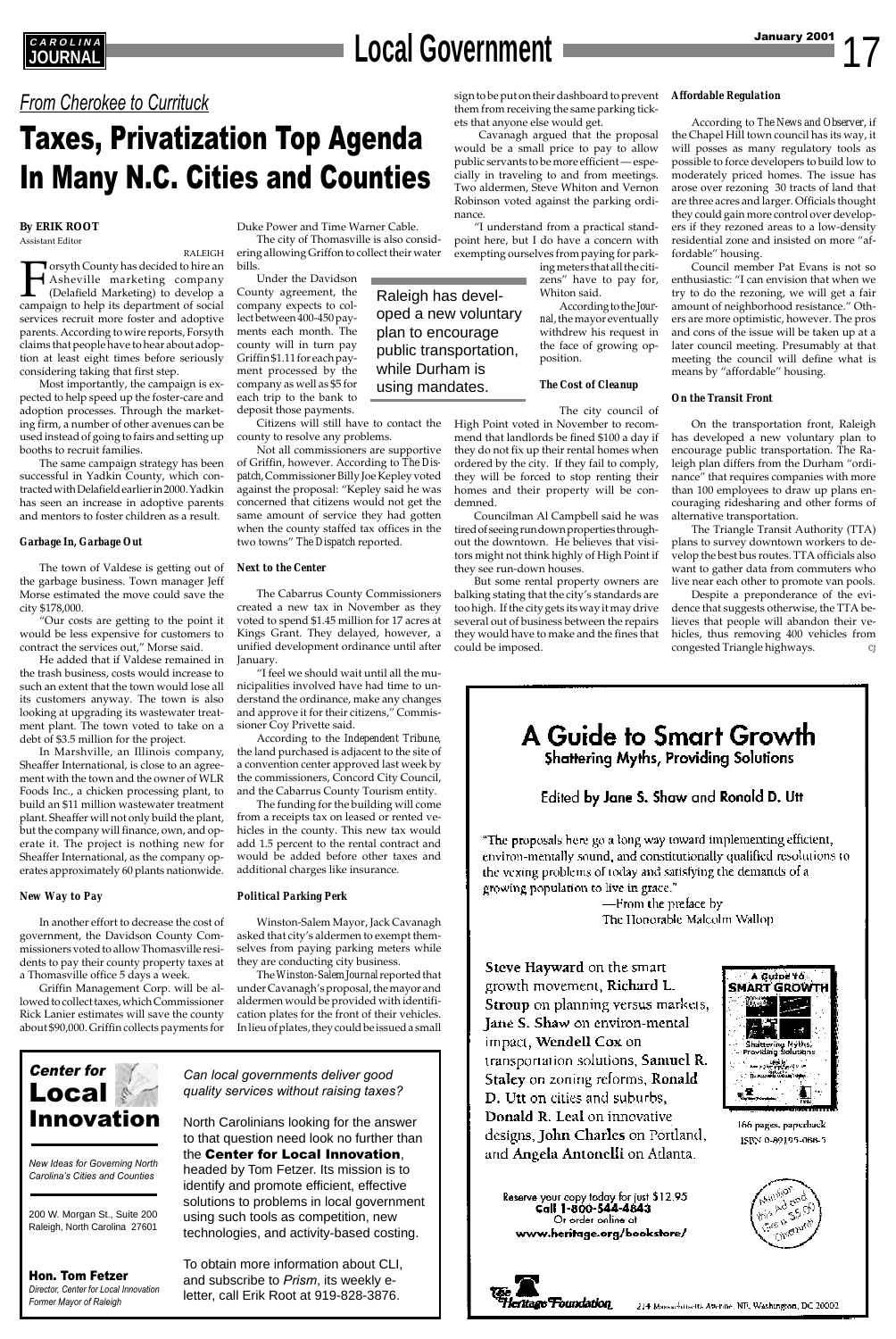# 18 January 2001 **Learning Curve Curve JOURNAL**



#### **By ERIK ROOT** Assistant Editor

RALEIGH • Kenneth L. Deutsch and John A. Murley: *Leo Strauss, the Straussians, and the American Regime*; Rowman & Littlefield, 2000, 451 pp., \$29.95.

**M** ost Americans probably think<br>the study of political philoso-<br>they to realize the impact Leo Strauss has the study of political philosophy is a waste of time. Were had on them, they may change their minds.

Kenneth L. Deutsch and John A. Murley have compiled a long overdue volume on the significance of Leo Strauss (1899-1973), arguably the most important professor of political philosophy, and his influence on thoughts of America.

The Jewish Strauss left Nazi Germany in 1932 and eventually settled in the United States, becoming a citizen in 1944.

In America, while teaching at the University of Chicago, St. Johns, and Claremont among others, he single-handedly resurrected serious study in the classics, and he affected more than a generation of political philosophy students by raising the most serious questions "between ancient and modern republicanism, between reason and revelation, and between poetry and philosophy, as well as by the understanding of the theological-political problem and by the importance of the non-historicist reading of texts."

Contributors to the book were either

## *Book Review*

## The Pleasures of Listening to (Leo) Strauss

### From the Liberty Library

• The Cato Institute has published a new book by Stephen Moore and the late Julian Simon that chronicles the giant leaps in human progress that were made in the 20th century.

In *It's Getting Better All The Time: 100 Greatest Trends of the Last 100 Years*," Moore and Simon show that "no matter what the variable — life expectancy, wealth, leisure time, education, safety, gender and racial equality, freedom — the world is a vastly better place today than it was a century ago."

Some sample stats from the book: The average life expectancy rose from 47 years in 1900 to 77 years in 2000. The infant mortality rate dropped from one in 10 to one in 150. Farm production has increased 100 fold in the past 100 years.

To order a copy of *It's Getting Better All The Time*, call Cato at 1-800- 767-1241 or visit www.cato.org.

• Former Radio Free Europe writer and current professor John Danford has published a new book titled *Roots of Freedom: A Primer on Modern Liberty*.

> In Arming America, The Origins of a National Gun Culture, Emory University<br>historian Michael Bellesiles presents the<br>thesis that guns were rare in America from n *Arming America, The Origins of a Na tional Gun Culture*, Emory University historian Michael Bellesiles presents the the first colonists until the demands of the civil war and 19th century production methods allowed mass production of firearms.

Danford highlights the progress of freedom from ancient Greece to modern times and discusses both the events — such as the English and American revolutions — and the thinkers — such as Locke, Montesquieu, Smith, and Mill — that shaped the way we think about and the way we experience freedom.

*Roots of Freedom* is published by ISI books and can be ordered online from Laissez Faire Books at www.laissezfairebooks.com.

• Education expert Myron Leiberman has just published an examination of America's teacher's unions titled *The Teacher Unions: How They Sabotage Reform and Why.*

Reviewer Jim Powell wrote, "Lieberman estimates that teacher union bosses have more political operatives than the Republican and Democratic parties combined…. They control union and school board elections across the country and determine how contracts are negotiated and the textbooks used to brainwash children."

Milton Friedman called *The Teacher Unions* "must reading for supporters of radical education reform."

*The Teacher Unions* is published

by Encounter Books and can be ordered from Laissez Faire Books at www.laissezfairebooks.com.

• *The Industrial Revolution and Free Trade*, edited by historian Burton Fulsom, is a collection of essays on the title subject by free-market economists such as Ludwig von Mises, Friederich Hayek, Murray Rothbard, Mark Skousen, Thomas J. DiLorenzo, Lawrence W. Reed, Donald B. Billings, Stephen Gold, and Henry Hazlitt.

Also, in a review published in the January issue of Reason magazine, historian Joyce Lee Malcom dismantles Bellisiles' arguement that guns were not prevalent in American homes before the Civil War.. Bellesiles notes sources of a culture of affinity for guns (e.g., advertising of gunmakers, mass production, and the romanticization of the Wild West). But the permutations of gun availability and a democratic regard for ownership are never fully contemplated. The book ends with the Battle of Little Bighorn in 1876 and nothing is said about the culture of guns in the Twentieth Century. The expansion of the gun culture in this century because of television, movies and music, and the fungibility of parts, contributed greatly to our modern regard for firearms and whether they should be widely available. Unfortunately, this is beyond the scope of Bellesiles' book. As history, this book is well-written. As sociology, it is a failure. Nevertheless, it is a valuable scholarly contribution to our understanding of militias and the first three centuries of American gun ownership.

The book's 22 essays attempt to tell the true story of how the Industrial Revolution slowly allowed feudal peasants to free themselves from the influence of their landlords and to eventually become independent landowners themselves.

The book currently is on sale for half the suggested retail price at www.laissezfairebooks.com.

#### **By IAN DRAKE** Contributing Editor

CHAPEL HILL • Michael A. Bellesiles: *Arming America: The Origins of a National Gun Culture*; Alfred A. Knopf, 2000, 640 pp., \$30.

Firearms were a luxury few could afford; they were difficult to maintain (because they were made mostly of iron), ammunition was expensive and easily ruined by moisture, and mass-production did not exist even in Europe, much less in the U.S.A. In short, guns were aristocratic luxury items. However, the expense of owning firearms was only one reason for their scarcity. According to Bellesiles, firearms were so inefficient as weapons of war (allowing one shot at a time and taking a minute or more to reload for another single shot) that their best usage was psychological: a single volley from a line of shooters, then an outright charge of the line, with little use of the gun for the remainder of the battle. The sound was intimidating, especially for Indians who had never heard such noise. Eventually, though, Indians became avid gun owners and were the primary beneficiaries of overseas gun production: colonists would often trade guns and powder in return for valued Indian-made goods.

Because production was limited to military consumption, Bellesiles has deduced

### *Book Review*

This book would have been improved with the additional contributions of Thomas West, Harry Neumann, and Ken Masugi. Still, for anyone looking for a serious philosophic discussion of the American Founding, the Deutsch/Murley volume will not disappoint.

## Is America's Gun Culture Founded On A Myth?

that most colonists (who were rarely trained in the military) had little experience with guns or their upkeep.

Gun production in the colonies was virtually nonexistent; nearly all guns in America came from England. As a result, very limited availability of firearms produced little enthusiasm for ownership. So few people owned guns, in fact, that when citizens mustered for militia duty, the state had to provide firearms, else the militiamen would be forced to practice with broomsticks.

Bellesiles' book is both a history of the prevalence of guns and the militias. Militias were unorganized groups of men who mustered sometimes only once a year. Their lack of discipline was often fatal to themselves and others on the battlefield. During the Battle of New Orleans in 1815, the Louisiana militia abandoned every post in the face of the intimidating British advance. During the American Revolution, the militias' lack of discipline was dangerous to the organization and effectiveness of the Continental Army. When militiamen broke ranks in the heat of battle, inevitably they would drag a few Continentals with them. Bellesiles' sources are estate records, which reveal few, if any, guns passing through colonial and pre-Civil War families. Also, militia records reveal that militiamen who appeared for musters were rarely well-equipped, if at all.

The author uses a third and somewhat controversial source: diary entries and memoirs of Europeans who toured colonial and pre-Civil War America. Bellesiles noted many who saw few or no guns and some who commented that American gun users were poor shots.

In an article by historian Clayton Cramer, published in response to an article by Bellesiles which put forth the thesis that was developed in Arming America, Cramer noted that Bellesiles either missed, dismissed, or ignored other Europeans who noted widespread gun ownership and very competent abilities on the part of Americans with firearms.

*Drake is a Chapel Hill attorney.*

students of Strauss or their students. Broken into five parts, the book addresses Strauss' career, his thought, his "first generation" students, American political institutions, and the more practical considerations of those "Straussians" who have served in government.

The volume sports essays by George Anastaplo, Laurence Berns, Joseph Cropsey, Harry V. Jaffa, Charles Kesler, Hadley Arkes, Mark Blitz, and Ralph Rossum. Some contributions even address Strauss' students: most notably Jaffa, Martin Diamond, and Allan Bloom.

Disagreement among Strauss' students has raged for years, to the extent that Straussians are divided between two camps known as Eastern v. Western Straussians.

This divide is noted often in the heavily footnoted Deutsch/Murley volume. The controversy centers around Westerner Harry V. Jaffa and his students, who contend that the American republic was founded on natural rights, that the Founders believed in their revealed religion, and that they did not read Locke in a Machiavellian light.

Jaffa also argues persuasively that Strauss was not a closet nihilist but an actual believer in the moral law.

Meanwhile, Easterners believe that Strauss rejected natural right while privately being a Nietzschean. They also assert that the American Founding was "solid, but low" and Hobbesian.

In other words, the Founding is a poeti-

cal myth, or an untrue concoction, according to Easterners.

Against both those camps (and ignoring criticism of Strauss from the right—and from paleo-conservatives in particular), the more leftist outsiders to this debate paint Strauss and his students as either rightwing, elitist, cultic advocates of the philosopher-king and/or, in true modern speak, "phaleocratics." In light of the criticisms from the left, it is no wonder why Straussians in large part have been blocked from the academy.

All these personal things aside, the question is whether the "Bible and Socratic philosophy (that is Athens and Jerusalem) provide a firm basis for moral choices." Strauss would ask whether the American people still believed in the truth "all men are created equal." Whether Americans believed in this truth (in any truth) was, and is, the central question.

Anyone reading Strauss honestly will find that his project was to recover nature, the foundation for all morality, from postmodern nihilism and historicism. This argument is far more persuasive than finding any "writing between the lines" in Strauss' works that "God is dead."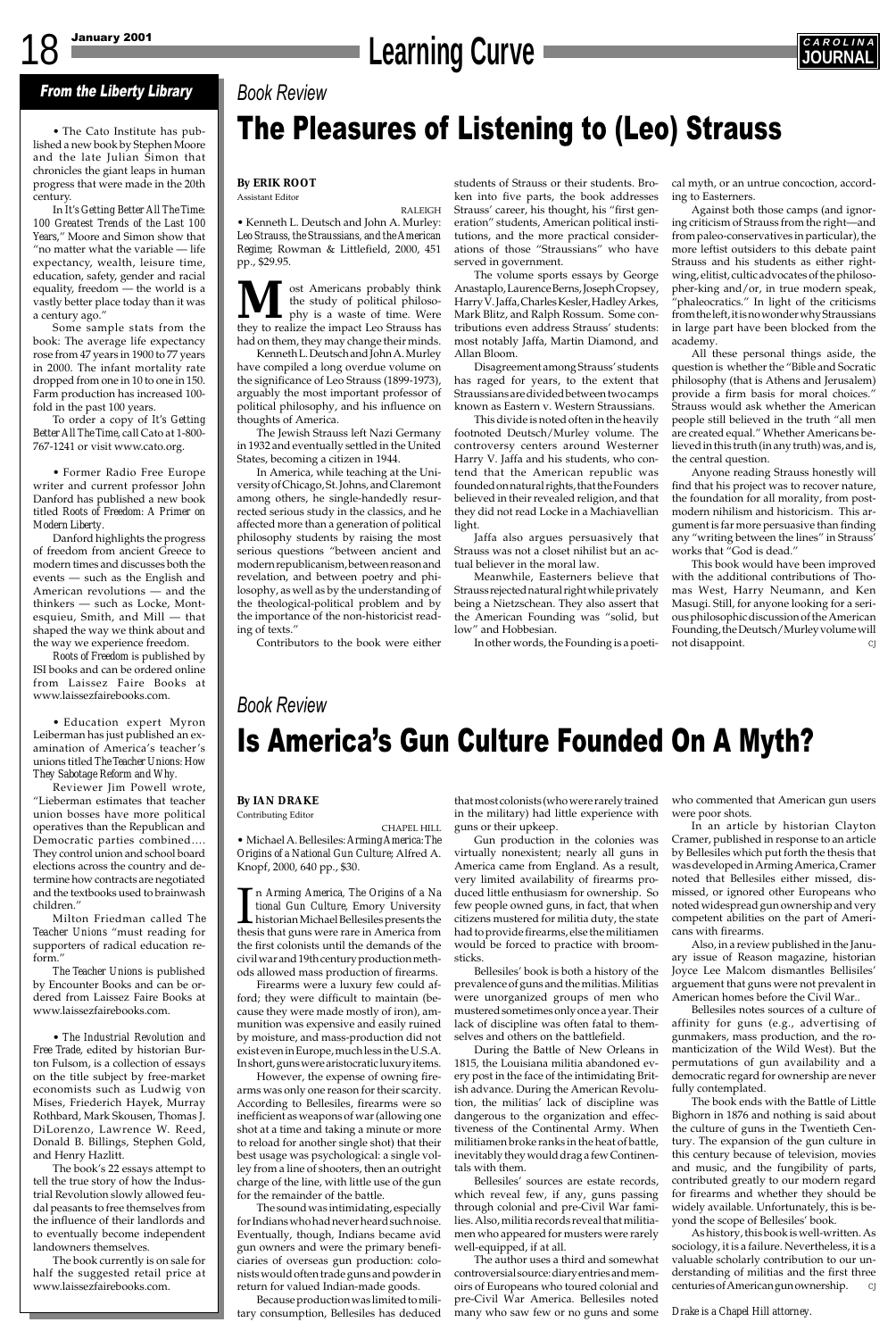# **CAROLINA**<br> **Learning Curve Learning Curve Learning Curve**

By GEORGE C. LEEF Assistant Editor

RALEIGH • Milton and Rose Friedman: *Free To Choose: A Personal Statement*; Harcourt, Brace, 1980, 338 pp., \$14.

The twentieth anniversary of the pub<br>lication of *Free To Choose* by Milton<br>Friedman, recipient of the 1976 Nobel<br>Prize in Economics, and bis wife, Bose, is a lication of *Free To Choose* by Milton Prize in Economics, and his wife, Rose, is a fitting occasion to write about this enduring classic in the literature of liberty. First published in 1980, theirs is a book that does more than almost any other to promote an understanding of the enormous benefits we derive from freedom and to disabuse readers of the idea that government meddling in the economy is necessary. It's worth reading — or rereading — at the end of the 20th century for a cogent analysis of the reasons why we should "turn the clock back" to the days when government was confined to its constitutional dimensions. The Friedmans endeavor to explain two big points: First, why the spontaneous order of the free market economy works so well to provide the greatest amount of the variety of goods and services that people want at the lowest possible prices. Second, why the expansion of government power to "stimulate" the economy, "protect" the worker, give us "fair" trade, and so forth, inevitably backfires to produce undesirable consequences. They succeed magnificently on both.

It is impossible to calculate the value of<br>George Orwell's work to the citizens of<br>those nations that, as of 1949, had not<br>trodden fully down the totalitarian trail. t is impossible to calculate the value of George Orwell's work to the citizens of those nations that, as of 1949, had not Who knows how much further the West's flirtation with socialism would have progressed had it not been for this brilliantly perceptive moralist who had a compulsion to alert the world to the dangers of aggregated government power.

The first point takes the authors back to Adam Smith's famous "invisible hand"

## *Book Review* Friedmans' Free To Choose Still Relevant 20 Years After Publication

### *Book Review*

## George Orwell: The Socialist Who Helped Save Democracy

**By ANDREW CLINE**

Managing Editor

RALEIGH

• Jeffrey Meyers: *Orwell: Wintry Conscience of a Generation*; W.W. Norton, 2000, 380 pp., \$29.95

Now, 51 years after Orwell's death, a new biography of the English literary giant makes him accessible to a new generation who owes no small debt of thanks for the freedom he helped secure for them.

It is not uncommon for readers familiar only with Orwell's last two novels, *Animal Farm* and *Nineteen Eighty-Four*, to have an image of the writer as an anti-socialist who could be counted in the conservative camp politically.

Jeffrey Meyers' insightful new biography, *Orwell: Wintry Conscience of a Generation*, dispels this image, showing Orwell as a guilt-ridden, committed socialist whose intellectual honesty compelled him to fight totalitarianism in the hope of keeping socialism true to what he saw as its pure, democratic ideal.

 Unlike most of his literary contemporaries who shared his socialist views, Orwell





metaphor. When every individual is free to pursue his self-interest, but is constrained to respect the rights of others, he is naturally led to find and do whatever work will most profit him — which happens to be whatever other people want the most. Thus, self-interest promotes cooperation and useful labor. Free individuals are constantly on the lookout for ways to better serve their fellow men through new products and improved efficiency and the result is ever-widening prosperity.



The second point takes up the greater part of the book. One after another, statist shibboleths are subjected to careful analysis and are left in tatters.

For example, the Friedmans correctly observe that the Great Depression was not caused by some failure of capitalism, as many history books say, but was purely the result of mistaken government policies, starting with bad monetary policy and greatly exacerbated by subsequent efforts by Hoover and Roosevelt to reverse the downward trend of the economy. Far from restoring prosperity, the New Deal obstructed the "invisible hand" from working and prolonged and deepened the Depression.

Similarly, the authors challenge the conventional wisdom that consumers are helpless targets in the free market who desperately need government protection. "There will always be shoddy products, quacks, con artists. But on the whole, market competition, when it is permitted to work, protects the consumer better than do the alter-



OVEN ONE MILLION COPIES SOLD:<br>ISH .... TRANSLATED INTO MORE VIOREIGN LANGUMIES ....... THE CLAY<br>OUT ECONOMICS, FREEDOM, AND THE<br>RELATIONSHIP BETWEEN THE TWO

In all, Meyer has created a quickly readable and digestible popular biography that succeeds in illuminating the connections between Orwell's personal experiences and his literary achievements in a deeply personal and insightful way. *CJ* 

native government mechanisms that have been increasingly superimposed on the market." One piece of evidence the authors site is the fact that FDA regulations have prevented the sale of drugs in the US that are widely used in Europe and could save thousands of lives annually.

The big controversies of twenty years ago are still with us, and *Free To Choose*

provides clear, understandable commentary on free trade, income redistribution, and our educational system. While we arguably have made some small steps toward free trade, and have done away with some of our welfare system, our educational malaise is worse than ever. The Friedmans argue that governmentrun, centrally directed school systems are inimical to competition, choice and quality. Again, by obstructing the invisible hand of the market, we have created a system that's bad for consumers but wonderful for producers. Milton Friedman is an intellectual warrior. His great *Capitalism and Freedom* was written in 1962, in a time when the belief in the efficacy of government economic planning was at its apogee. It helped rally people to the standard of liberty and slow the advancing anti-market tide. By 1980, the intellectual climate had changed considerably, enabling him to write of New Deal liberalism, "Its intellectual basis has been eroded as experience has repeatedly contradicted expectations. Its supporters are on the defensive. They have no solutions to offer except more of the same."

That wholesome trend has continued these last twenty years. Leftism hangs on due to political might rather than because its ideas hold up under scrutiny. In part, we have this excellent book to thank. *CJ*

*Leef is director of the Pope Center for Higher Education Policy.*

never even flirted with the idea that the masses should have their lives directed by experts. His controversial and steadfast commitment to individual self-rule, both in the British colonies and at home, stemmed from his great, Dostoevesky-like compassion.

Orwell was, as another writer at the

time noted, a "sympathetic socialist" His political instinct originated in his desire to help others rather than his reasoning faculties. Yet his sharp mind and intellectual integrity prevented him from indulging in the utopian fantasies that dominated socialist circles during his unfortunately short life.

Though now known almost solely as an anti-Communist, Orwell was in fact an opponent of all kinds of tyranny. He opposed laissez-faire capitalism because he thought it allowed the economic elite to impose its will on the lower classes, and he was as ardently antifascist as he was anticommunist.

In short, he viewed himself as a champion of democracy, and socialism as he understood it meant a middle ground between capitalism and communism. He believed it was the only system under which the common man could control his own destiny.

Meyer's adoring treatment of Orwell brings the reader both emotionally and intellectually close to the subject and produces a touching and enlightening work that is happily satisfying. Meyer is an ardent Orwell partisan, defending his hero against contemporary and modern critics with the zeal of a devoted descendant (which he is not).

But Meyer is also honest about Orwell's shortcomings, and the image he produces is one of a complex and contradictory man who is at once compassionate and cruel, giving and selfish, devoted and disloyal, thoughtful and reactionary. Like Orwell himself, Meyer seems uncompromising in his commitment to telling the truth as he sees it.

Meyer's biography, the first of Orwell in a quarter century, is comprehensive without bogging down in detail and brief without skimming over important facts.

A reader may want longer quotes from Orwell's diaries and letters, and shorter descriptions of the bit players in Orwell's life (are the birth years of all of his friends really important?), but Meyer's stylistic failures are small and his substantive successes large.

Meyer's great contribution comes in his binding of Orwell's literature to his life. Repeatedly quoting long passages from Orwell's letters, novels, and essays, Meyer shows how deeply entwined were the writer's personal experiences and his work. One pities Orwell's self-inflicted hardship and his lifelong struggle against tuberculosis.

Nonetheless, one can't help but feel a pang of guilt at being thankful for Orwell's constant suffering, without which he may never have written.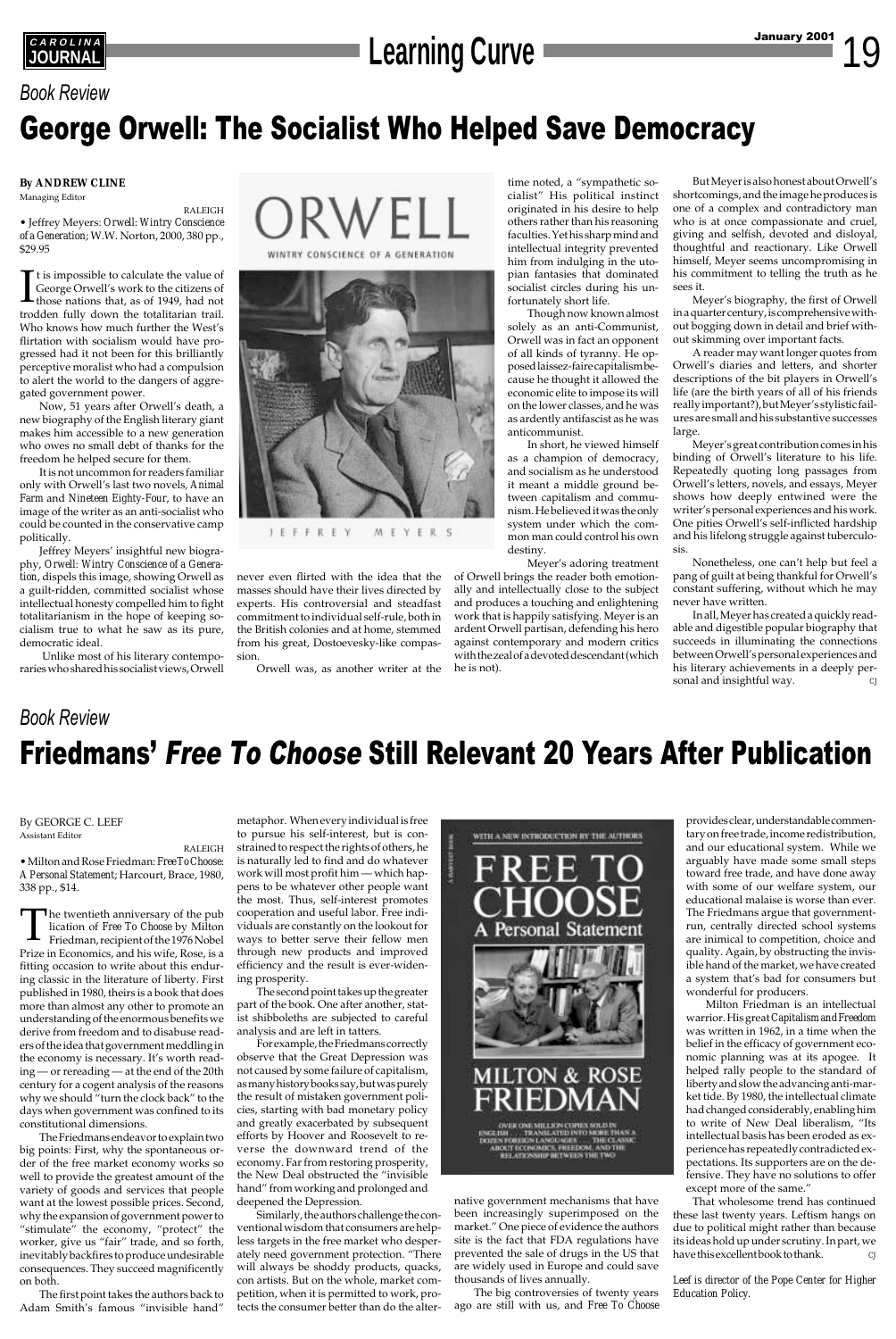s Mike Easley's eyes pan the fiscal landscape that<br>lies before him, one can only wonder what is going<br>through his mind as he thinks of the mess left to<br>him by his mentor Jim Hunt. lies before him, one can only wonder what is going through his mind as he thinks of the mess left to him by his mentor Jim Hunt.

This year alone North Carolina faces at least a \$486 million shortfall due to lagging revenues, yet another court judgement for illegally collected taxes, profligate spending, and the cleanup of Hurricane Floyd. As Jim Hunt gallops into the sunset, Easley may end up hoping, just hoping, that another cow kicks Hunt in the kiester for the mess he left behind.

The situation will get worse before it gets better. Updated figures for the nation's economy show economic growth dipped to 2.4 percent in the third quarter. Fourthquarter growth could dip further. Indeed, the continuing Federal Reserve fight against comparatively negligible, if commonly misunderstood, inflation indices suggest a recession may not be far off.

The state's rainy day fund is gone. Billions of dollars in new bonds, with their attendant hundreds of millions in annual servicing costs, and a large shortfall in Medicaid costs, are all colliding like a train wreck at the steps of the General Assembly. And we haven't even made it to the next fiscal year. The picture only darkens then.

For the 2001-2002 fiscal year, the budget deficit is already estimated at \$490 million. Thus, aside from fixing the \$486 million mess left over from this year, the first new budget Mike Easley must shape will surely be a challenge. Throw in the slowing economy, rising Medicaid expenses, a gaping and growing hole in the health plan for state employees, and the above mentioned escalating debt service expenses and that \$490 million figure is likely to rise. But we're just getting started.

Wake County Superior Court Judge Howard Manning ruled in the fall that "at-risk" children in North Carolina are constitutionally entitled to state-financed preschool services. Funding this judicial mandate will cost the taxpayers anywhere from \$300 million to \$600 million according to early estimates.

In the wake of that ruling, the big enchilada is coming down the pike. Manning will soon rule on whether the current level of state spending for local school districts is consitutionally adequate.

This is the swamp into which Mike Easley must wade. With a precarious political and economic situation in the General Assembly, the budget fiasco Easley faces could end up being the swamp creature that eats the incoming governor's rather ambitious dreams.

Easley's proposed prescription drug plan for seniors might need to be put on life support in the waiting room while he focuses on more immediate priorities.

Funding for smaller class sizes in our public schools, if it happens at all, appears years away. Given the fact that Easley plans to finance this education proposal with state

s the presidential election was fought over in the courts, we saw an altogether disturbing attempt to have judicial activism overcome the rule of law. Judicial activism of the *Dred Scott* sort has corrupted not only the courts of Florid but of North Carolina as well. No better recent evidence of this can be found than in the October *Leandro V. State of North Carolina* ruling by Wake County Superior Court Judge Howard Manning.

## *Editorials*

# LEADERSHIP TEST

*Budget Deficit Poses Big Challenge*

lottery funds only makes the situation more problematic. Wishing to put the issue to a referendum, it is far from a given the proposal will even make it out of the legislature. And even if it does, and voters approve it, the money won't flow until 2003 at the earliest.

It is hard to see how the new governor and the politicians on Jones Street will climb out of this slippery slope of sliding finances without serious budget cuts. There are no easy choices, so there will surely be a lot of pain on Jones Street during the coming legislative session. Medicaid cuts, reducing corporate welfare, scaling back university funding, competitive contracting, privatization, and many other politically incorrect options will be simmering on the plate. But will the honorables bite?

> **T** or many years, North Carolina officials have touted the glories of "economic development" as a means to encourage both job growth and prosperity. Nevermind that state government has no constitutional authority to spend money for such a purpose or that there is no evidence that such programs even remotely fulfill their stated purpose.

Leadership often requires the courage of a gladiator and the political agility of a Machiavellian prince. Sometimes it also means compromising on your most cherished crusades and warming up to the least of your desires.

With North Carolina's latest budget crisis, there is little room left for shell games, and the clock is ticking. Easley and legislators have a heroic challenge before them. We'll soon see if they have what it takes to become heroes or if they'll chose the easy way out and resort to old-style political gamesmanship.

some measure of competition and both parental in institutional accountability in the task, then the costs would not be so high and parents would be able to make their own decisions regarding their children's care. A state-operated preschool effort is not only out of the state's financial grasp, but it would generate bureaucratic inertia and is more prone to a less accountable regime.

Article 1, Section 5 and Article IX, Section 2 of the N.C. Constitution very clearly obligate the state to a responsibility for the education of its citizens. Those sections also very clearly leave the particulars of that policy to elected officials and in no way suggest that judges have the power to dictate how the state must execute its constitutional duty.

W henever a new governor comes into office it is<br>incumbent on all state citizens to be opti-<br>to Gov. Mike Easley. In that spirit, we offer the new goverincumbent on all state citizens to be optimistic and wish the man our best. And so we do

Right now, we are faced with expensive judicial activism, both in its impact on our concept of how we view the law and on our state's budget.



# PRE(MATURE)SCHOOL

Leandro *Shows Risk of Judicial Activism*

In *Leandro*, Manning ruled that the N.C. Constitution requires the state to fund preschool programs for "at-risk" children so they can catch up academically to children who come from wealthier or more stable families.

One must suppose that Manning has been sniffing the fumes of those "penumbras" and "emanations" the U.S. Supreme Court has so glibly used to find an unmentioned right to privacy in our national constitution.

Aside from the blatant unconstitutionality of Manning's ruling, the real question is: How will the state fund the preschool programs that Manning has taken upon himself to mandate?

Already, there is talk of taking another look at Jim Hunt's Smart Start program and its generous funding as a means of at least partially funding the court-ordered preschool programs. But Hunt will doubtless scream bloody murder from the grassy furrows of his Wilson farm to protect Smart Start from any diminution.

With a massive and growing budget shortfall complicating the situation, the estimated cost of funding Manning's mandate ranges from \$300 million to \$600 million. That ain't peanuts. One way to lessen the funding impact of this effort would be through vouchers. At least if you introduce

**REAL PROPERTY** 

# TAXING CREDITS

*New Incentives Lack a Public Purpose*

It's an easy bumper sticker for politicians to sell to voters to pretend they are doing something useful. And that pretending continues in the Capital Tourism Tax Incentives proposed by the N.C. Commerce Department.

The idea is to create jobs in areas of high unemployment by instituting a tax incentive program to stimulate the development of tourism in those areas. Such zones would have to meet six criteria, including creating or expanding tourism-related capital infrastructure, drawing for at least one day tourists who visit from at least 100 miles away, protecting the environment, and adhering to certain employment stipulations.

However, to qualify for the program's tax credits companies do not even have to create new jobs within the designated zones. The incentives also would be offered only to new businesses but not to already established firms within the zones.

This is absurdity carried to an extreme. Offering the incentives only to new businesses and ignoring established enterprises is in and of itself an unjust subsidy for interlopers. While no subsidy should be offered to anyone at all to begin with, to selectively discriminate against those who have already made substantial investments in their own communities means favoring rich corporate investors over established entrepreneurs.

When Andrew Jackson vetoed the national bank bill in July 1832 he said that "every man is equally entitled to protection by law; but when the laws undertake to add . . . artificial distinctions to grant titles, gratuities, and exclusive privileges, to make the rich richer and the potent more powerful, the humble members of society . . . have a right to complain of the injustice of their government."

This program will create no net new jobs, it will provide undue advantage for new companies to compete against established enterprises, and it will be a drain on a state treasury already in distress. If a community has something worth a tourist's time, it should invest its own resources to market itself and promote its own interests. There is no legal, economic, or moral justification for what is essentially just more corporate welfare at the expense of North Carolina's taxpayers. As our state sinks deeper into a budgetary canyon, we are poised to increase corporate welfare. No wonder citizens are disillusioned with their government. Properly handled, tourist attractions can sell themselves. Unfortunately, politicians improperly handled tend to do the same thing, but with our money.



# A GOLDEN RULE

*The Benefits of Taxpayer Protection*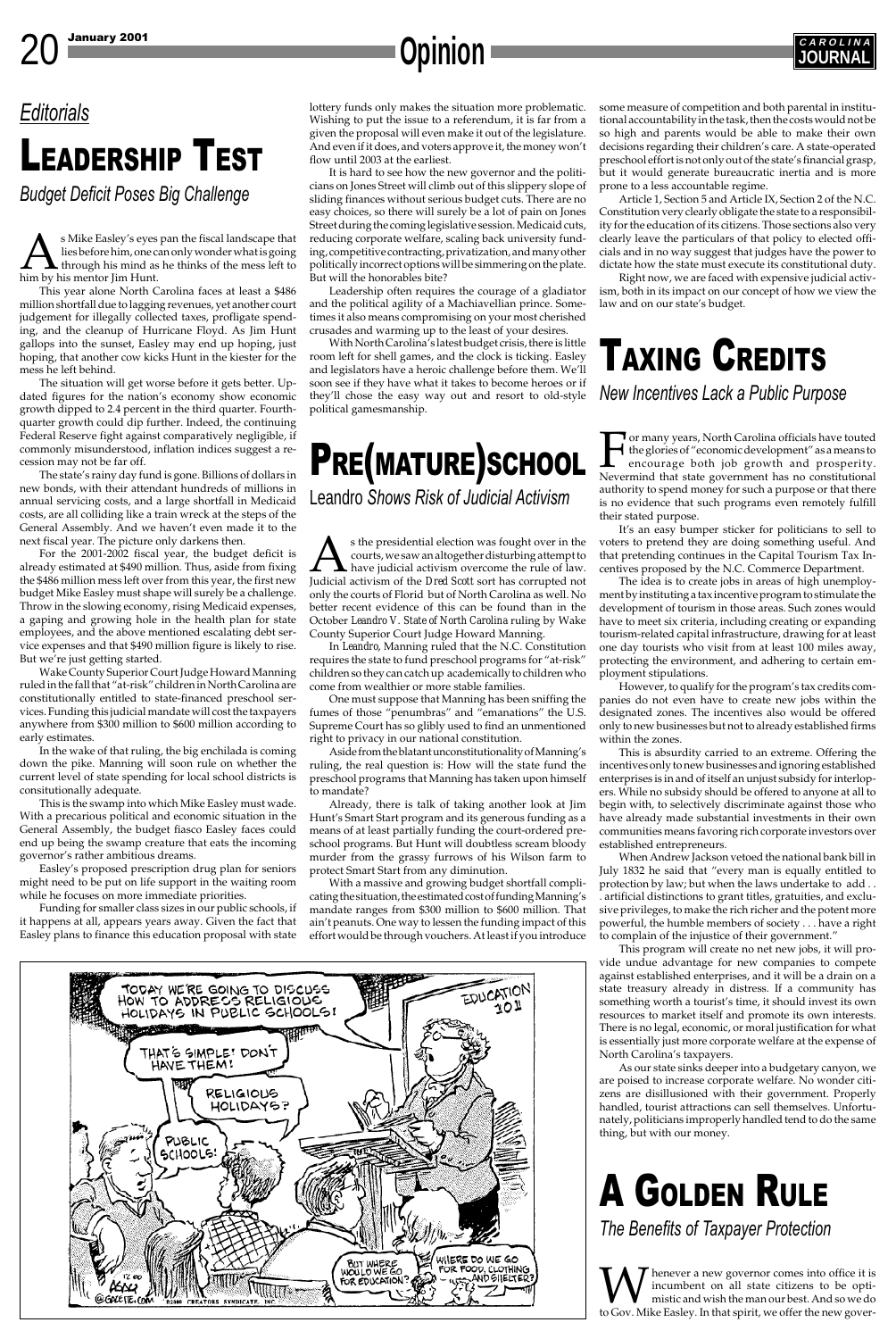nor some advice to make his administration more fruitful.

There is much in the political winds to which Easley should pay heed. One must first stipulate that the North Carolina electorate is a rather conservative one. The people like their state government to do things so long as it does them in a limited fashion. In broad, theoretical terms, they want less government to do more and to do it better.

An Agenda 2000 poll conducted for the John Locke Foundation just before the November election found that fully 69 percent of likely North Carolina voters favored the Taxpayer Protection Act, which would limit state spending growth to a combination of inflation and population growth. They also favored, by 55 percent to 31 percent, across-theboard tax cuts rather than targeted tax breaks used as incentives to attract companies to the state. Finally, likely voters in the 2000 election favored, by 54 percent to 41 percent, the idea that government should do less rather than more.

Given the state's fiscal problems, the Taxpayer Protection Act looks more appealing than ever. With a current fiscal-year deficit surpassing \$500 million, and the next fiscal year's deficit already projected at \$490 million, legislators will be inclined to play their usual shell games by shuffling money rather than actually cutting spending.

They will be further tempted to find some tricky way to raise taxes to avoid "punishing" their particular constituencies. Keeping in mind that widespread tax increases are easily defused, while specific spending restrictions are focused and vulnerable to particular attack by organized interests, the temptation is for the General Assembly to raise taxes rather than cut spending.

Gov. Easley could show some real statesmanship by offering an agenda of fiscal discipline and accountability. Knowing that he must tend to his own constituency, his balancing act will be difficult because of the extensive and expensive promises he made during the campaign.

The question is whether the new governor has the political agility to balance the desires of the interests to whom he is indebted against those of the general population of the state

Somebody should offer North Carolina's Smart Growth<br>Commission a primer in the proper authority of<br>government in a free society. As it is, this commission<br>offers up rhetorical sophistry eerily reminiscent of Wash-Commission a primer in the proper authority of government in a free society. As it is, this commission offers up rhetorical sophistry eerily reminiscent of Washington tyrants and Marxist planners. Statesville Mayor John Marshall, cochairman of the Smart Growth Commission's Regional Partnerships Work Group, opined that "planning at the local level should be required." He went on to say that the most likely way to do this would be for the state "to coerce through incentives" rather than simply force localities to adopt particular growth plans. What that means is that local governments would not receive certain state services or benefits unless they conformed to the state's wishes regarding growth. For example, a town would be ineligible for some state road monies unless it created a plan to direct growth toward its downtown or it created high-density, multi-use zoning to encourage walkable communities. Like so many state government adventures in coercion, this one is not bad because of its goals. If a community wants to make its downtown more appealing to suburban residents, fine. The problem is in how the state wants to go about getting there. It's one thing to suggestion your neighbor live a certain way. It's quite another to twist his arm so that he will have to say "uncle" to make the pain (that you caused) go away.

Playing into this whole scenario is that it is long past time for state government to stop relying on illegally collected taxes. Whether it's intangible taxes, retiree taxes, or taxation of auto sales loans North Carolina, under Easley's leadership, has had more than its share of costly mistakes in this regard.

**T** s George W. Bush a modern-day Pyrrhus? Quite a few media commentators and partisan Democrats — plus a generous helping of Republicans and conservatives — have been suggesting just that. Pyrrhus, s George W. Bush a modern-day Pyrrhus? Quite a few media commentators and partisan Democrats — plus a generous helping of Republicans and conthe ancient Greek general who won two costly battles in Italy that depleted his army and led to his defeat by Rome, gave us the term "Pyrrhic victory. Bush is said to have won a nasty battle for the presidency that may well have cost him and his party the war.

Between lawsuit surprises and the new spending Easley is dreaming of, it is not easy to see how we can restrain a voracious appetite for enlarging government without a statutory guideline such as the Taxpayer Protection Act. Easley has the opportunity to bring a measure of sanity and control to North Carolina's fiscal profile. We hope he is successful in doing so.

## Bush Could Be a Polk, Not a Pyrrhus







# NOT SMART

*State Commission Oversteps Its Bounds*

Rep. Drew Saunders, D-Mecklenburg, chairman of the Commission's Transportation Work Group, suggested that

Certainly there are signs of trouble ahead. A 50-50 split in the U.S. Senate will create major challenges for Bush and GOP leaders to pass legislation. African-

American voters are angry and bitter. The 2002 elections will put more Senate Republicans than Democrats up for reelection. A dismayed media and academic elite will spent the next couple of years denigrating Bush and delegitimizing the Supreme Court and the Republican Congress.

Furthermore, if Bush reacts to this challenges by embracing the worst kind of "bipartisanship," as his father did, conservatives will abandon him.

But I remain optimistic about the next

couple of years. While historians have trotted out the usual suspects — John Quincy Adams, Rutherford B. Hayes, and Benjamin Harrison — to prove that presidents with controversial beginnings are destined for failure, I prefer to look for inspiration to my favorite U.S. president, North Carolinian James K. Polk, who turned a frighteningly narrow win in 1844 into the most successful presidential term in American history.

ence of every part, as too much given to any member of it would destroy the general equilibrium." To preserve North Carolina in peace and prosperity, we must refuse to surrender our liberty to social engineers who think they know better than we do how to run our own lives.

Polk was born a few miles from my own birthplace in Mecklenburg County, North Carolina. Like so many other notable North Carolinians (Jackson and Andrew Johnson among them), Polk came to prominence after moving to Tennessee. A Jacksonian Democrat who believed in limited but ethical government and American expansion, he was a state legislator, congressman, Speaker of the House, and Tennessee governor before receiving the Democratic presidential nod as the original "dark horse" candidate in 1844 after nine nomination votes. Polk went on to challenge the spendthrift and ethically challenged Whig Henry Clay in a rousing campaign that stressed four core principles: lower taxes, less federal involvement in the nation's financial and transportation infrastructure, the annexation of Texas, and the reoccupation of Oregon (the boundaries of which were in dispute with Great Britain). Polk and Clay fought each other to a standstill. The final popular vote margin was less than 40,000 votes. But Polk eked out his electoral victory by clinching New York, where enough Whigs voted for Liberty Party candidate James Birney — the election's Ralph Nader over Clay to make the difference. Polk could have listened to those who counseled centrism and caution rather than principled action. He didn't. Yes, he did use his Cabinet picks to knit together a coalition of Northern Democrats, Southern Democrats, and Westerners. But his agenda remained ambitious. Because Texas had already been annexed, Polk announced that his fourth priority would be changed to the acquisition of California. The stubborn president also insisted on the southern-most boundary for the new state of Texas, possibly a deliberate provocation to Mexico to attack. It did, and the resulting Mexican War was one of the most successfullly prosecuted in history. Despite being outnumbered and lacking solid domestic support (Whigs, including a young Abe Lincoln, strongly opposed the war), Polk and his generals outmaneuvered and destroyed the Mexican Army.

Together with his successful resolution of border conflicts with Britain, Polk's victories created the continental U.S. as we know it today. During his adminis-

> tration, the country gained all or part of the states of California, Nevada, Arizona, New Mexico, Colorado, Utah, Wyoming, and the disputed sections of Texas and Oregon. He also vetoed "internal improvement" bills that he thought would commit federal funds to projects best left to states or private companies. And he enacted a significant federal tax cut.

> It is true that Polk served only one term, but that was by choice. He believed in rota-

tion in office and had promised in 1844 that he would achieve his major priorities in four years and retire. He did, and died seven months later.

To me, Bush seems more like a Polk than a John Quincy Adams, although the political wags can't help comparing him to Adams as another son succeeding a father. Adams never had much of an agenda, and seemed wrong for the job from the start. Bush, however, has been a governor and has a demeanor more suited to the presidency. Like Polk, he ran on a few bold and principled ideas and has already restated his commitment to them. His Cabinet will likely reassure the nation, as Polk's did, and his difficulties in Congress, although very real, are hardly insurmountable.

In 1844, Polk was willing to risk great loss, both itical and military, because he believed passionately that America should expand across a continent. He was right. In 2000, Bush took a great risk during his campaign to promote a programmatic equivalent to westward expansion: the reform of Social Security, Medicare, education, and health care through personal savings and consumer choice. He is also right. To succeed would be to transform government monopolies and transfer programs into opportunities for families to control their own finances and make their own decisions. It would be a partial reversal of more than 100 years of drift towards dependency and rule by bureaucrat. Both the nation's economy and the nation's freedom would prosper. Polk's administration demonstrated that a narrow electoral win need not result in a do-nothing presidency. The office is a large as the man who inhabits it. A president who interprets a close election as a mandate to exhibit caution and callowness will inevitably be judged a failure. He who sees the presidency as an opportunity to attempt something grand, particularly when much of the rest of the political class expects so little, has the potential for greatness. As does Bush. *CJ*

*Hood is editor and publisher of Carolina Journal.*

To preserve North Carolina in peace and prosperity, we must refuse to surrender our liberty to social engineers.

"we could encourage them to have smart growth in their planning, or we could require them to.…If you do certain things, you get preferential treatment."

Whether they wish to "coerce through incentives" or force particular development plans on communities across

the state, the presumption is that only those we elect to govern for us in Raleigh can properly manage our cities and towns because we can't — and neither can the local officials we elect. Perhaps they should simply abolish municipalities and declare North Carolina one big city with a rabble of peasants who had better do what they're told — or else.

Article I, Section 35 of the N.C. Constitution stipulates: "A frequent recurrence to fundamental principles is abso-

lutely necessary to preserve the blessings of liberty." Based on the comments of members of the Smart

Growth Commission, now is the time for such a recurrence. To shift local governing power to Raleigh would be an unconscionable breach of faith with the people. There are many reasons a local community may be made up of a cluster cul-de-sacs instead of a network of densely populated high-rise apartments sitting above coffee shops and clothing boutiques. The No. 1 reason may be that the people in that community prefer cul-de-sacs to condos.

> What right does the state have to force or coerce them to change their behavior regardless of their preferences?

> The answer is, it has no right. The state exists to serve the wishes of the people, not vice versa. Once the state begins dictating lifestyle choices, we're all in trouble. Furthermore, there's the matter of a proper balance of powers.

> In Thomas Jefferson's words, "The enlightened statesman, therefore, will endeavor to preserve the weight and influ-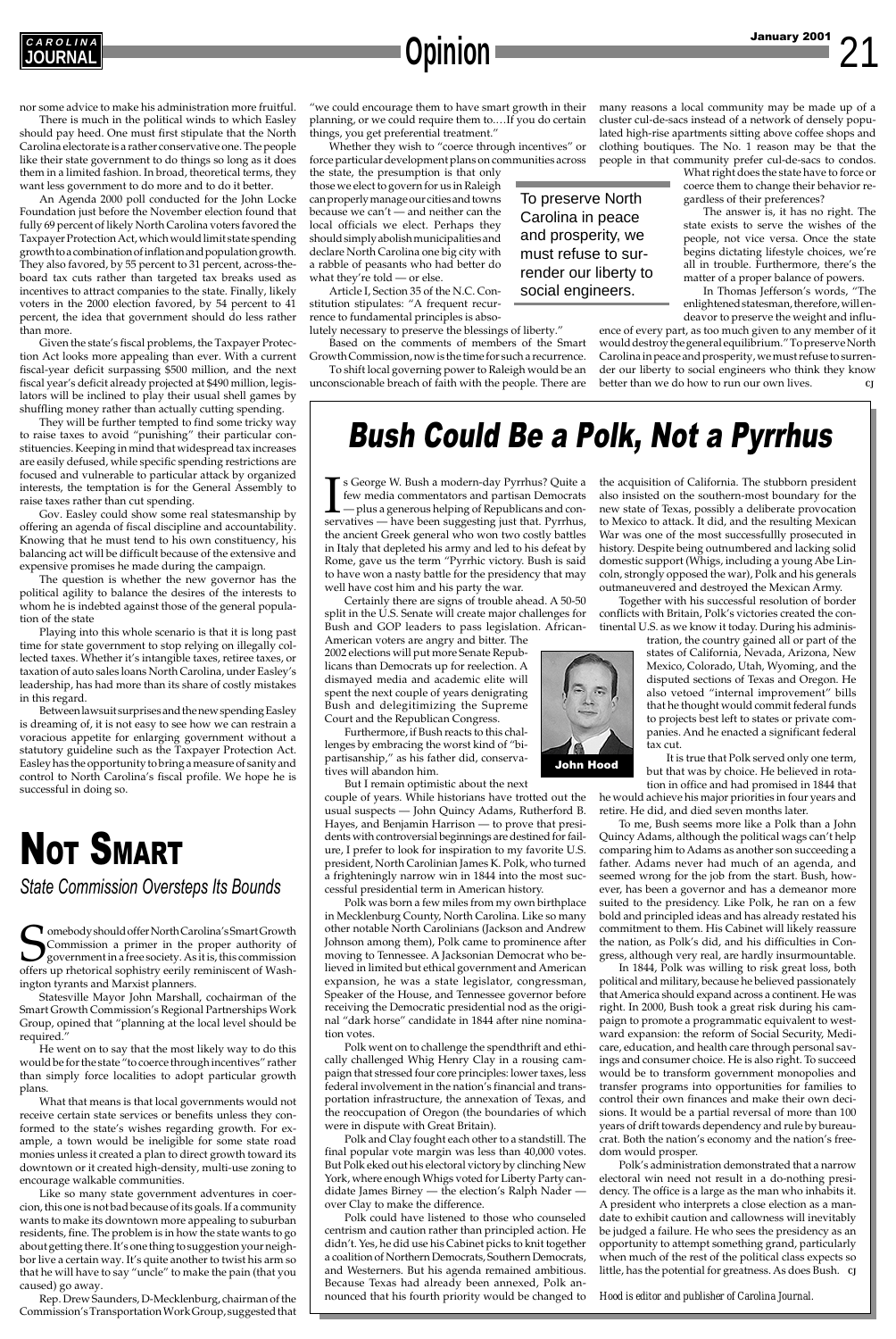### Editorial Briefs

• In December, the Town of Cary instituted the state's first public financing of elections. The town will pay part of the campaign expenses of candidates who finish in the top two in their races, set and adhere to spending caps, and raise some money on their own, according to a report by the Associated Press. The question is, why?

There appears to be no pressing need for such drastic attempts at reform. Mayor Glenn Lang won reelection in November despite being vastly outspent by his opponent. Many observers believe that Lang and other anti-growth proponents are afraid that wealthy developers will pool their resources behind a pro-growth candidate.

That was the fear for this past election, and it didn't happen. The pro-growth mayoral candidate lost despite strong backing from developers. This measure seems not only ill-advised and morally wrong, but self-serving. Such restrictions on fundraising aid incumbents, not challengers. The Cary Town Council's attempt to insulate itself from the blows of the developers it is trying to strangle is shameful.

• The Golden Leaf Foundation, established to give away the money awarded in the national tobacco settlement, last week made its first grants, totaling \$5.1 million, to 39 organizations in the state. The foundation has so far received \$94.7 million from the settlement. To see the list of awards, go to http://www.goldenleaf.org/award.htm.

• Davidson County is the only locale in the Triad area to have more than one cable television provider. As a result, cable rates are lower in Davidson than in surrounding counties, the *News & Record* of Greensboro reported in December. Time Warner Cable's rates in surrounding counties are significantly higher than in Davidson, the paper reported. And they rose this year by more than twice the rate of inflation.

Cable TV is not, as was once thought, a "natural monopoly" comparable to electric power generation. There is a need for minor local government regulation of cable companies, mostly regarding the laying of cables. But there is no justification whatsoever for granting a legal monopoly to a single company. For that matter, there's no justification for granting an oligopoly either.

As with every other industry, cable television should be deregulated and customers freed to make their own choices. Why force citizens to get "The Man Show" and "Xena: Warrior Princess" from just one particular provider when another may offer programming more suited to an individual's taste — or at least offer "Xena: Warrior Princess" at a discount.

• The No. 1 financial obstacle for charter schools is their inability to access the same sources of facility funding that traditional public schools use, according to a new report from the General Accounting Office. "Charter schools generally do not have access to the most common source of facility financing for public schools — municipal bonds," the GAO found. "State charter laws vary, and few of them address facility financing or provide funding for constructing, renovating, purchasing, or leasing buildings for use by charter schools." A good example of exactly what the GAO report found came in Cumberland County in December. The county's first charter school shut down because it could not generate enough revenue to cover its \$347,000 debt. The school's largest expense was \$179,000 to renovate the building it rented after having moved out of a motel. The school's revenue from state perpupil expenditures was not enough to cover the costs of rent, renovation, textbooks, salaries, bus service, and attorneys' fees, *The Fayetteville Observer* reported. North Carolina has 90 charter schools but can legally have only 100. The cap and other restrictions are harming children who would benefit from charter innovation. Charters have proved themselves. It's time to let them work.



#### **By MARC ROTTERMAN** Contributing Editor

RALEIGH The Democrats have once again captured the Governor's Mansion, both houses of the General Assembly, and all but one of the Council of State races. It's now been three elections since a Republican won Governor's Mansion, both houses of the General Assembly, and all but one of the Council of State the top spot, with 2000 being the biggest lost opportunity.

Republicans have an obligation to examine why they have had this recent string of statewide defeats. If they don't, they will be relegated to permanent minority status for the foreseeable future.

I believe that first and foremost, the Republican Party needs generational change. The Democrats have already accomplished this with the successful elections of Mike Easley, Roy Cooper as attorney general, Richard Moore as state treasurer, and Beverly Perdue as lieutenant governor.

Republicans must adapt to the changing demographics of the state and maneuver according to the circumstances they face. Secondly, to be successful in statewide campaigns, they must run candidates who are not dominated by polls or political consultants.

Republicans cannot continue to run moderates who, for the sake of political expediency and to obtain the Republican nomination, pretend to be conservatives. It doesn't work, and the public sees through the facade.

In essence Republicans need to support candidates that will stand by their convictions and who are not polldriven. In tactical terms, they have an obligation to make sure that the Democrats do not get to the right of them in statewide elections.

In the race for governor, Mike Easley turned out the liberal base of the Democratic Party but also got *far too many* votes from conservatives. To a good number of North Carolina voters, Easley appeared at least as conservative as Richard Vinroot, if not more so.

#### *How did this happen?*

It seems that the Republican nominee's campaign didn't clearly outline or articulate what he stood for, and therefore Easley appeared to be to the right of Vinroot

on taxes, crime, and other issues. Also, it has become abundantly clear that campaign advertising cannot be just about tearing down your opponent.

That strategy no longer works, particularly in a governor's race. The people want to know how you are going to solve the problems that confront their families and communities, not how nasty you think the other guy is.

Advertising needs to be done in a crisp manner that projects what the candidate stands for and defines the other side's agenda. Republicans need to do a better job marketing their message. Themes that work in

# Changes Are Needed In The GOP

# **Opinion**



Charlotte don't necessarily work in the Piedmont or the East.

The GOP needs to pinpoint its message. Easley's consultant placed particular themes or messages on TV and radio in specific time slots designed to appeal to targeted audiences. To compete, Republicans must do the same.

#### *Yield No Issues*

Also, Republicans should not concede any issue — be it education, taxes, the environment, or growth. In fact, they should be out front on those very issues. They must remind the citizens that the liberal establishment has a vested interest in maintaining the status quo. Frankly, many in the liberal coalition demand the status quo. That is how they maintain and acquire power.

A case in point is Gov. Jim Hunt's dominance on the education issue. Many people in the media, across North Carolina, and even throughout America see Hunt as the "education governor." His education initiatives have been hailed as bold and innovative, yet the performance of N.C. public school children remains mediocre. In reality, nothing much has changed for our children under Hunt's tenure. Conservatives have a strong educational message , but they have been ineffective in articulating it to voters.

The next year will tell a lot about the future of the Republican Party and the conservative movement in North Carolina. When Republicans agree with the governorelect, they should say so. When they disagree, they should have a well-thought-out solution, and they must speak out.

By not contrasting their ideas, they will relegate themselves to permanent minority status. Better marketing of the message, generational change, and running more effective campaigns will make conservatives and Republicans more competitive in North Carolina. Anything else will keep them out of power for a long time. *CJ*

*Rotterman is a Republican political consultant in Raleigh and a board member of the American Conservative Union.*

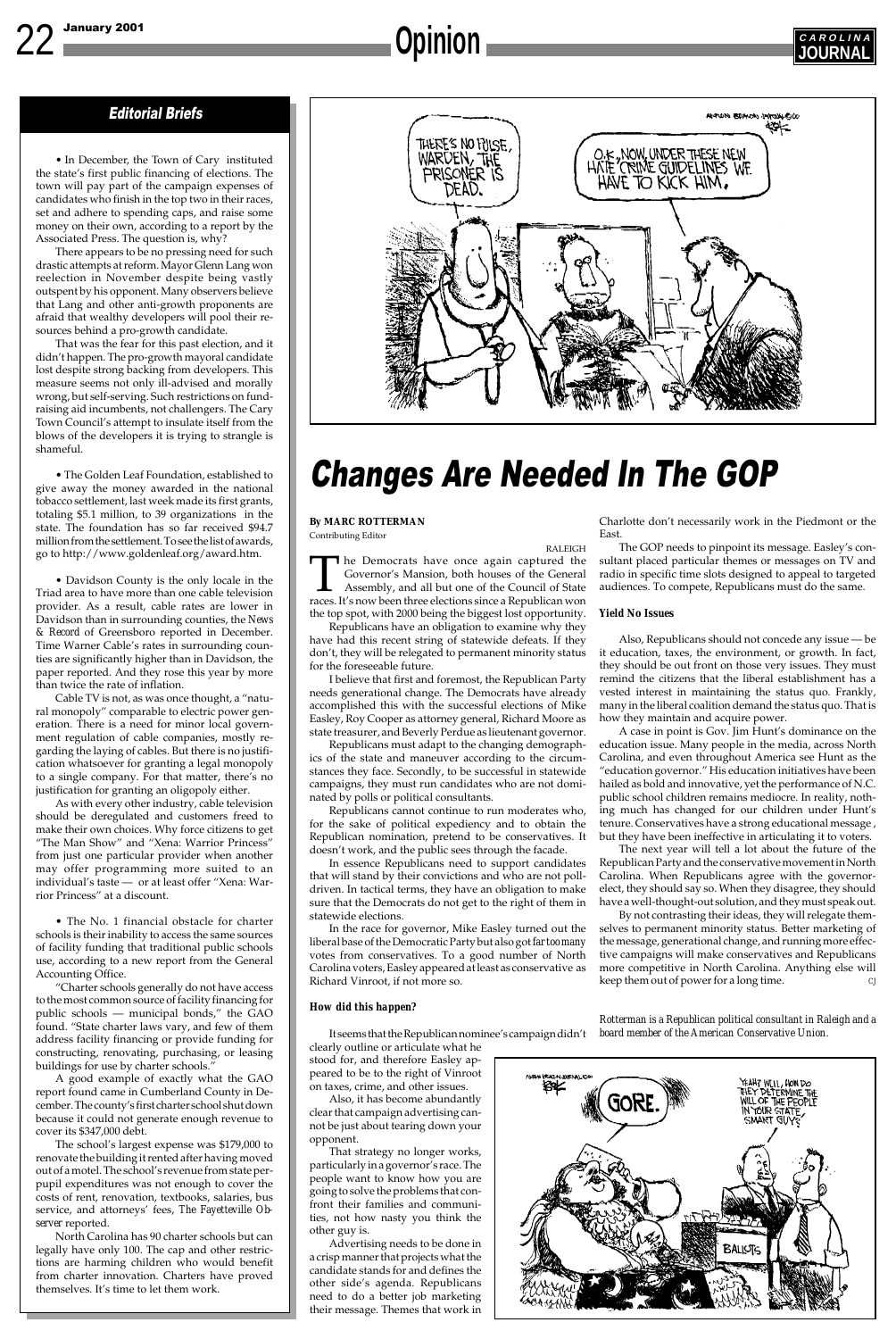#### **By MICHAEL WALDEN**

Contributing Editor

RALEIGH **M** uch of the presidential campaign was fought<br>over what should be done with the next decade's<br>dred billion) federal budget surplus. Some people don't over what should be done with the next decade's projected \$4 trillion (plus or minus a few hundred billion) federal budget surplus. Some people don't think the surplus will materialize. But if it does, many think it should be used for one purpose only — to pay-down the national debt.

The debt-eliminators make a compelling argument. The national debt ballooned in the 1980s when federal expenditures exceeded federal revenues.

(There were many reasons for this, but in this economist's opinion, three of the most important were the military buildup that effectively ended the Cold War, the liquidation of the savings and loan debts, and the recession that ended the decade).

Now, the reasoning goes, when federal revenues are expected to exceed federal spending, the surplus should be used to pay down the debt.

It's the same idea that a household might follow. In tight financial times, a household may amass debt to meet its obligations. Then, when financial times are better, the smart household will pay off some of the debt.

Debt-eliminators cite three major advantages for using the surplus to pay down the national debt. First, paying down the debt is a gesture of generosity to future generations because it means the debt won't be around for them to pay. Second, paying down the debt will reduce annual interest payments on the debt. This year, these interest payments are \$364 billion. Third, it's often argued that less government debt means lower interest rates.

#### *All Debt Payments Aren't Created Equal*

Unfortunately, some politicians have confused the issue of paying down the national debt by claiming some spending is debt repayment when it really isn't.

To understand this, a little background is needed. There are really two components to the national debt. One part of the debt is owed to private investors (curiously, this is called the "public" debt) and the other part is owed to federal government agencies, the most important of which is Social Security. Of the total national debt of \$5.6 trillion in 2000, \$3.4 trillion is owed to private investors and \$2.2 trillion is owed to Social Security and other government agencies.

> $\Box$  tate highway maintenance funding has not kept pace with inflation in the past decade, resulting in a \$290 million backlog of road and bridge repairs, according to a State Department of Transportation report released in December. The DOT needs an additional \$122 million over what's already been budgeted for next year just to move the state's roads to a minimal level of quality.

 Some politicians want to claim the national debt is reduced when part of the debt owed to private investors is bought by Social Security. This can happen when Social Security has surplus funds or when new funds are transferred to Social Security. By law, Social Security is limited to investing any surplus funds in federal government debt securities — that is, by investing in the national debt. But is the national debt really reduced when some of it is simply transferred from private investors to Social Security? I don't think so. The debt still exists and is still a claim on future federal resources.

Real retirement of the national debt means the federal government buying existing debt securities from p investors and burning them, much like a household who pays off its home mortgage is able to burn the mortgage note. In this case the debt is off the books and no further interest is owed.

#### *So Why Not Pay Off The Debt?*

So why not pay off the national debt in a real way with the projected budget surpluses? What possible logical arguments could be presented for not doing this?

Economics teaches that every use of resources involves benefits and costs. The benefits of paying down the debt were outlined above. But often overlooked are the costs of this action. The cost of using money from the surplus to pay down the national debt is that the money can't be used for other purposes.

There are several potential opportunity costs to paying down the debt. The money used to pay down the debt could be spent by the federal government on various programs, so one possible opportunity cost is the public benefits from these programs. Or, the money could be sent to taxpayers via a tax cut, and taxpayers could spend or invest the funds. In this case, the opportunity cost is the return from private investing or spending.

But what about the alleged benefit of lower interest

## *Economic Outlook* Should America Pay Down Its National Debt?

#### **By ANDREW CLINE**

Managing Editor

RALEIGH

"If we don't get that extra \$122 million, we'll have to scale back our activities," DOT engineer David Allsbrook told legislators in December. Will legislators give the DOT the money? Not likely. And that means continued highway headaches for the rest of us.

In absolute terms, road maintenance funding in 2000 was more than \$100 million greater than in 1990. But adjusted for inflation, the "total dollar amount devoted to maintenance and resurfacing in [fiscal year] 2001 is essentially the same as that in FY 1990," the DOT report notes.

During that same period, the amount of traffic on N.C. roads has greatly outstripped road capacity, the report shows. In 1990, vehicle miles traveled were equal to the amount of paved lane miles. This year, vehicle miles traveled are 40 percent higher than in 1990, while the mileage of paved roads has increased by just 16.9 percent.

"A lot of our roads are taking more cars than they need to take," Allsbrook said.

The solution to this problem is very simple. The state should build more roads and devote more money to maintenance and repairs of existing roads. But thanks to politics, that's not likely to happen.

The main reason for this backlog in highway funding is that state legislators have spent scarce state tax revenues on other things. For example, the governor's day-care subsidy program (Smart Start) consumes more than \$300 million a year — almost the exact amount of the backlog in road maintenance and repair funding.

State lawmakers have spent the past decade creating

# Road Funding A Low Priority In Raleigh

rates from paying down the debt? The problem with this benefit is that economists have not been able to prove it exists. Much time and effort have been spent by economists studying the relationship between government debt and the level of interest rates. The result: no consistent relationship has been found between the two, and specifically, there's no evidence that increases in government debt cause interest rates to rise.

Indeed, during the 1980s, when the national debt was rising, interest rates (both observed and inflation-adjusted) were falling.

#### *What To Do With Surpluses and Debt*

How, then, can we decide how to use the projected surpluses if buying down the national debt is not an automatic choice? Again, we can borrow

a decision-rule from household finances.

Say the Doe family has \$1,000 it can use in one of three ways: pay off credit card debt costing 18 percent, invest in a mutual fund paying 10 percent, or pay for training that will increase the Doe's annual salary by \$500 (comparable to an annual return of 50 percent). In this case the answer is easy. The Doe family should spend the \$1,000 on the training because it has the highest rate of return.

The same decision model can be applied to the federal government. If the federal government has surplus funds, the funds should be put where they will earn the highest rate of return.

Currently, the interest rate paid on the national debt averages 6.5 percent. So, if taxpayers could earn a rate of return higher than 6.5 percent, or if the implicit rate of return from federal program spending is higher than 6.5 percent, then the surplus funds should be put in one of these two uses rather than being used to reduce the national debt.

What about the proposition that we shouldn't allow government to use debt again, so that the federal government never again runs up debt of trillions of dollars? Shouldn't government, like households, strive to always operate on a "pay as you go" basis?

No! (How's that for a concise answer?) Debt financing can serve a useful purpose for both households and government. Debt financing makes sense when used to purchase a durable product that provides benefits over a long period of time.

In this case, the user pays for the product over a time period that's comparable to the benefits received. For example, households purchase homes with mortgages and then pay off the mortgage while living in the home and enjoying its benefits.

Likewise, government can legitimately use debt financing for long-lasting projects that provide benefits over time, perhaps spanning many generations. Debt financing

thus allows current and future beneficiaries of the project to pay for it.

 If the project were paid for all at once, then only current taxpayers would foot the bill, and future taxpayers would pay nothing while still benefiting from the project. Roads, bridges, public buildings, and military hardware come to mind as examples meeting this requirement for debt financing.

Perhaps the best way to institutionalize such an idea for the federal govern-

ment would be to establish two federal budgets, a current budget and a capital budget. The capital budget would be for long-lasting projects and would be debt-financed. The current budget would only be financed by current resources. Most state and local governments and businesses maintain these two kinds of budgets.

Financial questions often don't have easy answers. Although paying-off the national debt makes for a good sound bite, it may not be the best use of our money. *CJ*

*Walden is an economics professor at N.C. State University and an adjunct scholar at the Locke Foundation.*

new social programs of undoubted popular appeal but questionable necessity. And they've spent a good deal of public money dishing out goodies to their friends and political allies. A few years ago they raided a state fund reserved for repairing and renovating public buildings. Legislators took \$21 million out of that fund and spent it on pork-barrel projects.

#### *Declining Quality*

All the while, transportation projects have suffered. North Carolina has gone from the "good roads state" to the "pothole state." DOT officials grade state roads the same way teachers grade pupils, with letter grades ranging from "A" to "F." North Carolina's Interstate highways rate a C while the rest of the state's roads rate a D, according to the latest DOT report. DOT wants to spend \$500 million in the 2001-2002 fiscal year to bring the Interstate highways up to an A and the rest of the state's roads to a C. But legislators have budgeted just \$378 million for road maintenance for the next fiscal year, leaving a \$122 million shortfall. Thanks to unconstrained new spending, massive hurricane damage, and several lost lawsuits, the state budget already is projected to be more than \$486 million short of balancing in this fiscal year, which ends in July. And the 2001-2001 budget is already about \$490 million in the hole. State courts are desperately in need of new staff and equipment, prisons and public schools are teeming, and legislators have to find a way to fund a new court-ordered preschool program. So it's not likely the state's roads will be fixed anytime soon. But there is hope. Politicians always respond to a crisis. It won't be long before North Carolina's roads are in a crisis state. Some would say they already are. When the roads become so bad that the public perceives a transportation crisis, legislators will be forced to act out of sheer political expediency. Until that happens, better hold on extra tight to that coffee cup, 'cause you're in for a bumpy ride. *CJ*

The cost of using money from the surplus to pay down debt is that the money can't be used for other purposes.